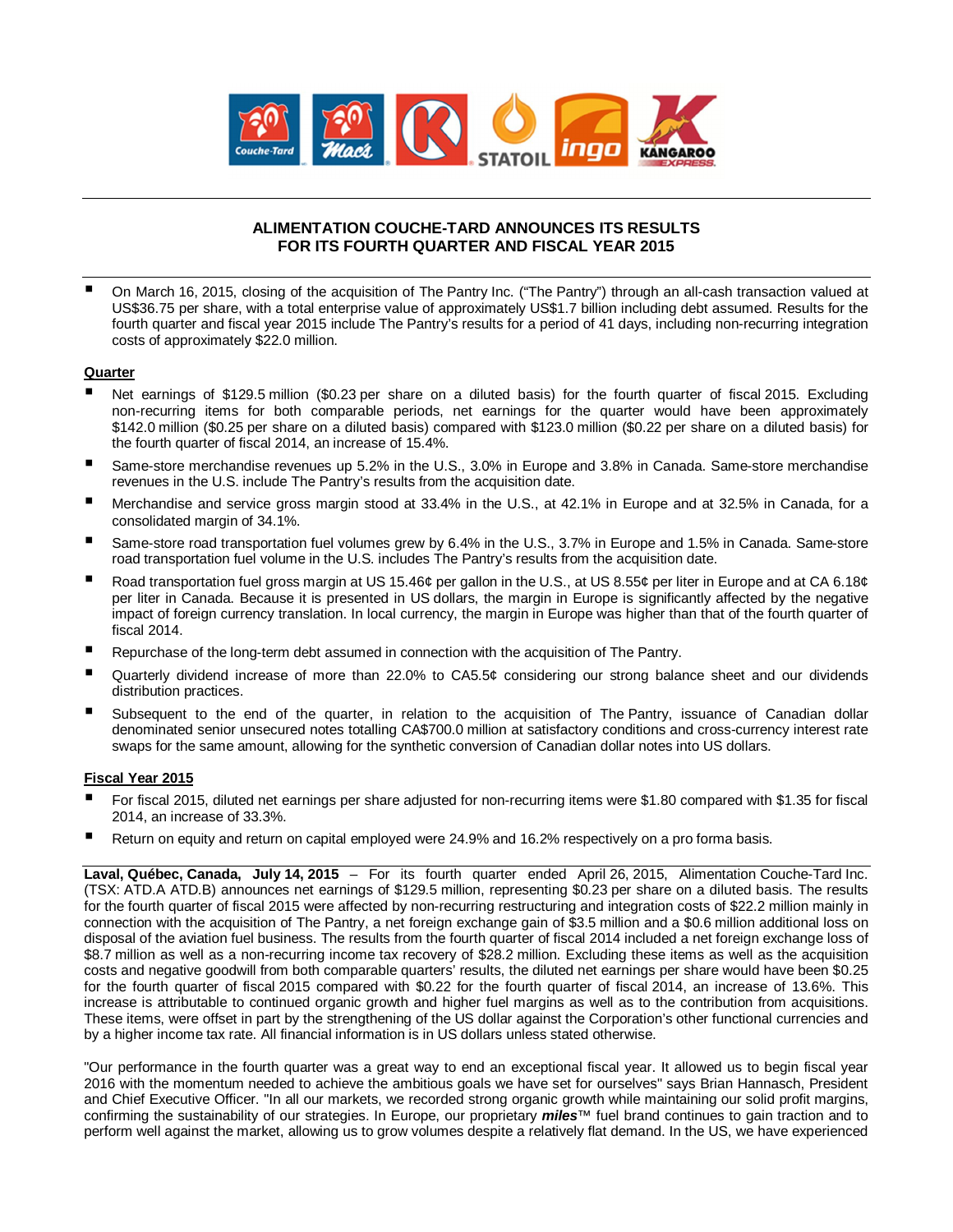our strongest growth since the beginning of the financial crisis in 2008. We are applying all of our best practices to The Pantry's network and the integration is going well. In line with our business model, our people are already actively working on sharing best practices, benchmarking and on the identification and realization of synergies, which should not only benefit our newly acquired network but also our existing network. We have just completed The Pantry's budget process and I am very excited about what I have seen and heard. The opportunities are plentiful and our teams are eager to make the most of them. I am confident that we will be able to meet our objectives and continue creating value for our shareholders and other stakeholders." Mr. Hannasch concludes: "We are also looking forward to closing the transaction with A/S Dansk Shell in Denmark. We are working with the local competition authorities to secure a successful conclusion and we are still expecting the transaction to close before the end of Fiscal 2016."

Raymond Paré, Vice President and Chief Financial Officer, says: "We are very proud of our fourth quarter results, but even prouder of our ability to demonstrate strong, sustained growth, quarter after quarter, year after year. Even after the acquisition of The Pantry, our financial position remains strong, with very good leverage ratios which are already decreasing, as per our commitment. In addition, the issuance in May of CA\$700.0 million in Canadian dollar denominated senior unsecured notes was achieved under very satisfactory conditions. This gives us an even better financial structure and greater flexibility. We will continue to ensure we are well positioned to take advantage of any opportunities that might present themselves in the future and, hopefully, further improve our credit profile and ratings. Our return on capital employed dropped slightly on a pro forma basis following the acquisition of The Pantry, as expected, but we are still best in class. We are already hard at work to bring it back to a level in line with our expectations. To achieve this, we will use the usual tools we have at our disposal, including the realization of synergies and other opportunities coming from the acquisition of The Pantry and those still available in Europe as well as our proven ability to generate strong and sustainable organic growth. Our results clearly show the advantages of our business model, our culture and our geographic diversification. The future holds many opportunities and by applying our disciplined financial investment strategy we will undeniably capitalize on such prospects."

# **Fiscal 2015 Overview**

We closed the fourth quarter of fiscal 2015 with net earnings of \$129.5 million, compared with \$145.1 million for the fourth quarter of the previous fiscal year. Diluted net earnings per share stood at \$0.23, compared with \$0.25 for the previous year. The translation of revenues from our Canadian and European operations into the US dollars had a negative net impact of approximately \$8.6 million on net earnings of the fourth quarter of fiscal 2015.

Excluding from the fourth quarter of fiscal 2015 earnings restructuring and integration costs of \$22.2 million, the net foreign exchange gain of \$3.5 million, acquisition costs of \$1.2 million, the \$0.6 million loss from the disposal of our aviation fuel business as well as the negative goodwill of \$0.1 million and excluding from the fourth quarter of fiscal 2014 earnings the nonrecurring income tax recovery, the net foreign exchange loss, the negative goodwill as well as acquisition costs, the fourth quarter of fiscal 2015 net earnings would have been approximately \$142.0 million, compared with \$123.0 million for the fourth quarter of fiscal 2014, an increase of \$19.0 million or 15.4%. Adjusted diluted net earnings per share were \$0.25 for the fourth quarter of fiscal 2015 compared with \$0.22 for the corresponding period of fiscal 2014, an increase of 13.6%. This increase is attributable to continued organic growth and higher fuel margins as well as to the contribution from acquisitions. These items, were offset in part by the strengthening of the US dollar against the Corporation's other functional currencies and by a higher income tax rate.

Net earnings amounted to \$933.5 million for fiscal 2015. Fiscal 2015 results were affected by restructuring and integration costs of \$30.3 million in connection with the acquisition of The Pantry and restructuring activities in Europe, a net foreign exchange loss of \$22.7 million, a non-recurring \$41.8 million tax expense related to an internal reorganization, an \$11.0 million loss from the disposal of our aviation fuel business, a curtailment gain on defined benefits pension plans obligation of \$2.6 million as well as a negative goodwill of \$1.2 million. On the other hand, the results of fiscal 2014 included a negative goodwill of \$48.4 million, a non-recurring income tax recovery of \$28.2 million, a net foreign exchange loss of \$10.1 million, a \$6.8 million impairment charge over a non-operational lubricant plant in Poland, as well as a \$0.9 million curtailment gain on pensions plan obligation.

Excluding these items as well as acquisition costs from both periods, fiscal 2015 net earnings would have been approximately \$1,022.0 million (\$1.80 per share on a diluted basis) compared with \$766.0 million (\$1.35 per share on a diluted basis) for fiscal 2014, an increase of \$256.0 million, or 33.4%. This significant growth in net earnings is attributable to higher road transportation fuel margins, to the continuous strong organic growth from merchandise and services and road transportation fuel, to the contribution from acquisitions as well as to the decrease in financial expenses following the repayment of a significant portion of our debt during the first three quarters. These items, which contributed to the growth in net earnings, were partially offset by the negative net impact from the translation of revenues and expenses from our Canadian and European operations into the US dollar and by a higher tax rate.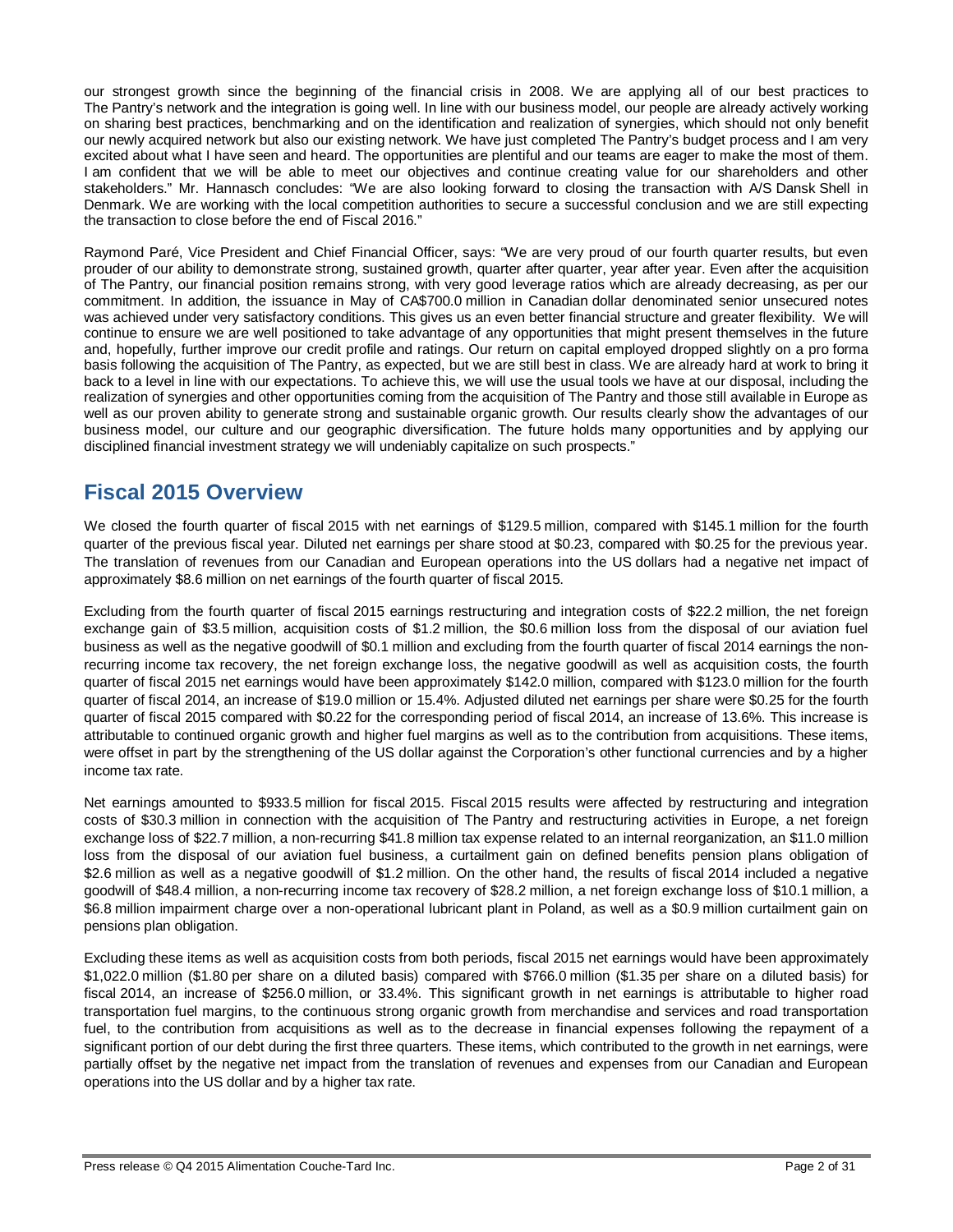# **Acquisition of The Pantry Inc. ("The Pantry")**

On March 16, 2015, we acquired 100% of the outstanding shares of The Pantry, a leading convenience store operator in the southeastern United States and one of the largest independently operated convenience store chains in the United States, through an all-cash transaction valued at \$36.75 per share or \$850.7 million. During the 52-week periods ended April 26, 2015, we recorded to earnings transaction costs of \$0.9 million, in connection with this acquisition.

The Pantry operates approximately 1,500 convenience stores in 13 states under select banners, including Kangaroo Express®, its primary operating banner. The Pantry's stores offer a broad selection of merchandise and other services designed to appeal to the convenience needs of its customers. In addition, the majority of its stores dispense road transportation fuel.

We financed this transaction using our existing credit facilities, for which the limit has been increased for the purpose of this transaction. More details on our credit facilities are available under the section "Liquidity and Capital Resources".

Our results for the 12 and 52-week periods ended April 26, 2015 include those of The Pantry for the period beginning March 16, 2015 and ending April 26, 2015. Our consolidated balance sheet as of April 26, 2015 includes The Pantry's balance sheet at that date. As the acquisition closed shortly before the end of fiscal 2015 and given the size of the transaction, we have not completed our fair value assessment of the assets acquired, the liabilities assumed and the goodwill for this transaction. Consequently, the balance sheet for The Pantry includes the net book values from The Pantry's accounting records at that date, adjusted to be in line with the Corporation's accounting policies. The difference between the purchase price and the net book value related to this acquisition was included in goodwill in the preliminary purchase price allocation and the fair values of assets acquired and liabilities assumed will be adjusted during fiscal 2016.

### *Synergies and cost reduction initiatives*

We are already working on realizing the identified synergies and cost reduction opportunities. We estimate achieving a minimum of \$85.0 million<sup>1</sup> in cost reductions over the 24 months following the acquisition in addition to growing in-store sales and fuel volumes in this geographic area through the improvement of our operations and a better brand combination by sharing our business awareness, each company's best practices and better supply conditions.

Since the acquisition, we have already taken actions that should allow us to record cost reductions we estimate to approximately \$45.0 million before income taxes on an annual basis. These cost reductions should mainly reduce operating, selling, administrative and general expenses as thus are mainly related to the reduction of overhead costs.

# *The Pantry's debt*

 $\overline{a}$ 

On March 16, 2015, we repaid The Pantry's senior secured term loan for an amount of \$250.6 million, comprising the principal amount, accrued interests and related fees. Additionally, on April 15, 2015, we redeemed 35% of The Pantry's senior unsecured notes at 108% of the nominal value and the remaining 65% of the senior unsecured notes were redeemed on April 16, 2015 at 114% of their nominal value for a total amount of \$280.0 million plus accrued interests. These premiums include contractual prepayment penalties. The term loan repayment and redemption of the bonds have been made using our existing credit facilities.

The decision to repay The Pantry's senior unsecured notes was made in light of Couche-Tard's financing conditions being significantly more favorable.

# **Outstanding transactions**

On March 17, 2015, we entered into an agreement with A/S Dansk Shell, to acquire their retail business, comprising 315 service stations, their commercial fuel business and their aviation fuel business. The service stations are located in Denmark and comprise 225 full service-stations, 75 unmanned automated fuel stations and 15 truck stops. Of the 315 sites 140 are owned by Shell, 115 are leased from third parties and 60 are dealer-owned. We are already operating a strong network in Denmark and we believe this new acquisition would complement it very well. This transaction is subject to standard

<sup>&</sup>lt;sup>1</sup> As our previously stated goal is considered a forward looking statement, we are required, pursuant to securities laws, to clarify that our synergies and cost reductions estimate is based on a number of important factors and assumptions. Among other things, our synergies and cost savings objective is based on our comparative analysis of organizational structures and current level of spending across our network as well as on our ability to bridge the gap, where relevant. Our synergies and cost reduction objective is also based on our assessment of current contracts in North America and how we expect to be able to renegotiate these contracts to take advantage of our increased purchasing power. In addition, our synergies and cost reduction objective assumes that we will be able to establish and maintain an effective process for sharing best practices across our network. Finally, our objective is also based on our ability to integrate Pantry's system with ours. An important change in these facts and assumptions could significantly impact our synergies and cost reductions estimate as well as the timing of the implementation of our different initiatives.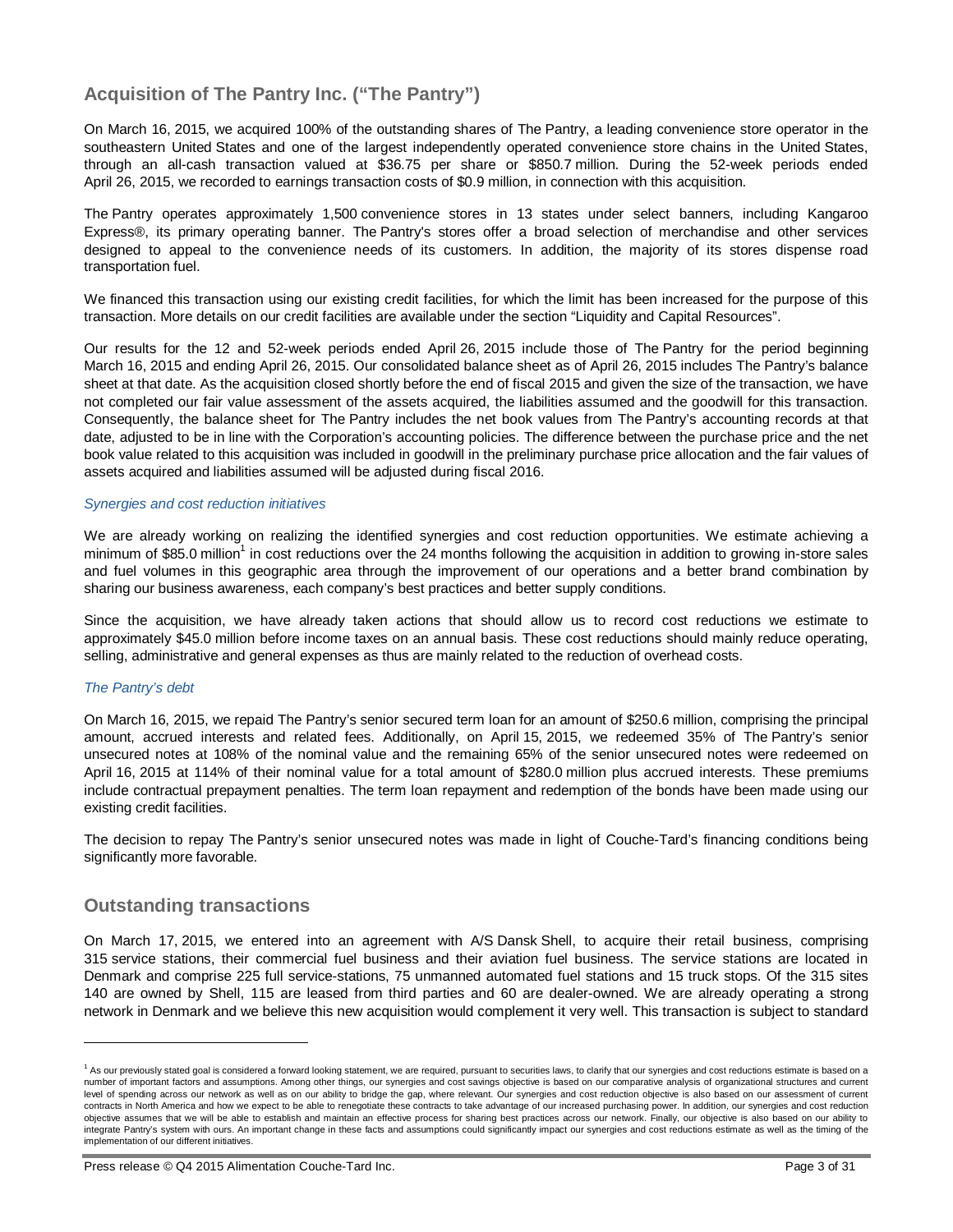regulatory approvals and closing conditions and we expect it will close before the end of fiscal year 2016. We expect to finance this transaction with our available cash and existing credit facilities.

# **Statoil Fuel & Retail**

### *Period results*

Our results for the 12 and 52-week periods ended April 26, 2015 include those of Statoil Fuel & Retail for the period beginning February 1<sup>st</sup>, 2015 and ending April 30, 2015 and for the period beginning May 1<sup>st</sup>, 2014 and ending April 30, 2015, respectively. Our results for the 12 and 52-week periods ended April 27, 2014 include those of Statoil Fuel & Retail for the period beginning February 1<sup>st</sup>, 2014 and ending April 30, 2014 and for the period beginning May 1<sup>st</sup>, 2013 and ending April 30, 2014, respectively. Our results for the 12 and 52-week periods ended April 28, 2013 include those of Statoil Fuel & Retail for the period beginning February 1<sup>st</sup>, 2013 and ending April 30, 2013 and for the period beginning June 20, 2012 and ending April 30, 2013, respectively. Thus, our results of the 52-week periods ended April 26, 2015 and April 27, 2014 include those of Statoil Fuel & Retail for a period of 365 days while our results of the 52-week period ended April 28, 2013 include those of Statoil Fuel & Retail for a period of 315 days.

Our consolidated balance sheet and store count as of April 26, 2015 include Statoil Fuel & Retail's balance sheet and store count as of April 30, 2015, as adjusted for significant transactions, if any, which occurred between those two dates.

The following table provides an overview of Statoil Fuel & Retail's accounting periods that will be incorporated in our upcoming consolidated financial statements:

| <b>Couche-Tard Quarters</b>                                                 | <b>Statoil Fuel &amp; Retail Equivalent Accounting Periods</b> | <b>Statoil Fuel &amp; Retail Balance</b><br>Sheet Date (1) |
|-----------------------------------------------------------------------------|----------------------------------------------------------------|------------------------------------------------------------|
| 12-week period ending July 19, 2015<br>$(1st$ quarter of fiscal 2016)       | From May 1 <sup>st</sup> , 2015 to July 19, 2015               | June 30, 2015                                              |
| 12-week period ending October 11, 2015<br>$(2^{nd}$ quarter of fiscal 2016) | From July 20, 2015 to October 11, 2015                         | September 30, 2015                                         |
| 16-week period ending January 31, 2016<br>$(3rd$ quarter of fiscal 2016)    | From October 12, 2015 to January 31, 2016                      | January 31, 2016                                           |
| 12-week period ending April 24, 2016<br>$(4th$ quarter of fiscal 2016)      | From February 1, 2016 to April, 30 2016                        | April 30, 2016                                             |

(1) The consolidated balance sheet will be adjusted for significant transactions, if any, occurring between Statoil Fuel & Retail balance sheet date and Couche-Tard balance sheet date.

#### *Synergies and cost reduction initiatives*

Since the acquisition of Statoil Fuel & Retail, we have been actively working on identifying and implementing available synergies and cost reduction opportunities.

During fiscal 2015, we recorded synergies and cost savings we estimated at approximately \$71.0 million, before income taxes. These synergies and cost reductions mainly impacted operating, selling, administrative and general expenses as well as the cost of sales. Since the acquisition, we estimate that total realized annual synergies and cost savings amount to approximately \$160.0 million, before income taxes, which allows us to exceed the lower range of synergies and cost reduction objectives that we had set following the acquisition. We believe these amounts do not necessarily represent the full annual impact of all of our initiatives.

These synergies and cost reductions came from a variety of sources including cost reductions following the delisting of Statoil Fuel & Retail, the renegotiation of certain agreements with our suppliers, the reduction of in-store costs and the restructuring of certain departments.

Our work around the identification and implementation of available synergies and cost reduction opportunities is not over. Our analysis show that several promising opportunities still exist. Our teams continue to work actively on various projects which, along with the implementation and optimization of new information systems, should allow us to achieve our goal of annual synergies of up to \$200.0 million before the end of December 2015<sup>2</sup>.

 2 As our previously stated goal is considered a forward looking statement, we are required, pursuant to securities laws, to clarify that our synergies and cost reductions estimate is based on a number of important factors and assumptions. Among other things, our synergies and cost savings objective is based on our comparative analysis of organizational structures and current level of spending across our network as well as on our ability to bridge the gap, where relevant. Our synergies and cost reduction objective is also based on our assessment of current contracts in Europe and North America and how we expect to be able to renegotiate these contracts to take advantage of our increased purchasing power. In addition, our synergies and cost<br>reduction objective assumes that we to optimize our newly implemented ERP system in Europe. An important change in these facts and assumptions could significantly impact our synergies and cost reductions estimate as well as the timing of the implementation of our different initiatives.

Press release © Q4 2015 Alimentation Couche-Tard Inc. **Page 4 of 31** Page 4 of 31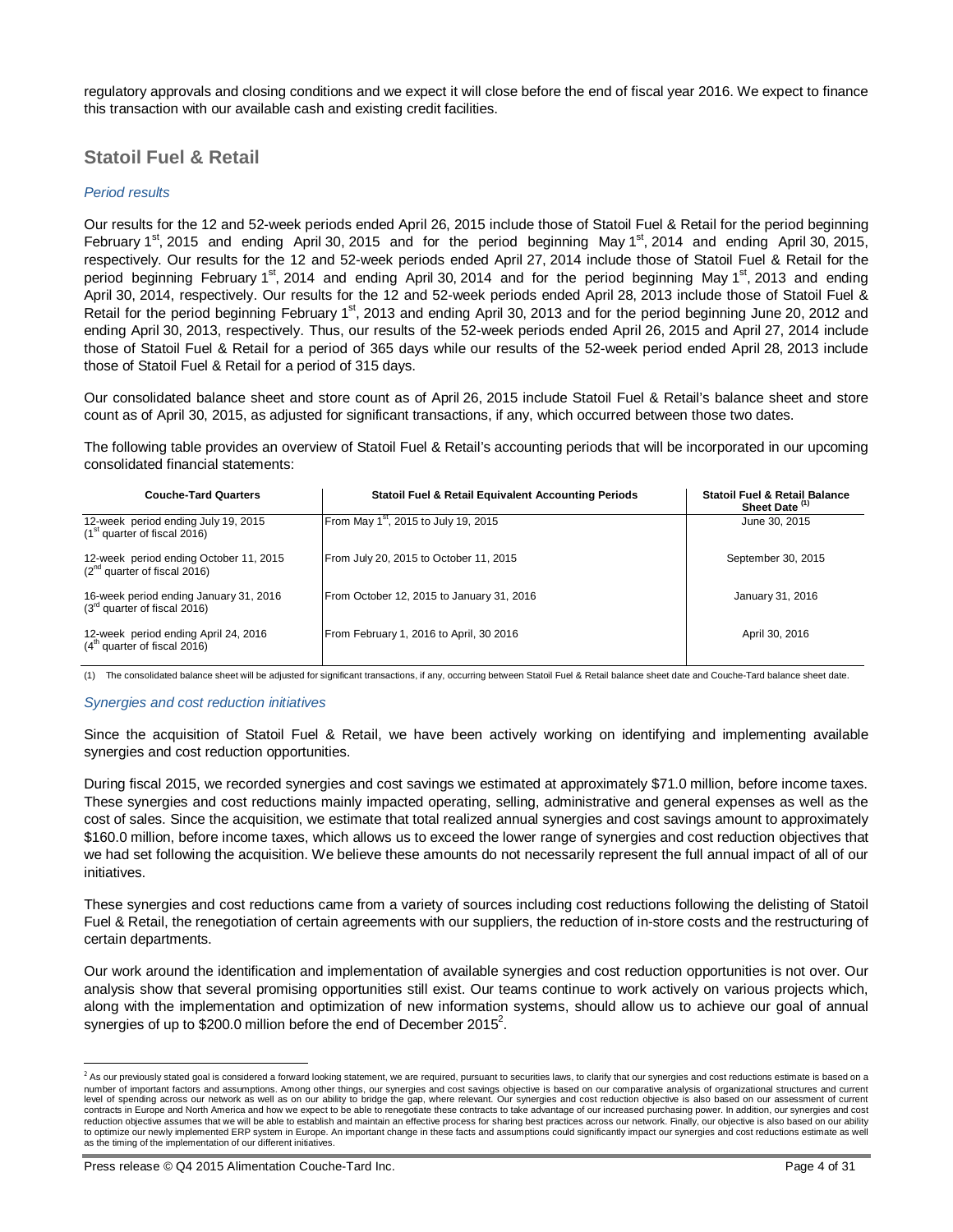# **Network growth**

#### *Completed transactions*

On June 23, 2014, we acquired 13 company operated-stores and two non-operating sites in South Carolina, United States from Garvin Oil Company. We own the land and buildings for all sites.

On October 8, 2014, we acquired 55 stores in Illinois and Indiana, United States from Tri Star Marketing Inc. Among these, 54 are company-operated and one is operated by an independent operator. We own the land and buildings for 54 sites and lease the land and own the building for the remaining site. Through this transaction, we also acquired three biodiesel blending facilities.

In addition, during fiscal 2015, we acquired 32 additional company-operated stores through distinct transactions.

Available cash was used for these acquisitions.

#### *Store construction*

We completed the construction, relocation or reconstruction of 72 stores during fiscal 2015. As of April 26, 2015, 26 stores were under construction and should open in the upcoming quarters.

Consequently, in fiscal year 2015, we were able to add to or improve our existing network with a total of 104 stores through the construction of new stores, the relocation or reconstruction of existing stores and the acquisition of single stores. This represents a significant increase compared with the previous fiscal year and exceeded our objective of 80 to 100 stores established for fiscal 2015.

#### *Transaction subsequent to fiscal year-end*

On June 2, 2015, subsequently to year-end, we acquired from Cinco J, Inc., Tiger Tote Food Stores, Inc., and their affiliates, 21 company-operated stores in the US States of Texas, Mississippi and Louisiana. We own the land and buildings for 18 sites and lease the land and own the buildings for the remaining three sites. As part of this agreement we also acquired 141 dealer fuel supply agreements and five development properties in addition to acquiring customer relations for 124 dealer sites.

### *Summary of changes in our stores network during the fourth quarter and fiscal 2015*

The following table presents certain information regarding changes in our stores network over the 12-week period ended April 26, 2015 $(1)$ :

|                                                                                           | 12-week period ended April 26, 2015 |            |            |                                               |              |  |
|-------------------------------------------------------------------------------------------|-------------------------------------|------------|------------|-----------------------------------------------|--------------|--|
| Type of site                                                                              | Company-<br>operated <sup>(2)</sup> | CODO $(3)$ | DODO $(4)$ | <b>Franchised and</b><br>other affiliated (b) | <b>Total</b> |  |
| Number of sites, beginning of period                                                      | 6,288                               | 573        | 542        | 1.144                                         | 8,547        |  |
| Acquisitions                                                                              | 1.515                               |            | 56         |                                               | 1,571        |  |
| Openings / constructions / additions                                                      | 16                                  |            | 3          | 24                                            | 44           |  |
| Closures / disposals / withdrawals                                                        | (36)                                | (7)        | (6)        | (35)                                          | (84)         |  |
| Conversions into Company-operated stores                                                  | 6                                   | (3)        | (2)        | (1)                                           |              |  |
| Conversions into affiliated stores                                                        | (2)                                 | (5)        |            |                                               |              |  |
| Number of sites, end of period                                                            | 7.787                               | 559        | 600        | 1,132                                         | 10,078       |  |
| Number of automated service-stations included in the<br>period end figures <sup>(6)</sup> | 904                                 |            | 26         |                                               | 930          |  |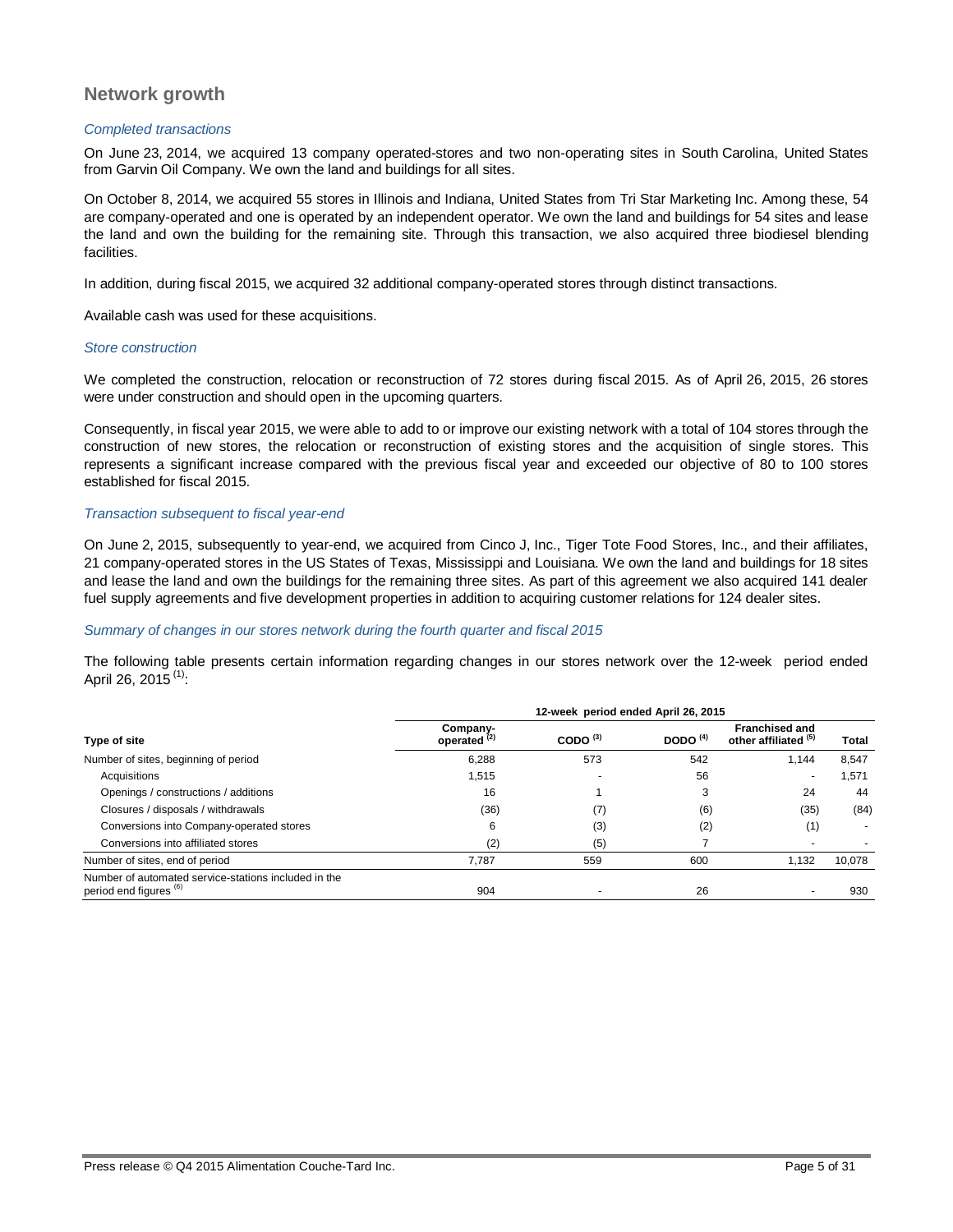The following table presents certain information regarding changes in our stores network over the 52-week period ended April 26, 2015<sup>(1)</sup>:

|                                          |                                     | 52-week period ended April 26, 2015 |                                                                        |       |              |  |  |
|------------------------------------------|-------------------------------------|-------------------------------------|------------------------------------------------------------------------|-------|--------------|--|--|
| Type of site                             | Company-<br>operated <sup>(2)</sup> | CODO $^{(3)}$                       | <b>Franchised and</b><br>DODO $(4)$<br>other affiliated <sup>(5)</sup> |       | <b>Total</b> |  |  |
| Number of sites, beginning of period     | 6,236                               | 609                                 | 529                                                                    | 1,125 | 8,499        |  |  |
| Acquisitions                             | 1,603                               |                                     | 57                                                                     |       | 660, ا       |  |  |
| Openings / constructions / additions     | 52                                  |                                     | 23                                                                     | 107   | 183          |  |  |
| Closures / disposals / withdrawals       | (119)                               | (21)                                | (25)                                                                   | (99)  | (264)        |  |  |
| Conversions into Company-operated stores | 21                                  | (13)                                | (7)                                                                    | (1)   | ۰.           |  |  |
| Conversions into affiliated stores       | (6)                                 | (17)                                | 23                                                                     |       |              |  |  |
| Number of sites, end of period           | 7.787                               | 559                                 | 600                                                                    | 1.132 | 10.078       |  |  |

(1) These figures include 50% of the stores operated through RDK, a joint venture. Sites for which the real estate is controlled by Couche-Tard (through ownership or lease agreements) and for which the stores (and/or the service-stations) are operated by Couche-Tard or one of its commission agent.

(3) Sites for which the real estate is controlled by Couche-Tard (through ownership or lease agreements) and for which the stores (and/or the service-stations) are operated by an independent operator in exchange for rent and to which Couche-Tard supplies road transportation fuel through supply contracts. Some of these sites are subject to a franchise agreement, licensing or other similar agreement under one of our main or secondary banners.

(4) Sites controlled and operated by independent operators to which Couche-Tard supplies road transportation fuel through supply contracts. Some of these sites are subject to a franchise agreement, licensing or other similar agreement under one of our main or secondary banners. (5) Stores operated by an independent operator through a franchising, licensing or another similar agreement under one of our main or secondary banners.<br>(6) These sites sell road transportation fuel only

These sites sell road transportation fuel only.

In addition, about 4,700 stores are operated by independent operators under the Circle K banner in 12 other countries or regions worldwide (China, Guam, Honduras, Hong Kong, Indonesia, Japan, Macau, Malaysia, Mexico, the Philippines, Vietnam and the United Arab Emirates) which brings to more than 14,700 the number of sites in our network.

# **Credit Rating on our Canadian dollar denominated unsecured notes**

In August 2014 and in September 2014, Moody's Corporation and Standard & Poor Rating Services, credit rating agencies, both improved the credit rating on our Canadian dollar denominated unsecured notes, raising it to Baa2 and BBB, respectively, in recognition of our ability to generate strong cash flows and of the efforts we have made to exceed our debt reduction objective following our acquisition of Statoil Fuel & Retail in June 2012.

# **Disposal of the aviation fuel business**

On December 31, 2014, we closed the sale of our aviation fuel business through a share purchase agreement pursuant to which BP Global Investments Ltd. acquired 100% of all issued and outstanding shares of Statoil Fuel & Retail Aviation AS for total proceeds of \$107.4 million including an amount of \$91.4 million for intercompany debt assumed by the buyer and of which \$12.3 million is receivable as at April 26, 2015. We recognized a preliminary loss on disposal of \$11.0 million as well as a preliminary curtailment gain on defined benefits pension plans obligation of \$2.6 million in relation to this sale transaction. The disposal also resulted in a \$1.9 million cumulated loss on translation adjustments being reclassified to earnings and included in the loss on disposal. These preliminary figures are subject to change until final closing adjustments. The total impact of this transaction on net earnings of fiscal 2015 was a net loss of approximately \$6.8 million (net of income taxes of \$1.6 million).

# **Restructuring and integration costs**

As part of our cost reduction initiatives and the search for synergies aimed at improving our efficiency, we made the decision to proceed with the restructuring of certain activities of our European operations. As such, an additional restructuring provision of \$8.3 million was recorded during fiscal 2015 in line with our plans and the budget process.

Additionally, in connection with the acquisition of The Pantry, we incurred integration costs for an amount of \$22.0 million. Those costs are mainly related to severance and termination payments and provisions and the remaining is related to bonus and retention payments.

# **Hedge of the net investment in foreign operations**

As of October 13, 2014, we designated our entire US dollar denominated long-term debt as a foreign exchange hedge of our net investment in our US operations. Accordingly, since the designation, the gains or losses arising from the translation of the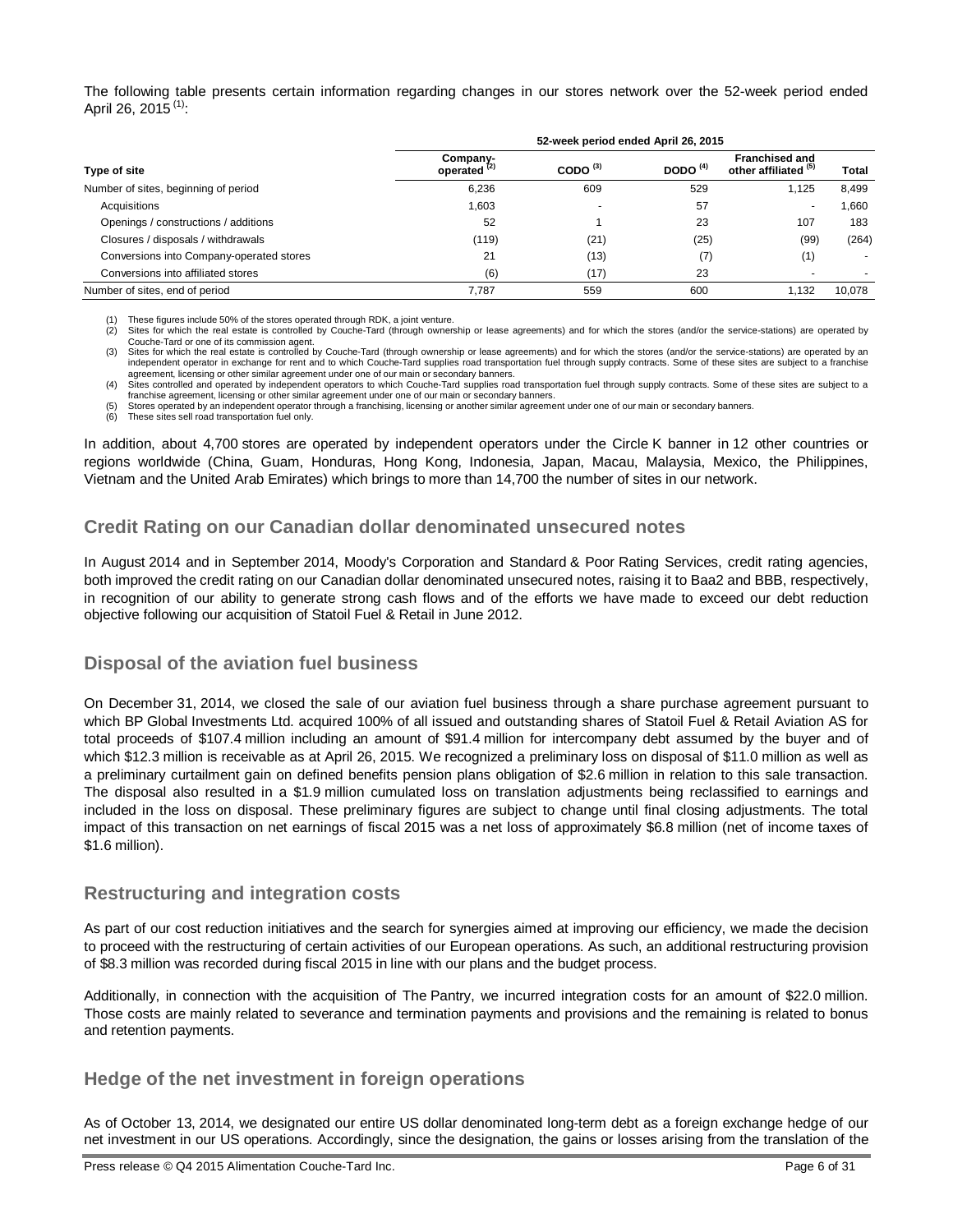US dollar denominated debt are recognized in Other comprehensive income, counterbalancing gains and losses arising from translation of our net investment in our US operations. Should a portion of the hedging relationship become ineffective, the ineffective portion would be recorded in the consolidated statement of earnings under Financial expenses. During fiscal 2015, an exchange loss of \$15.4 million before income taxes was recorded to Other comprehensive income in line with this hedge.

# **Dividends**

During its July 14, 2015 meeting, the Corporation's Board of Directors declared a quarterly dividend of CA5.5¢ per share for the fourth quarter of fiscal 2015 to shareholders on record as at July 23, 2015 and approved its payment for August 6, 2015. This is an eligible dividend within the meaning of the Income Tax Act of Canada.

During fiscal 2015, the Board declared total dividends of CA19.0¢ per share.

# **Issuance of Canadian dollar denominated senior unsecured notes**

On June 2, 2015, subsequent to the end of fiscal 2015, we proceeded with the issuance of Canadian dollar denominated senior unsecured notes totaling CA\$700.0 million with a coupon rate of 3.6% and maturing on June 2, 2025. Interest is payable semi-annually on June 2<sup>nd</sup> and December 2<sup>nd</sup> of each year. The net proceeds from the issuance were mainly used to repay a portion of our term revolving unsecured operating credit facility.

# **Cross-currency interest rate swaps**

Between June 12, 2015 and June 19, 2015, following the issuance of notes detailed above, we entered into cross-currency interest rate swap agreements for a total notional amount of CA\$700.0 million, allowing us to synthetically convert a portion of our Canadian dollar denominated debt into US dollars.

| Receive - Notional | Receive – Rate | Pay - Notional | $Pav - Rate$ | Maturity     |
|--------------------|----------------|----------------|--------------|--------------|
| CA\$175.0          | $3.6\%$        | US\$142.2      | 3.8099%      | June 2, 2025 |
| CA\$175.0          | 3.6%           | US\$142.7      | 3.8650%      | June 2, 2025 |
| CA\$100.0          | 3.6%           | US\$81.2       | 3.8540%      | June 2, 2025 |
| CA\$100.0          | 3.6%           | US\$81.2       | 3.8700%      | June 2, 2025 |
| CA\$100.0          | 3.6%           | US\$81.2       | 3.8570%      | June 2, 2025 |
| CA\$50.0           | 3.6%           | US\$41.3       | 3.8230%      | June 2, 2025 |

# **Outstanding shares and stock options**

As at July 10, 2015, Couche-Tard had 148,101,840 Class A multiple voting shares and 419,265,459 Class B subordinate voting shares issued and outstanding. In addition, as at the same date, Couche-Tard had 2,514,271 outstanding stock options for the purchase of Class B subordinate voting shares.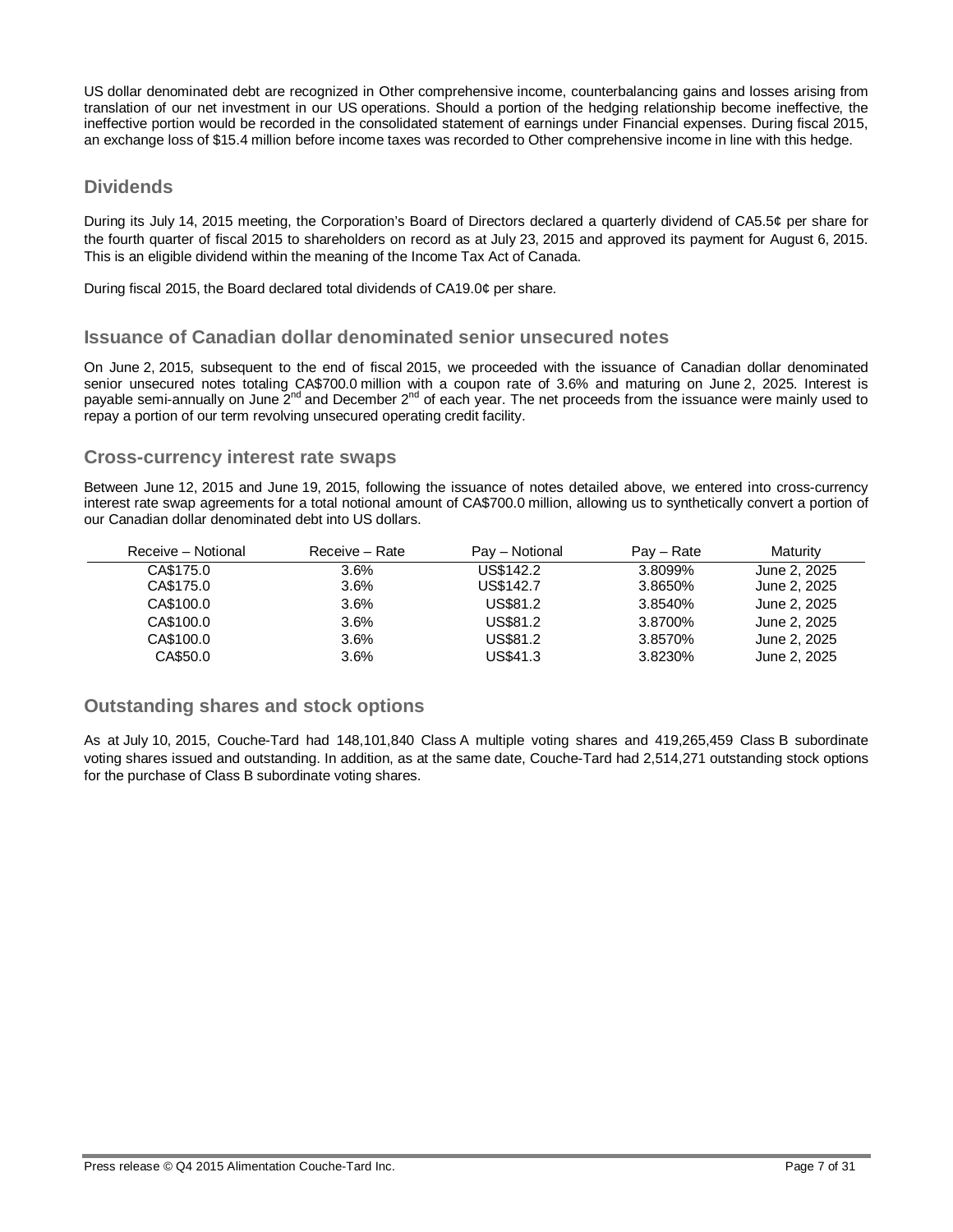# **Exchange Rate Data**

We use the US dollar as our reporting currency which provides more relevant information given the predominance of our operations in the United States and the significant portion of our debt denominated in US dollars.

The following table sets forth information about exchange rates based upon closing rates expressed as US dollars per comparative currency unit:

|                                | 12-week periods ended |                |                | 52-week periods ended |                |  |
|--------------------------------|-----------------------|----------------|----------------|-----------------------|----------------|--|
|                                | April 26, 2015        | April 27, 2014 | April 26, 2015 | April 27, 2014        | April 28, 2013 |  |
| Average for period             |                       |                |                |                       |                |  |
| Canadian Dollar <sup>(1)</sup> | 0.7993                | 0.9045         | 0.8708         | 0.9439                | 0.9966         |  |
| Norwegian Krone <sup>(2)</sup> | 0.1277                | 0.1659         | 0.1454         | 0.1665                | 0.1737         |  |
| Swedish Krone <sup>(2)</sup>   | 0.1174                | 0.1542         | 0.1333         | 0.1533                | 0.1513         |  |
| Danish Krone <sup>(2)</sup>    | 0.1471                | 0.1845         | 0.1656         | 0.1805                | 0.1730         |  |
| Zloty $\frac{2}{2}$            | 0.2673                | 0.3289         | 0.2959         | 0.3200                | 0.3117         |  |
| Euro <sup>(2)</sup>            | 1.0980                | 1.3770         | 1.2431         | 1.3466                | 1.2893         |  |
| Lats $(3)$                     | -                     |                |                | 1.9002                | 1.8481         |  |
| Litas $(4)$                    | -                     | 0.3989         | 0.3790         | 0.3897                | 0.3735         |  |
| Ruble $(2)$                    | 0.0170                | 0.0280         | 0.0213         | 0.0300                | 0.0320         |  |
|                                |                       |                |                |                       |                |  |

|                 | As at April 26, 2015 | As at April 27, 2014 |
|-----------------|----------------------|----------------------|
| Period end      |                      |                      |
| Canadian Dollar | 0.8217               | 0.9061               |
| Norwegian Krone | 0.1286               | 0.1681               |
| Swedish Krone   | 0.1159               | 0.1537               |
| Danish Krone    | 0.1457               | 0.1858               |
| Zloty           | 0.2697               | 0.3301               |
| Euro            | 1.0875               | 1.3870               |
| Litas           | ۰                    | 0.4018               |
| Ruble           | 0.0196               | 0.0281               |

(1) Calculated by taking the average of the closing exchange rates of each day in the applicable period.<br>(2) Average rate for the period from February 1<sup>s</sup>, 2015 to April 30, 2015 for the 12-week period ended April 26, 201 April 27, 2014 and from June 20, 2012 to April 30, 2013 for the 52-week period ended April 28, 2013. Calculated using the average exchange rate at the close of each day for the stated period.

(3) On January 1<sup>st</sup>, 2014, Latvia changed its currency from the Lats to the Euro. The average rate is for the period from May 1<sup>st</sup>, 2013 to December 31, 2013 for the 52-week period ended April 27, 2014 and from June 20, 2012 to April 30, 2013 for the 52 week period ended April 28, 2013. Calculated using the average exchange rate at the close of each day

for the stated period.<br>(4) On January 1<sup>8</sup>, 2015, Lithuania changed its currency from the Litas to the Euro. The average rate is for the period from May 1<sup>81</sup>, 2014 to December 31, 2014 for the 52-week period<br>and the state ended April 26, 2015, from February 1<sup>st</sup>, 2014 to April 30, 2014 for the 12-week period ended April 27, 2014 and from May 1<sup>st</sup>, 2013 to April 30, 2014 for the 52-week period ended<br>April 27, 2014. Calculated using the a

On January 1<sup>st</sup>, 2015, Lithuania changed its official currency from the Litas to the Euro. Results from the Lithuanian operations prior to the conversion date were converted using the Litas exchange rates as described in footnote 4 above while results following this date were converted using Euro exchange rates. Balance sheet items from Lithuanian operations as at April 26, 2015 were converted using the Euro exchange rate. This change in currency did not materially affect our consolidated financial statements.

Considering we use the US dollar as our reporting currency, in our consolidated financial statements and in the present document, unless otherwise indicated, results from our Canadian, European and corporate operations are translated into US dollars using the average rate for the period. Unless otherwise indicated, variances and explanations regarding changes in the foreign exchange rate and the volatility of the Canadian dollar and European currencies which we discuss in the present document are therefore related to the translation into US dollars of our Canadian, European and corporate operations results.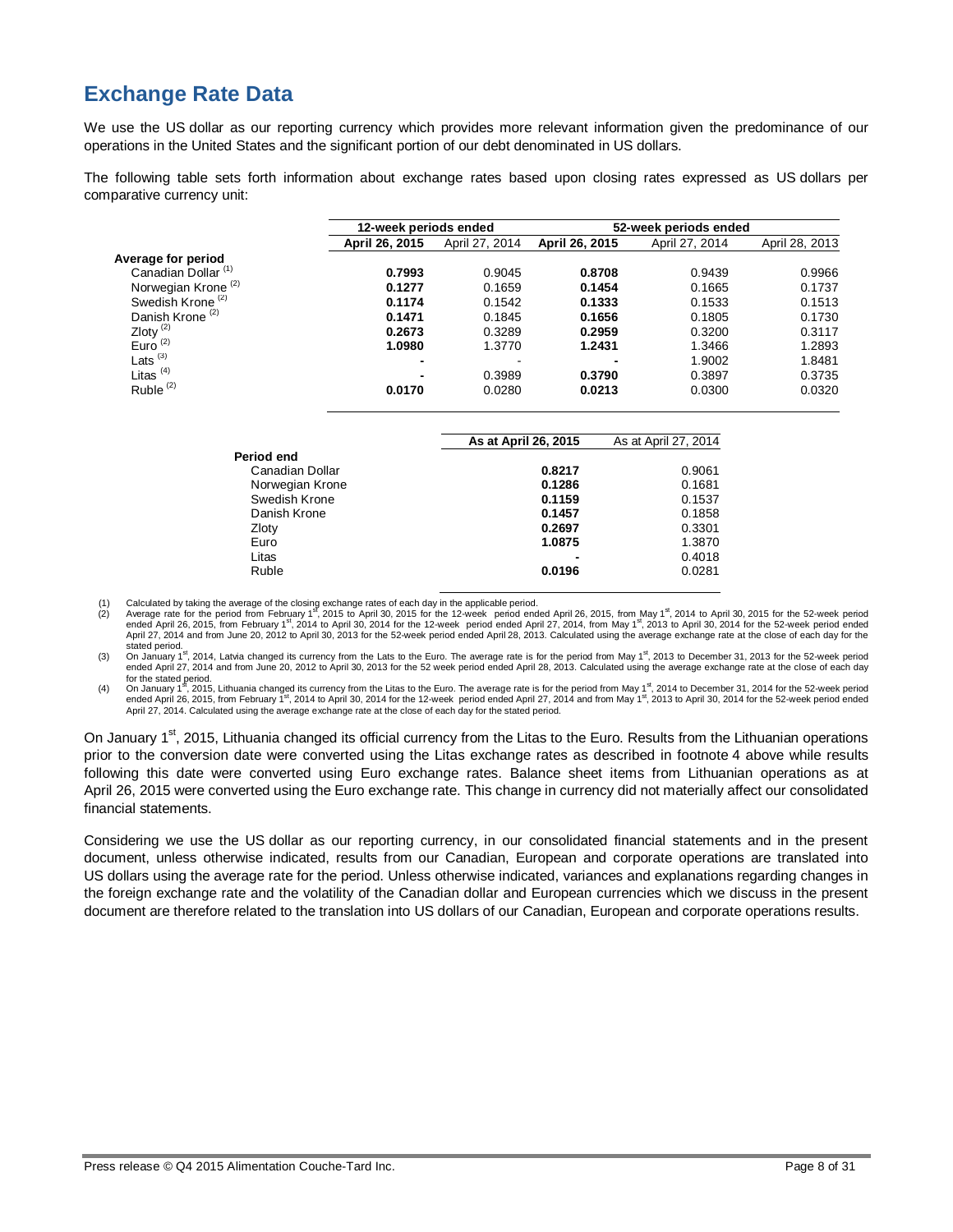# **Summary analysis of consolidated results for the fourth quarter and for fiscal 2015**

The following table highlights certain information regarding our operations for the 12 and 52-week periods ended April 26, 2015 and April 27, 2014.

|                                                                                            | 12-week period ended |                |                 |                  | 52-week period ended |              |  |
|--------------------------------------------------------------------------------------------|----------------------|----------------|-----------------|------------------|----------------------|--------------|--|
| (In millions of US dollars, unless otherwise stated)                                       | April 26,            | April 27,      |                 | April 26,        | April 27,            |              |  |
|                                                                                            | 2015                 | 2014           | Variation %     | 2015             | 2014                 | Variation %  |  |
| <b>Statement of Operations Data:</b><br>Merchandise and service revenues (1):              |                      |                |                 |                  |                      |              |  |
| <b>United States</b>                                                                       | 1,423.6              | 1,120.2        | 27.1            | 5,311.0          | 4,821.7              | 10.1         |  |
| Europe                                                                                     | 210.5                | 253.9          | (17.1)          | 990.4            | 1,048.4              | (5.5)        |  |
| Canada                                                                                     | 382.5                | 420.2          | (9.0)           | 1,974.4          | 2,082.7              | (5.2)        |  |
| Total merchandise and service revenues                                                     | 2,016.6              | 1,794.3        | 12.4            | 8,275.8          | 7,952.8              | 4.1          |  |
| Road transportation fuel revenues:                                                         |                      |                |                 |                  |                      |              |  |
| <b>United States</b>                                                                       | 3,252.8              | 3,749.4        | (13.2)          | 14,599.0         | 15,493.3             | (5.8)        |  |
| Europe                                                                                     | 1,354.9              | 2,085.3        | (35.0)          | 7,111.0          | 8,824.9              | (19.4)       |  |
| Canada                                                                                     | 456.8                | 620.2          | (26.3)          | 2,571.9          | 2,890.6              | (11.0)       |  |
| Total road transportation fuel revenues<br>Other revenues <sup>(2)</sup> :                 | 5,064.5              | 6,454.9        | (21.5)          | 24,281.9         | 27,208.8             | (10.8)       |  |
| <b>United States</b>                                                                       | 3.9                  | 3.7            | 5.4             | 16.0             | 14.7                 | 8.8          |  |
| Europe                                                                                     | 200.4                | 700.5          | (71.4)          | 1,955.7          | 2,784.7              | (29.8)       |  |
| Canada                                                                                     | 0.1                  | 0.7            | (85.7)          | 0.5              | 1.1                  | (54.5 )      |  |
| Total other revenues                                                                       | 204.4                | 704.9          | (71.0)          | 1,972.2          | 2,800.5              | (29.6)       |  |
| <b>Total revenues</b>                                                                      | $7,285.\overline{5}$ | 8,954.1        | (18.6)          | 34,529.9         | 37,962.1             | (9.0)        |  |
| Merchandise and service gross profit <sup>(1)</sup> :                                      |                      |                |                 |                  |                      |              |  |
| <b>United States</b>                                                                       | 475.7                | 371.0          | 28.2            | 1,748.4          | 1,575.8              | 11.0         |  |
| Europe                                                                                     | 88.7                 | 107.4          | (17.4)          | 408.2            | 434.2                | (6.0)        |  |
| Canada                                                                                     | 124.2                | 136.3          | (8.9)           | 649.2            | 689.3                | (5.8)        |  |
| Total merchandise and service gross profit                                                 | 688.6                | 614.7          | 12.0            | 2,805.8          | 2,699.3              | 3.9          |  |
| Road transportation fuel gross profit:                                                     |                      |                |                 |                  |                      |              |  |
| <b>United States</b>                                                                       | 215.4<br>173.5       | 159.4<br>211.4 | 35.1            | 1,093.3<br>870.9 | 796.1<br>928.8       | 37.3         |  |
| Europe<br>Canada                                                                           | 32.3                 | 33.6           | (17.9)<br>(3.9) | 164.4            | 163.5                | (6.2)<br>0.6 |  |
| Total road transportation fuel gross profit                                                | 421.2                | 404.4          | 4.2             | 2,128.6          | 1,888.4              | 12.7         |  |
| Other revenues gross profit (2):                                                           |                      |                |                 |                  |                      |              |  |
| <b>United States</b>                                                                       | 3.9                  | 3.7            | 5.4             | 16.0             | 14.7                 | 8.8          |  |
| Europe                                                                                     | 57.5                 | 93.3           | (38.4)          | 317.1            | 384.6                | (17.6)       |  |
| Canada                                                                                     | 0.1                  | 0.7            | (85.7)          | 0.5              | 1.1                  | (54.5)       |  |
| Total other revenues gross profit                                                          | 61.5                 | 97.7           | (37.1)          | 333.6            | 400.4                | (16.7)       |  |
| Total gross profit                                                                         | 1,171.3              | 1,116.8        | 4.9             | 5,268.0          | 4,988.1              | 5.6          |  |
| Operating, selling, administrative and general expenses                                    | 833.8                | 820.7          | 1.6             | 3,376.9          | 3,419.9              | (1.3)        |  |
| Restructuring and integration costs                                                        | 22.2                 |                | 100.0           | 30.3             |                      | 100.0        |  |
| Loss on disposal of the aviation fuel business                                             | 0.6                  |                | 100.0           | 11.0             |                      | 100.0        |  |
| Curtailment gain on defined benefits pension plans<br>obligation                           |                      |                |                 | (2.6)            | (0.9)                | 188.9        |  |
| Negative goodwill                                                                          | (0.1)                | (0.2)          | (50.0)          | (1.2)            | (48.4)               | (97.5)       |  |
| Depreciation, amortization and impairment of property                                      |                      |                |                 |                  |                      |              |  |
| and equipment and other assets                                                             | 128.6                | 142.0          | (9.4)           | 530.4            | 583.2                | (9.1)        |  |
| <b>Operating income</b>                                                                    | 186.2                | 154.3          | 20.6            | 1,323.2          | 1,034.3              | 27.9         |  |
| Net earnings                                                                               | 129.5                | 145.1          | (10.8)          | 933.5            | 812.2                | 14.9         |  |
| <b>Other Operating Data:</b>                                                               |                      |                |                 |                  |                      |              |  |
| Merchandise and service gross margin <sup>(1)</sup> :                                      |                      |                |                 |                  |                      |              |  |
| Consolidated                                                                               | 34.1%                | 34.3%          | (0.2)           | 33.9%            | 33.9%                |              |  |
| <b>United States</b>                                                                       | 33.4%                | 33.1%          | 0.3             | 32.9%            | 32.7%                | 0.2          |  |
| Europe                                                                                     | 42.1%                | 42.3%          | (0.2)           | 41.2%            | 41.4%                | (0.2)        |  |
| Canada<br>Growth of same-store merchandise revenues (3) (4):                               | 32.5%                | 32.4%          | 0.1             | 32.9%            | 33.1%                | (0.2)        |  |
| <b>United States</b>                                                                       | 5.2%                 | 4.4%           |                 | 3.9%             | 3.8%                 |              |  |
| Europe                                                                                     | 3.0%                 | 2.5%           |                 | 2.0%             | 1.6%                 |              |  |
| Canada                                                                                     | 3.8%                 | 1.6%           |                 | 3.4%             | 1.9%                 |              |  |
| Road transportation fuel gross margin :                                                    |                      |                |                 |                  |                      |              |  |
| United States (cents per gallon) <sup>(4)</sup>                                            | 15.46                | 14.85          | 4.1             | 21.74            | 18.11                | 20.0         |  |
| Europe (cents per litre) <sup>(5)</sup>                                                    | 8.55                 | 10.54          | (18.9)          | 10.33            | 10.94                | (5.6)        |  |
| Canada (CA cents per litre) <sup>(4)</sup><br>Volume of road transportation fuel sold (5). | 6.18                 | 5.86           | 5.5             | 6.35             | 5.98                 | 6.2          |  |
| United States (millions of gallons)                                                        | 1,398.6              | 1,092.2        | 28.1            | 5,118.9          | 4,611.5              | 11.0         |  |
| Europe (millions of litres)                                                                | 2,028.4              | 2,005.8        | 1.1             | 8,428.5          | 8,488.4              | (0.7)        |  |
| Canada (millions of litres)                                                                | 661.2                | 638.2          | 3.6             | 2,987.6          | 2,920.9              | 2.3          |  |
| Growth of (decrease in) same-store road                                                    |                      |                |                 |                  |                      |              |  |
| transportation fuel volume <sup>(4)</sup> :                                                |                      |                |                 |                  |                      |              |  |
| <b>United States</b>                                                                       | 6.4%                 | 2.8%           |                 | 3.4%             | 1.7%                 |              |  |
| Europe                                                                                     | 3.7%                 | 3.2%           |                 | 2.4%             | 2.5%                 |              |  |
| Canada                                                                                     | 1.5%                 | 1.7%           |                 | $(0.1\%)$        | 1.3%                 |              |  |
| Per Share Data:<br>Basic net earnings per share (dollars per share)                        | 0.23                 | 0.26           | (11.5)          | 1.65             | 1.44                 | 14.6         |  |
| Diluted net earnings per share (dollars per share)                                         | 0.23                 | 0.25           | (8.0)           | 1.64             | 1.43                 | 14.7         |  |

Press release © Q4 2015 Alimentation Couche-Tard Inc. Page 9 of 31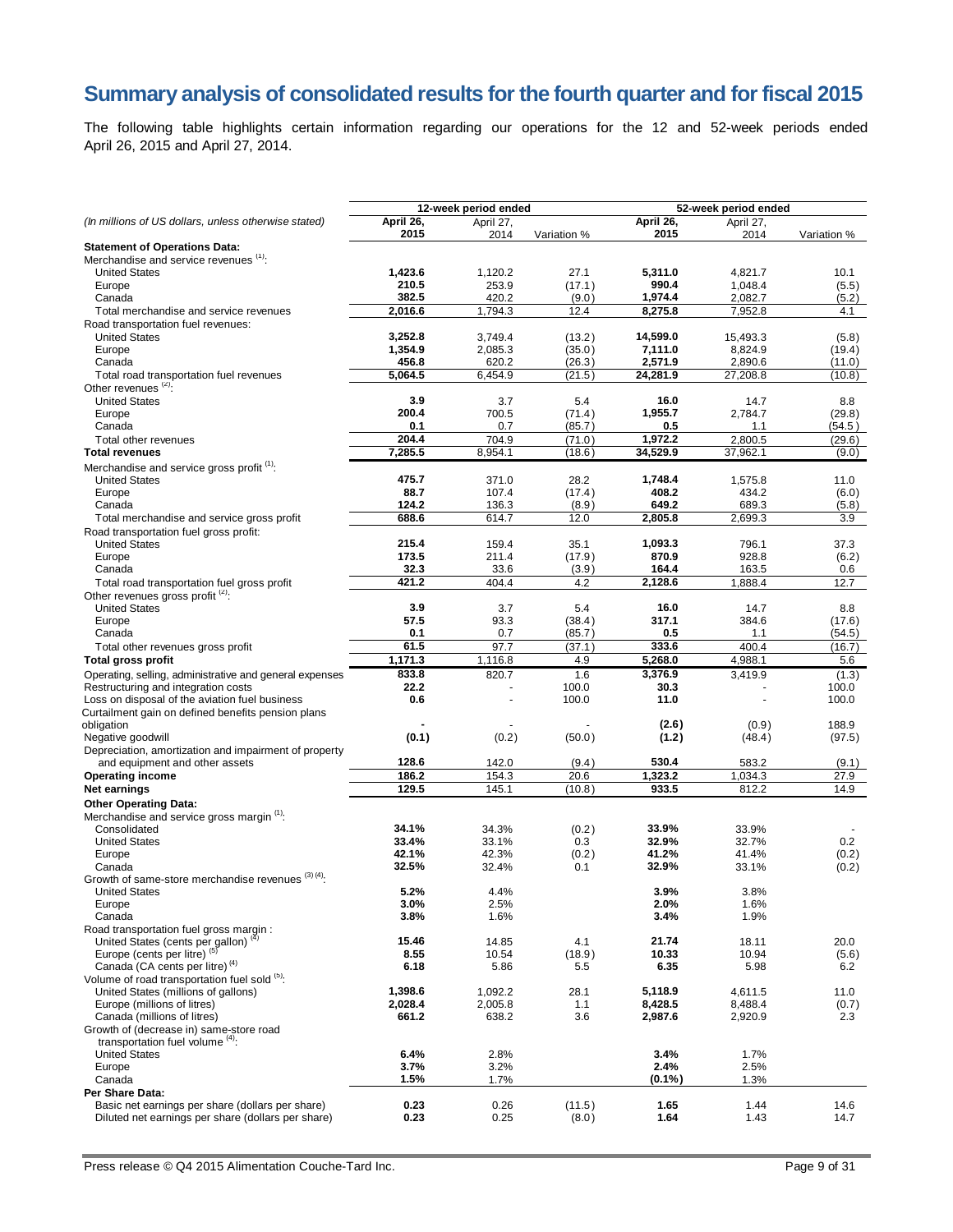|                                                                    | April 26, 2015 | April 27, 2014 | Variation \$ |
|--------------------------------------------------------------------|----------------|----------------|--------------|
| <b>Balance Sheet Data:</b>                                         |                |                |              |
| Total assets                                                       | 10.837.8       | 10.545.0       | 292.8        |
| Interest-bearing debt                                              | 3.074.6        | 2.606.4        | 468.2        |
| Shareholders' equity                                               | 3,892.6        | 3.962.4        | (69.8)       |
| <b>Indebtedness Ratios:</b>                                        |                |                |              |
| Net interest-bearing debt/total capitalization <sup>(6)</sup>      | 0.39:1         | 0.35:1         |              |
| Net interest-bearing debt/Adjusted EBITDA <sup>(7)</sup>           | $1.18:1^{(9)}$ | 1.32:1         |              |
| Adjusted net interest bearing debt/Adjusted EBITDAR <sup>(8)</sup> | $2.17:1^{(9)}$ | 2.44:1         |              |
| <b>Returns:</b>                                                    |                |                |              |
| Return on equity (10)                                              | $24.9\%^{(9)}$ | 22.6%          |              |
| Return on capital employed (11)                                    | $16.2\%^{(9)}$ | 13.3%          |              |

(1) Includes revenues derived from franchise fees, royalties, suppliers rebates on some purchases made by franchisees and licensees as well as merchandise wholesale.<br>(2) Includes revenues from rental of assets, from sale o

Includes revenues from rental of assets, from sale of aviation and marine fuel, heating oil, kerosene, lubricants and chemicals

(3) Does not include services and other revenues (as described in footnote 1 above). Growth in Canada is calculated based on Canadian dollars. Growth in Europe is calculated based on Norwegian Kroner. Includes results from The Pantry stores since the acquisition date.

For company-operated stores only. Includes results from The Pantry stores since the acquisition date.

(5) Total road transportation fuel.<br>(6) This ratio is presented for info

This ratio is presented for information purposes only and represents a measure of financial condition used especially in financial circles. It represents the following calculation: longterm interest-bearing debt, net of cash and cash equivalents and temporary investments divided by the addition of shareholders' equity and long-term debt, net of cash and cash equivalents and temporary investments. It does not have a standardized meaning prescribed by IFRS and therefore may not be comparable to similar measures presented by other

public corporations. (7) This ratio is presented for information purposes only and represents a measure of financial condition used especially in financial circles. It represents the following calculation: longterm interest-bearing debt, net of cash and cash equivalents and temporary investments divided by EBITDA (Earnings Before Interest, Tax, Depreciation, Amortization and Impairment) adjusted for restructuring expenses, curtailment gain on certain defined benefits pension plans obligation and negative goodwill. It does not have a standardized meaning prescribed by IFRS and therefore may not be comparable to similar measures presented by other public corporations.

8) This ratio is presented on a pro forma basis. It includes Couche-Tard's results for fiscal year ended April 26, 2015 as well as The Pantry's results for the 52-week period ended<br>April 26, 2015. The Pantry's earnings and the transaction, we have not completed the fair value assessment of the assets acquired, the liabilities assumed and the goodwill for this transaction. Consequently, the pro forma ratio has not been adjusted for fair value adjustments.

(9) This ratio is presented for information purposes only and represents a measure of financial condition used especially in financial circles. It represents the following calculation: longterm interest-bearing debt plus the product of eight times rent expense, net of cash and cash equivalents and temporary investments divided by EBITDAR (Earnings Before Interest, Tax, Depreciation, Amortization, Impairment and Rent expense) adjusted for restructuring costs, curtailment gain on certain defined benefits pension plans obligation as well as negative goodwill. It does not have a standardized meaning prescribed by IFRS and therefore may not be comparable to similar measures presented by other public corporations.

(10) This ratio is presented for information purposes only and represents a measure of performance used especially in financial circles. It represents the following calculation: net earnings divided by average equity for the corresponding period. It does not have a standardized meaning prescribed by IFRS and therefore may not be comparable to similar measures

presented by other public corporations.<br>(11) This ratio is presented for information purposes only and represents a measure of performance used especially in financial circles. It represents the following calculation: earn before income taxes and interests divided by average capital employed for the corresponding period. Capital employed represents total assets less short-term liabilities not bearing<br>interests. It does not have a standardize

# **Revenues**

Our revenues were \$7.3 billion in the fourth quarter of fiscal 2015, down \$1.7 billion, a decrease of 18.6%, mainly attributable to lower road transportation fuel average selling prices, to the negative net impact from the translation of revenues of our Canadian and European operations into US dollars and to the sale of our aviation fuel business. Those items contributing to the reduction in total revenues were partly offset by the contribution from acquisitions as well as by the nice growth in same-store merchandise revenues and road transportation fuel volume in both North America and Europe.

Our revenues were \$34.5 billion in fiscal 2015, down \$3.4 billion, a decrease of 9.0%, for reasons similar to those mentioned for the quarter.

More specifically, the growth of merchandise and service revenues for the fourth quarter of fiscal 2015 was \$222.3 million. Excluding the negative net impact from the translation of our European and Canadian operations into US dollars, which was approximately \$105.0 million, consolidated merchandise and service sales increased by \$327.3 million or 18.2%. This increase is attributable to the contribution from acquisitions which amounted to approximately \$245.0 million as well as to strong organic growth. Same-store merchandise revenues increased by 5.2% in the United States, by 3.8% in Canada and by 3.0% in Europe. Our performance is attributable to our dynamic merchandising strategies, our competitive offer as well as to our expanded fresh food offer which is attracting more customers in our stores.

For fiscal 2015, the growth of merchandise and service revenues was \$323.0 million. Excluding the negative net impact from the translation of our European and Canadian operations into US dollars, which was approximately \$253.0 million, consolidated merchandise and service sales increased by \$576.0 million or 7.2%. This increase is attributable to the contribution from acquisitions which amounted to approximately \$304.0 million as well as to organic growth. Same-store merchandise revenues increased by 3.9% in the United States, by 3.4% in Canada and by 2.0% in Europe.

Road transportation fuel revenues decreased by \$1.4 billion in the fourth quarter of fiscal 2015. Excluding the negative net impact from the translation of revenues from our Canadian and European operations into US dollars, which amounted to approximately \$476.0 million, road transportation fuel revenues decreased by \$914.4 million or 14.2%. This decrease was mainly attributable to lower road transportation fuel average selling prices, which had a negative impact of approximately \$1.7 billion as well as to the impact on our European wholesale business of the non-renewal of low return fuel supply contracts. These items contributing to the reduction in road transportation fuel revenues were partly offset by the contribution from acquisitions amounting to approximately \$563.0 million, by the contribution from our recently opened stores as well as by organic growth. Same-store road transportation fuel volume increased by 6.4% in the United States, by 3.7% in Europe and by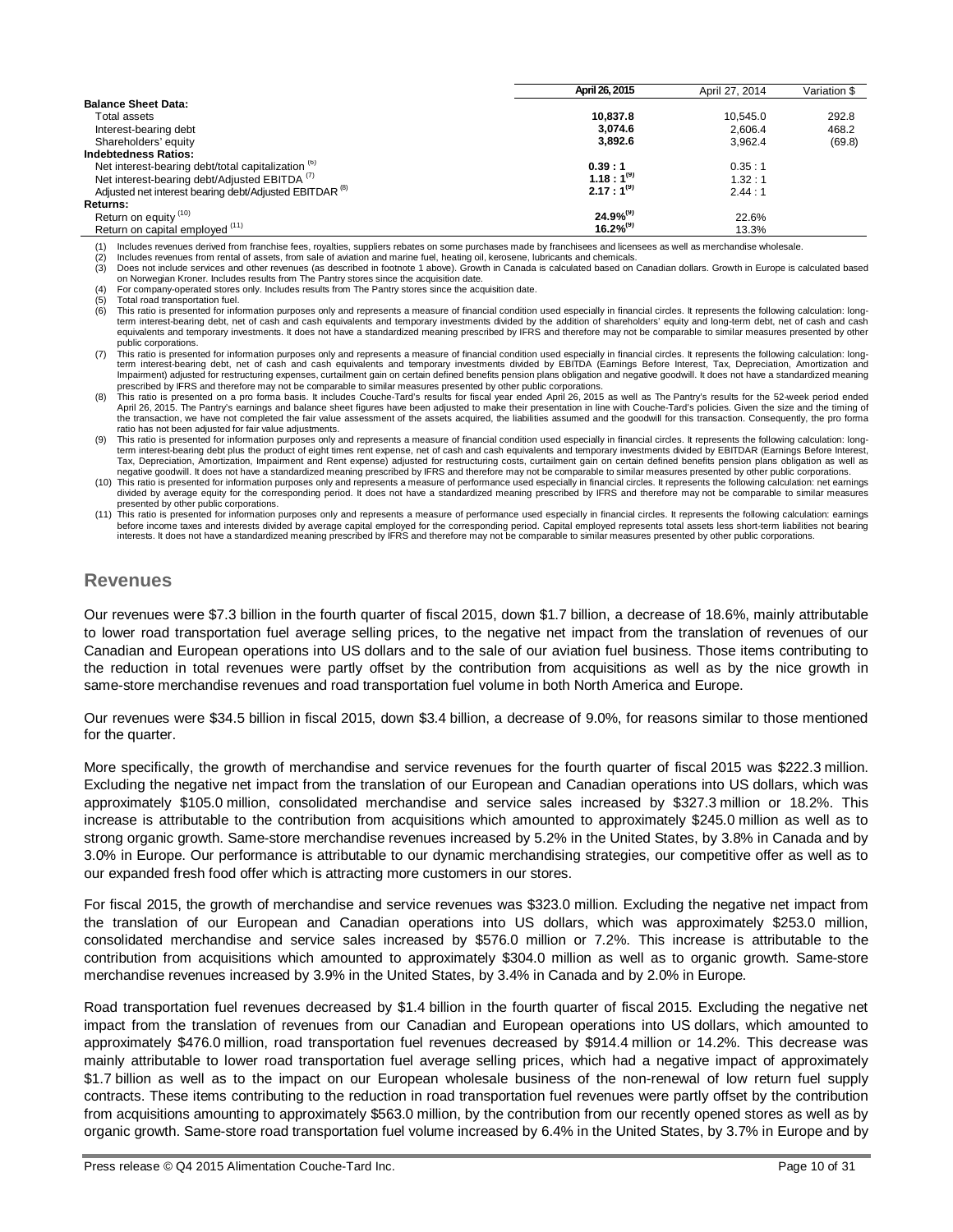1.5% in Canada due to amongst other things, the perfecting of our pricing strategies as well as the contribution of "*milesTM*" in Europe.

The following table shows the average selling price of road transportation fuel in our markets, starting with the first quarter of the fiscal year ended April 27, 2014. Average prices for Europe are also impacted by the translation into US dollars.

| Quarter                               | 4 <sup>St</sup> | n <sup>nd</sup> | $3^{\text{rd}}$ | 4 <sup>th</sup> | Weighted<br>average |
|---------------------------------------|-----------------|-----------------|-----------------|-----------------|---------------------|
| 52-week period ended April 26, 2015   |                 |                 |                 |                 |                     |
| United States (US dollars per gallon) | 3.59            | 3.36            | 2.54            | 2.34            | 2.89                |
| Europe (US cents per litre)           | 101.53          | 95.18           | 73.99           | 66.51           | 83.53               |
| Canada (CA cents per litre)           | 121.64          | 117.00          | 96.27           | 93.63           | 106.59              |
| 52-week period ended April 27, 2014   |                 |                 |                 |                 |                     |
| United States (US dollars per gallon) | 3.51            | 3.45            | 3.24            | 3.47            | 3.41                |
| Europe (US cents per litre)           | 100.72          | 103.25          | 107.49          | 104.11          | 104.38              |
| Canada (CA cents per litre)           | 114.53          | 117.05          | 113.11          | 118.74          | 115.63              |

For fiscal 2015, road transportation fuel revenues decreased by \$2.9 billion in fiscal 2015. Excluding the negative net impact from the translation of revenues from our Canadian and European operations into US dollars which amounted to approximately \$971.0 million, road transportation fuel revenues decreased by \$2.0 billion or 7.2%. This decrease was mainly attributable to the lower average selling price of road transportation fuel which generated a decrease in revenues of approximately \$3.4 billion, partially offset by acquisitions which contributed to an increase in revenues of approximately \$854.0 million as well as by organic growth. Same-store road transportation fuel volume increased by 3.4% in the United States, by 2.4% in Europe, while it decreased by 0.1% in Canada.

Other revenues decreased by \$500.5 million in the fourth quarter of fiscal 2015 and by \$828.3 million in fiscal 2015. This decrease is mainly attributable to the disposal of our aviation fuel business, to the negative net impact from the translation of revenues of our European operations into US dollars, as well as to the decrease in marine fuel and heating oil revenues due to lower selling prices and volume.

# **Gross profit**

In the fourth quarter of fiscal 2015, the consolidated merchandise and service gross margin was \$688.6 million, an increase of \$73.9 million compared with the corresponding quarter of fiscal 2014. Excluding the negative net impact from the translation of our European and Canadian operations into US dollars, which was approximately \$40.0 million, consolidated merchandise and service gross margin increased by \$113.9 million or 18.5%, attributable to the contribution from acquisitions which amounted to approximately \$84.0 million as well as to organic growth. In the United States, the gross margin was up 0.3% from 33.1% to 33.4% and up 0.1% in Canada from 32.4% to 32.5% while it decreased by 0.2% in Europe to 42.1%. Overall, this performance reflects changes in the product-mix, the improvements we brought to our supply terms as well as our merchandising strategy in line with market competitiveness and economic conditions within each market.

In fiscal 2015, the consolidated merchandise and service gross margin was \$2.8 billion, an increase of \$106.5 million compared with fiscal 2014. Excluding the negative net impact from the translation of our European and Canadian operations into US dollars, which was approximately \$94.0 million, consolidated merchandise and service gross margin increased by \$201.0 million or 7.4%. This increase is attributable to the contribution from acquisitions which amounted to approximately \$103.0 million and to organic growth. In the United States, the gross margin was up 0.2% to 32.9% while it decreased by 0.2% in both Canada and Europe to reach 32.9% and 41.2% respectively. Overall, this performance reflects changes in the productmix, the improvements we brought to our supply terms as well as our merchandising strategy in line with market competitiveness and economic conditions within each market.

In the fourth quarter of fiscal 2015, the road transportation fuel gross margin for our company-operated stores in the United States increased by 0.61  $\phi$  per gallon, from 14.85  $\phi$  per gallon last year to 15.46  $\phi$  per gallon this year. In Canada, the gross margin increased to CA6.18¢ per litre compared with CA5.86 ¢ per litre for the fourth quarter of fiscal 2014. In Europe, the total road transportation fuel gross margin was 8.55  $\phi$  per litre for the fourth quarter of fiscal 2015, a decrease of 1.99  $\phi$  per litre compared with 10.54  $\phi$  per litre for the fourth quarter of fiscal 2014. This decrease is entirely attributable to the impact of the translation of our European results into US dollars. In local currencies, the margin in Europe was higher than that of the fourth quarter of fiscal 2014. The road transportation fuel gross margin of our company-operated stores in the United States as well as the impact of expenses related to electronic payment modes for the last eight quarters, starting with the first quarter of fiscal year ended April 27, 2014, were as follows: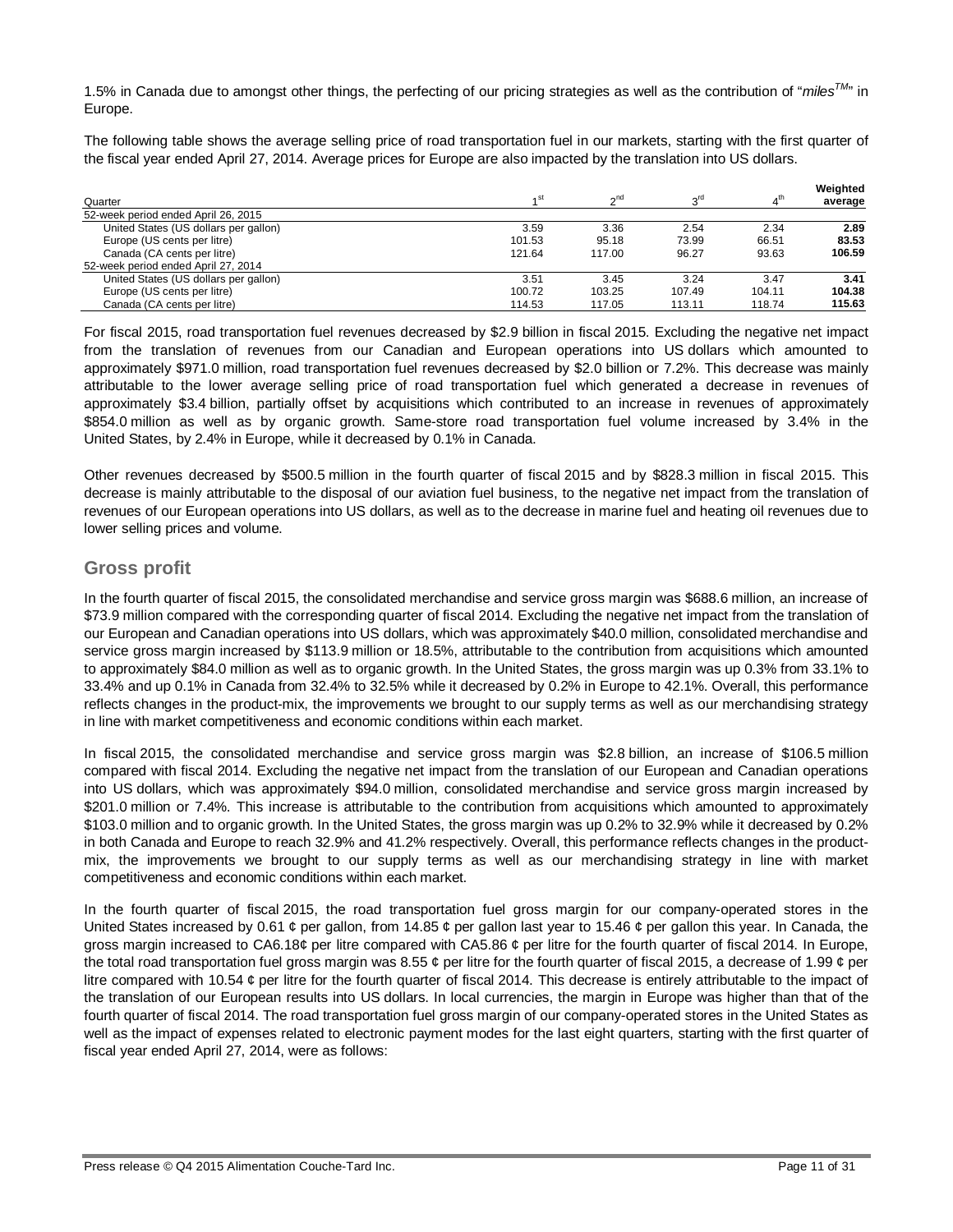(US cents per gallon) Quarter **1** and 1 and 1 and 1 and 1 and 1 and 1 and 1 and 1 and 1 and 1 and 1 and 1 and 1 and 1 and 1 and 1 and 1 and 1 and 1 and 1 and 1 and 1 and 1 and 1 and 1 and 1 and 1 and 1 and 1 and 1 and 1 and 1 and 1 and 1 and 1 st  $2^{nd}$  3 rd  $4^{\text{th}}$ **Weighted average** 52-week period ended April 26, 2015 Before deduction of expenses related to electronic payment modes 23.08 24.17 24.93 15.46 **21.74** Expenses related to electronic payment modes 5.27 5.03 4.33 4.12 **4.63** After deduction of expenses related to electronic payment modes 17.81 19.14 20.60 11.34 17.11 52-week period ended April 27, 2014 Before deduction of expenses related to electronic payment modes  $\begin{array}{cccc} 19.42 & 21.56 & 17.02 & 14.85 \\ 21.56 & 21.56 & 17.02 & 14.85 \end{array}$  18.11 Expenses related to electronic payment modes<br>
After deduction of expenses related to electronic payment modes<br>
4.98 19.87 13.18 After deduction of expenses related to electronic payment modes 14.43 16.52 12.23 9.87

As demonstrated by the table above, road transportation fuel margin in the United States are volatile from a quarter to another. Expenses related to electronic payment modes and associated volatility are not as significant in Europe and in Canada.

For fiscal 2015, the road transportation fuel gross margin for our company-operated stores in the United States increased by 3.63  $\phi$  per gallon, from 18.11  $\phi$  per gallon during fiscal 2014 to 21.74  $\phi$  per gallon in fiscal 2015. In Canada, the gross margin increased to CA6.35 ¢ per litre for fiscal 2015 compared with CA5.98 ¢ per litre for fiscal 2014. In Europe, the total road transportation fuel gross margin was 10.33  $\phi$  per litre for fiscal 2015, a decrease of 0.61  $\phi$  per litre compared with 10.94  $\phi$  per litre for fiscal 2014. This decrease is entirely attributable to the impact of the translation of our European results into US dollars. In local currencies, the margin in Europe was higher than that of fiscal 2014.

# **Operating, selling, administrative and general expenses**

For the fourth quarter of fiscal 2015 and fiscal 2015, operating, selling, administrative and general expenses increased by 1.6% and decreased by 1.3% respectively compared with the fourth quarter of fiscal 2014 and fiscal 2014 and increased by 2.2% and 0.8% respectively if we exclude certain items, as demonstrated by the following table:

|                                                                      | 12-week period ended<br>April 26, 2015 | 52-week period ended<br>April 26, 2015 |
|----------------------------------------------------------------------|----------------------------------------|----------------------------------------|
| Total variance as reported                                           | 1.6%                                   | (1.3%)                                 |
| Subtract:                                                            |                                        |                                        |
| Increase from incremental expenses related to acquisitions           | 11.0%                                  | 3.3%                                   |
| Decrease from the net impact of foreign exchange translation         | $(10.2\%)$                             | $(5.2\%)$                              |
| Decrease from divestment of the aviation fuel business               | $(2.4\%)$                              | (0.7%                                  |
| Increase from revision of estimates and other non-recurring expenses | 1.9%                                   | 0.6%                                   |
| Decrease from lower electronic payment fees, excluding acquisitions  | $(1.0\%)$                              | $(0.2\%)$                              |
| Acquisition costs recognized to earnings of fiscal 2015              | 0.1%                                   | 0.1%                                   |
| <b>Remaining variance</b>                                            | 2.2%                                   | 0.8%                                   |

The remaining variance for the fourth quarter of fiscal 2015 and fiscal 2015 is mainly due to normal inflation, as well as to higher expenses needed to support our strong organic growth. We continue to favor tight control of costs throughout the organization while making sure to maintain the quality of service we offer to our customers.

# **Earnings before interests, taxes, depreciation, amortization and impairment (EBITDA) and adjusted EBITDA**

During the fourth quarter of fiscal 2015, EBITDA increased by 6.3% compared with the corresponding period of the previous fiscal year, reaching \$319.2 million. Excluding the restructuring and integration costs, the loss on disposal of the aviation fuel business as well as the negative goodwill from both comparable periods, the fourth quarter of fiscal 2015 adjusted EBITDA increased by \$41.9 million or 14.0% compared with the corresponding period of the previous fiscal year, totalling \$341.9 million. Net of acquisition, restructuring and integration costs recorded to earnings, acquisitions contributed approximately \$27.0 million to adjusted EBITDA, while the variation in exchange rates had a negative net impact of approximately \$28.0 million.

During fiscal 2015, EBITDA increased by 14.3% compared with the previous fiscal year, reaching \$1,875.5 million. Excluding restructuring and integration costs, the loss on disposal of the aviation fuel business, the curtailment gain on pension plan obligations and the negative goodwill from both comparable periods, fiscal 2015 adjusted EBITDA increased by \$322.1 million or 20.2% compared with the corresponding period of the previous fiscal year, reaching \$1,913.0 million. Net of acquisition, restructuring and integration costs recorded to earnings, acquisitions contributed approximately \$43.0 million to adjusted EBITDA, while the variation in exchange rates had a negative net impact of approximately \$68.0 million.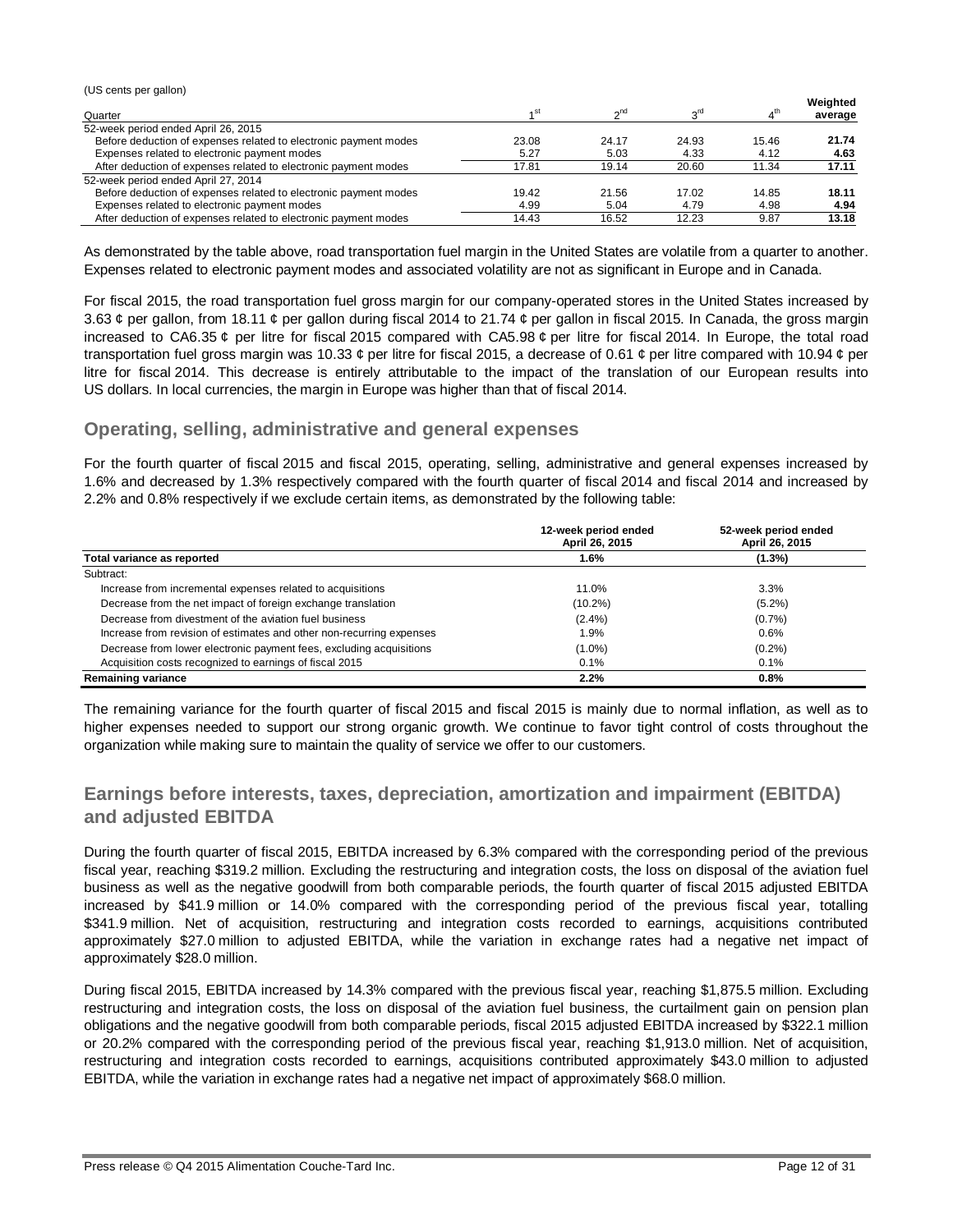It should be noted that EBITDA and adjusted EBITDA are not performance measures defined by IFRS, but we, as well as investors and analysts, use these measures to evaluate the Corporation's financial and operating performance. Note that our definition of these measures may differ from the one used by other public corporations:

|                                                       | 12-week period ended |                | 52-weeks periods ended |                |
|-------------------------------------------------------|----------------------|----------------|------------------------|----------------|
| (in millions of US dollars)                           | April 26, 2015       | April 27, 2014 | April 26, 2015         | April 27, 2014 |
| Net earnings, as reported                             | 129.5                | 145.1          | 933.5                  | 812.2          |
| Add:                                                  |                      |                |                        |                |
| Income taxes                                          | 45.5                 | (13.8)         | 306.2                  | 134.2          |
| Net financial expenses                                | 15.6                 | 26.9           | 105.4                  | 110.6          |
| Depreciation, amortization and impairment of property |                      |                |                        |                |
| and equipment and other assets                        | 128.6                | 142.0          | 530.4                  | 583.2          |
| <b>EBITDA</b>                                         | 319.2                | 300.2          | 1.875.5                | 1.640.2        |
| Remove:                                               |                      |                |                        |                |
| Restructuring and integration costs                   | 22.2                 |                | 30.3                   |                |
| Loss on disposal of the aviation fuel business        | 0.6                  |                | 11.0                   |                |
| Curtailment gain on pension plan obligation           |                      |                | (2.6)                  | (0.9)          |
| Negative goodwill                                     | (0.1)                | (0.2)          | (1.2)                  | (48.4)         |
| <b>Adiusted EBITDA</b>                                | 341.9                | 300.0          | 1.913.0                | 1.590.9        |

# **Depreciation, amortization and impairment of property and equipment and other assets**

For the fourth quarter of fiscal 2015 and fiscal 2015, depreciation, amortization and impairment expense decreased by \$13.4 million and by \$52.8 million respectively mainly due to the net impact from the translation of our European and Canadian operations into US dollars, partially offset by the impact of investments made through acquisitions, replacement of equipment, addition of new stores and ongoing improvement of our network.

# **Net financial expenses**

The fourth quarter of fiscal 2015 shows net financial expenses of \$15.6 million, a decrease of \$11.3 million compared with the fourth quarter of fiscal 2014. Excluding the net foreign exchange gain of \$3.5 million and the net foreign exchange loss of \$8.7 million recorded respectively in the fourth quarter of fiscal 2015 and in the fourth quarter of fiscal 2014, the net financial expenses increased by \$0.9 million. This increase is mainly attributable to the increase of our long term debt following the acquisition of The Pantry , including the interest expense on The Pantry's debt we assumed until its repayment as well as fees related to the reimbursement of The Pantry's senior secured term loan. The net foreign exchange gain of \$3.5 million is mainly due to the impact of the exchange rate fluctuations on certain bank balances denominated in US dollars in our European divisions.

For fiscal 2015, we recorded net financial expenses of \$105.4 million compared with \$110.6 million for fiscal 2014. Excluding the net foreign exchange loss of \$22.7 million and the net foreign loss of \$10.1 million recorded respectively in fiscal 2015 and in fiscal 2014, fiscal 2015 posted net financial expenses of \$82.7 million, down \$17.8 million compared with fiscal 2014. This decrease is mainly attributable to the reduction of our long-term debt following repayments made on our revolving and acquisition facilities in the first half of fiscal 2015. The net foreign exchange loss of \$22.7 million is mainly due to the impact of the exchange rate fluctuations on certain inter-company balances and loans.

# **Income taxes**

The fourth quarter of fiscal 2015 shows an income tax expense of \$45.5 million, corresponding to a tax rate of 26.0%, compared with an income tax recovery of \$13.8 million for the corresponding quarter of the previous year and a tax rate of 29.3% for the third quarter of fiscal 2015. The income tax recovery in the fourth quarter of fiscal 2014 emanated mainly from a foreign loss only deductible and recognized for tax purposes as well as from the effect on deferred income taxes of a decrease in our statutory income tax rate in Norway and in Denmark.

Excluding those items, the income tax rate for the fourth quarter of fiscal 2014 would have been 11.0%. The remaining increase is attributable to the higher proportion of our taxable income recorded in the United States, where the tax rates are higher and to the reimbursement of a large portion of our external debt before the acquisition of The Pantry.

For fiscal 2015, the income tax rate is 24.7% compared with a rate of 14.2% for the previous fiscal year. Fiscal 2015 was affected by an internal reorganization which increased the income tax expense by \$41.8 million. Had this reorganization not been implemented, the income tax rate would have been approximately 21.3%. The income tax rate for fiscal 2014 was impacted by the effect on deferred taxes of a foreign loss only deductible and recognized for tax purposes as well as by a decrease in our statutory income tax rates in Norway and in Denmark. Excluding those non-recurring items, the income tax rate for fiscal 2014 would have been 15.5%.The remaining increase is attributable to the higher proportion of our results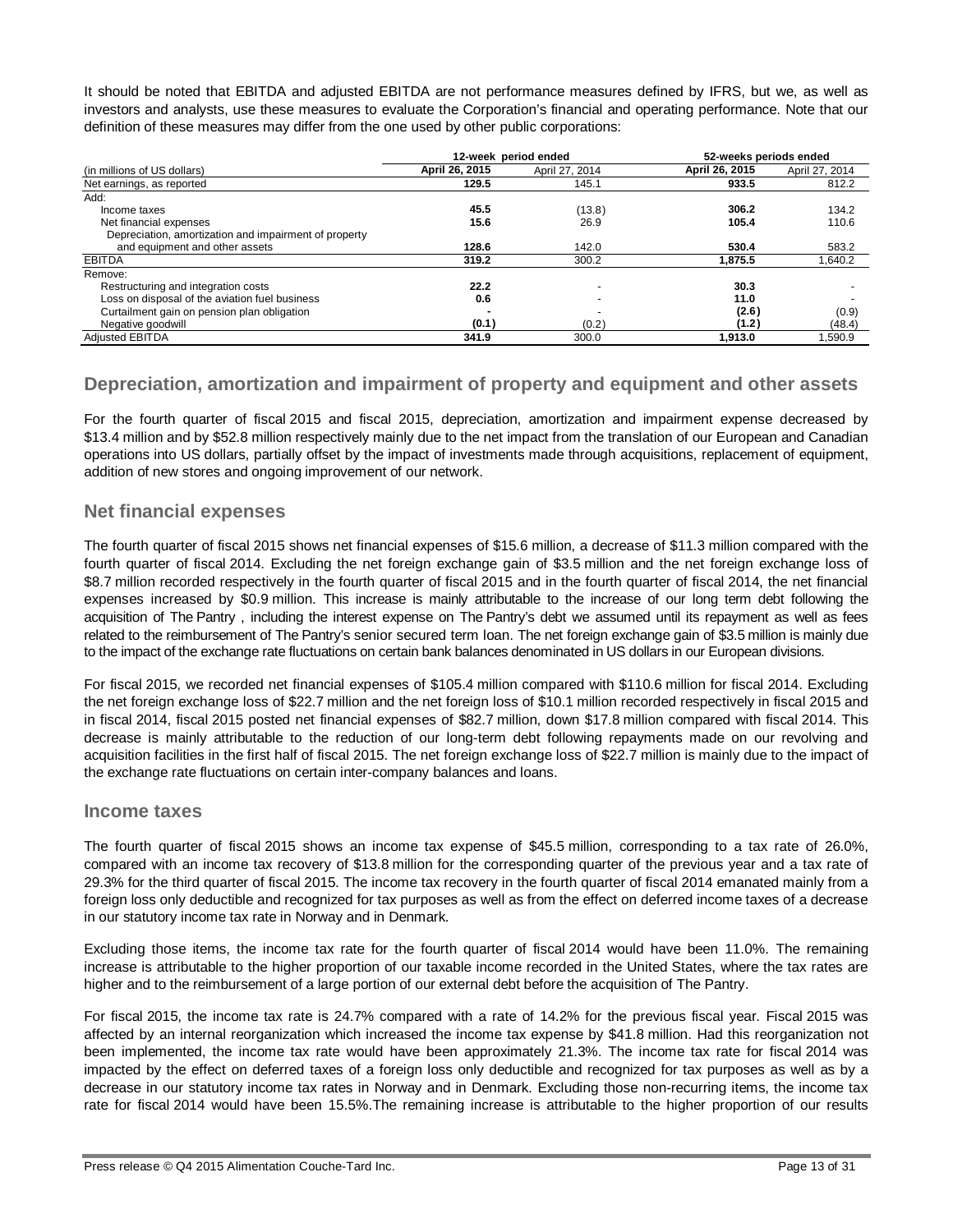coming from the United States, where the tax rates are higher and to the reimbursement of a portion of our debt before the acquisition of The Pantry .

# **Net earnings**

We closed the fourth quarter of fiscal 2015 with net earnings of \$129.5 million, compared with \$145.1 million for the fourth quarter of the previous fiscal year. Diluted net earnings per share stood at \$0.23, compared with \$0.25 for the previous year. The translation of revenues from our Canadian and European operations into the US dollars had a negative net impact of approximately \$8.6 million on net earnings of the fourth quarter of fiscal 2015.

Excluding from the fourth quarter of fiscal 2015 earnings restructuring and integration costs of \$22.2 million, the net foreign exchange gain of \$3.5 million, acquisition costs of \$1.2 million, the \$0.6 million loss from the disposal of our aviation fuel business as well as the negative goodwill of \$0.1 million and excluding from the fourth quarter of fiscal 2014 earnings the nonrecurring income tax recovery, the net foreign exchange loss, the negative goodwill as well as acquisition costs, the fourth quarter of fiscal 2015 net earnings would have been approximately \$142.0 million, compared with \$123.0 million for the fourth quarter of fiscal 2014, an increase of \$19.0 million or 15.4%. Adjusted diluted net earnings per share were \$0.25 for the fourth quarter of fiscal 2015 compared with \$0.22 for the corresponding period of fiscal 2014, an increase of 13.6%.

As for fiscal 2015, net earnings reached \$933.5 million, compared with \$812.2 million for the previous fiscal year, an increase of \$121.3 million. Diluted net earnings per share stood at \$1.64 compared with \$1.43 the previous year. The translation of earnings from our Canadian and European operations into the US dollars had a negative net impact of approximately \$28.0 million on net earnings of fiscal 2015.

Excluding from net earnings of fiscal 2015 the loss on disposal of our aviation fuel business, restructuring and integration costs, the non-recurring tax expense of \$41.8 million, the curtailment gain, the negative goodwill, the net foreign exchange loss as well as acquisition costs and excluding from net earnings of fiscal 2014 the negative goodwill, the net foreign exchange loss, the non-recurring income tax recovery, the impairment charge on a non-operational lubricant plant in Poland, the curtailment gain as well as acquisition costs, fiscal 2015 net earnings would have stood at approximately \$1,022.0 million, up \$256.0 million or 33.4% compared to fiscal 2014, while fiscal 2015 diluted earnings per share would have stood at approximately \$1.80, an increase of 33.3%.

# **Financial Position as at April 26, 2015**

As shown by our indebtedness ratios included in the "Summary analysis of consolidated results for fiscal 2015" section and our net cash provided by operating activities, our financial position is excellent.

Our total consolidated assets amounted to \$10.8 billion as at April 26, 2015, an increase of \$292.8 million over the balance as at April 27, 2014. This increase stems primarily from the overall rise in assets resulting from the acquisitions we made during fiscal 2015 partly offset by the negative net impact of the appreciation of the US dollar compared to the functional currencies of our operations in Canada and Europe at the balance sheet date as well as by the sale of our aviation fuel business.

During the 52-week period ended on April 26, 2015, we recorded a return on capital employed of 16.2%<sup>3</sup>, taking into consideration the recent acquisition of The Pantry.

Significant balance sheet variations are explained as follows:

# **Accounts receivable**

Accounts receivable decreased by \$531.6 million, from \$1.7 billion as at April 27, 2014 to \$1.2 billion as at April 26, 2015. The decrease mainly stems from the net negative impact of exchange rates variation at the balance sheet date, which was approximately \$294.0 million, lower road transportation fuel selling prices, as well as from the disposal of the aviation fuel business. The decrease was partly offset by the increase resulting from acquisitions.

 3 This ratio is presented for information purposes only and represents a measure of performance used especially in financial circles. It represents the following calculation: earnings before income taxes and interests divided by average capital employed. Capital employed represents total assets less short-term liabilities not bearing interests. It does not have a standardized<br>meaning prescribed by IFRS and the Couche-Tard's results for the four quarters of fiscal year ending April 26, 2015 and The Pantry's results for the 52-week period ended April 26, 2015, as adjusted to be in line with the Corporation's accounting policies.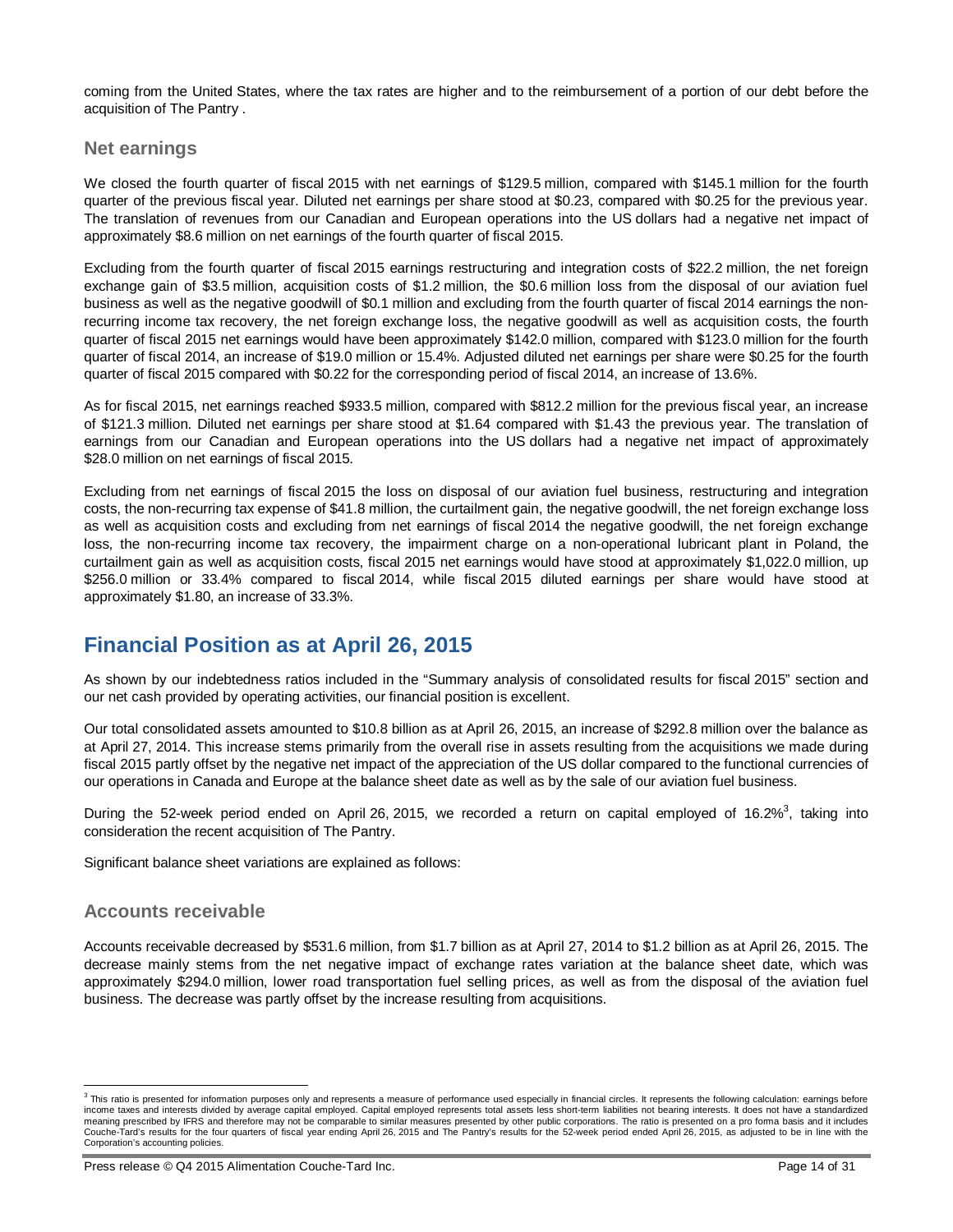# **Goodwill**

Goodwill increased by \$728.6 million, from \$1.1 billion as at April 27, 2014 to \$1.8 billion as at April 26, 2015, mainly as a result of the acquisition of The Pantry . As the acquisition was closed shortly before the end of fiscal 2015 and given the size of the transaction, we have not completed our fair value assessment of the assets acquired, the liabilities assumed and the goodwill for this transaction. Consequently, the balance sheet for The Pantry includes the net book values from The Pantry's accounting records at that date as adjusted to be in line with the Corporation's accounting policies. The difference between the purchase price and the net book value related to this acquisition was included in goodwill in the preliminary purchase price allocation and the fair values of assets acquired and liabilities assumed will be adjusted during fiscal 2016. The increase in goodwill related to The Pantry acquisition was partly offset by the negative net impact of the exchange rates variation at the balance sheet date, which was approximately \$145.0 million.

# **Long-term debt, bank loans and current portion of long-term debt**

Long-term debt and bank loans increased by \$468.2 million, from \$2.6 billion as at April 27, 2014 to \$3.1 billion as at April 26, 2015. Long term debt increased by approximately \$1.5 billion as a result of the acquisition of The Pantry on March 16, 2015 which was financed entirely through debt, including assumed finance lease obligations. This increase was partly offset by the impact of the weakening of the Canadian dollar against the United States dollar, which was approximately \$126.0 million and by the debt repayments of approximately \$900.0 million we made using available cash during fiscal 2015.

# **Shareholders' Equity**

Shareholders' equity amounted to \$3.9 billion as at April 26, 2015, down \$70.1 million compared with April 27, 2014, mainly due to other comprehensive loss associated with translation adjustments and to dividends declared, partly offset by net earnings of fiscal 2015. For the 52-week period ended April 26, 2015, we recorded a return on equity of 24.9%<sup>4</sup> taking into consideration the recent acquisition of The Pantry.

# **Liquidity and Capital Resources**

Our principal sources of liquidity are our net cash provided by operating activities and borrowings available under our term revolving unsecured credit facilities. Our principal uses of cash are to repay our debt, finance our acquisitions and capital expenditures, pay dividends, as well as to provide for working capital. We expect that cash generated from operations and borrowings available under our revolving unsecured credit facilities will be adequate to meet our liquidity needs in the foreseeable future.

Our revolving credit facilities are detailed as follows:

*US dollar term revolving unsecured operating credit D, maturing in December 2018 ("operating credit D")*

On May 16, 2014, we amended operating credit D to increase the maximum amount available from \$1,275.0 million to \$1,525.0 million, an increase of \$250.0 million over the limit as of April 27, 2014. On March 16, 2015, we amended this credit facility once again in order to increase the maximum amount available from \$1,525.0 million to \$2,525.0 million, to extend its maturity from December 2017 to December 2018 and to include an accordion feature allowing the Corporation to have access to an additional \$350.0 million, if required. No upfront fees were incurred in connection with those amendments. No other terms were changed significantly.

As at April 26, 2015, \$1,837.2 million of our revolving unsecured operating credit D had been used. As at the same date, the effective interest rate was 1.04% and standby letters of credit in the amount of CA\$2.3 million and \$54.4 million were outstanding.

During the month of June 2015, subsequent to the end of the fiscal year, we repaid an amount of \$561.0 million on our term revolving unsecured operating credit D using the net proceeds of our Canadian dollar denominated senior unsecured notes issuance.

 $\overline{a}$ 

<sup>4</sup> This ratio is presented for information purposes only and represents a measure of performance used especially in financial circles. It represents the following calculation: net earnings divided by average equity. It does not have a standardized meaning prescribed by IFRS and therefore may not be comparable to similar measures presented by other public corporations. The ratio is presented on a pro forma basis and it includes Couche-Tard's results for the four quarters of fiscal year ending April 26, 2015 and The Pantry's results for the 52-week period ended April 26, 2015, as adjusted to be in line with the Corporation's accounting policies.

Press release © Q4 2015 Alimentation Couche-Tard Inc. Page 15 of 31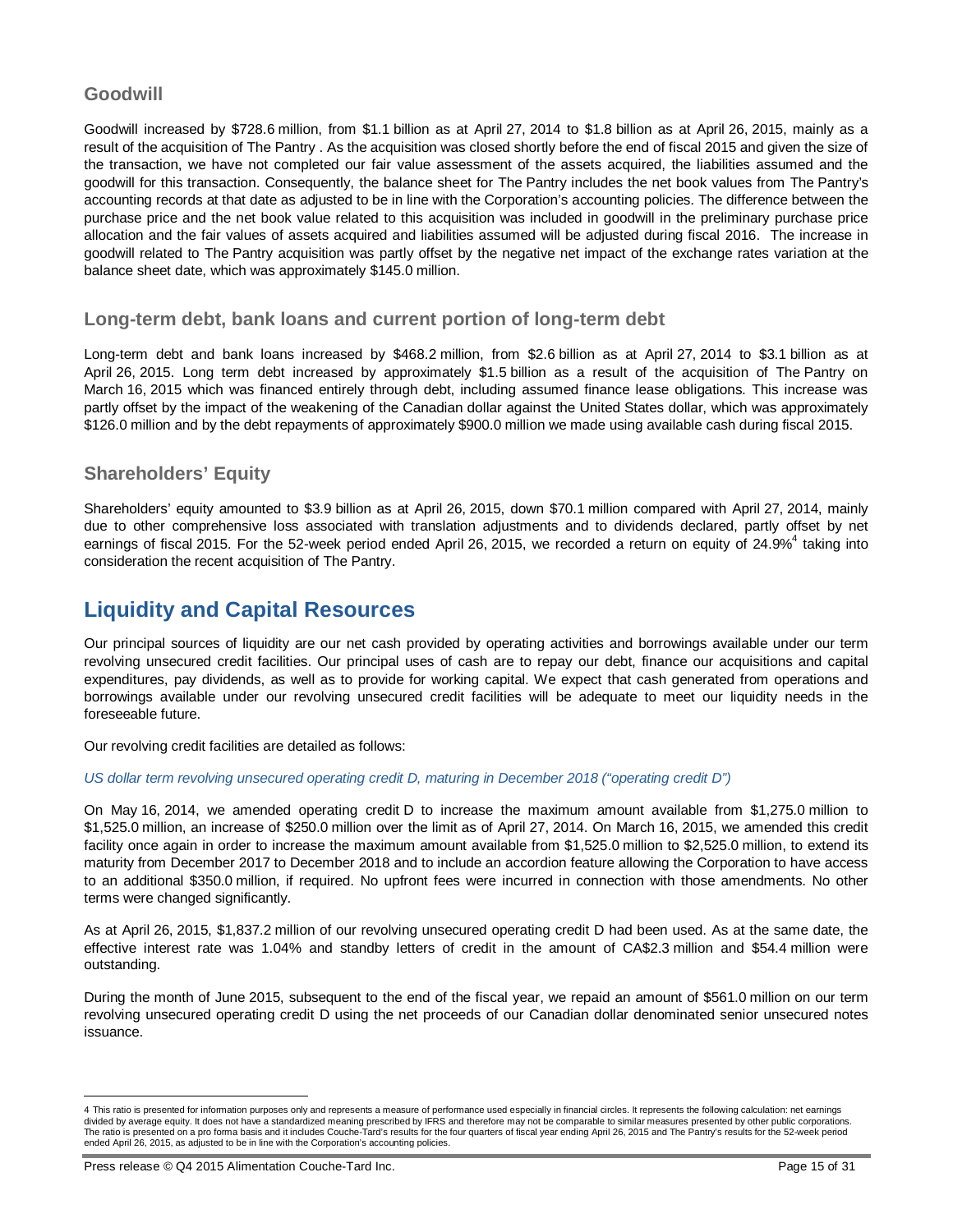#### *Term revolving unsecured operating credit E, maturing in December 2016 ("operating credit E")*

Credit agreement consisting of a revolving unsecured facility of an initial maximum amount of \$50.0 million with an initial term of 50 months. Operating credit E is available in the form of a revolving unsecured operating credit, available in US dollars. The amounts borrowed bear interest at variable rates based on the US base rate or the LIBOR rate plus a variable margin. As at April 26, 2015, operating credit E was unused.

#### *Available liquidities*

As at April 26, 2015, a total of approximately \$283.0 million was available under our operating credits and we were in compliance with the restrictive covenants and ratios imposed by the credit agreements at that date. Thus, at the same date, we had access to approximately \$859.0 million through our available cash and revolving unsecured operating credit agreements.

As at July 10, 2015, following the partial repayment made on our operating credit D, a total of approximately \$1.3 billion was available under our operating credits. Thus, at the same date, we had access to more than \$1.8 billion through our available cash and operating credits.

# **Selected Consolidated Cash Flow Information**

|                                                                                                                         | 12-week periods ended |           | 52-week periods ended |            |           |           |
|-------------------------------------------------------------------------------------------------------------------------|-----------------------|-----------|-----------------------|------------|-----------|-----------|
|                                                                                                                         | April 26,             | April 27, |                       | April 26,  | April 27, |           |
| (In millions of US dollars)                                                                                             | 2015                  | 2014      | Variation             | 2015       | 2014      | Variation |
| <b>Operating activities</b>                                                                                             | S                     | \$        | \$                    |            |           | \$        |
| Net cash provided by operating activities                                                                               | 471.6                 | 324.0     | 147.6                 | 1,714.5    | 1,429.3   | 285.2     |
| <b>Investing activities</b>                                                                                             |                       |           |                       |            |           |           |
| <b>Business acquisitions</b>                                                                                            | (766.4)               | (1.4)     | (765.0)               | (929.4)    | (159.6)   | (769.8)   |
| Purchase of property and equipment and other assets, net of<br>proceeds from the disposal of property and equipment and |                       |           |                       |            |           |           |
| other assets                                                                                                            | (250.8)               | (175.7)   | (75.1)                | (562.9)    | (459.0)   | (103.9)   |
| Proceeds from sale of the aviation fuel business                                                                        |                       |           |                       | 94.6       |           | 94.6      |
| Restricted cash                                                                                                         | (0.8)                 | (0.3)     | (0.5)                 | (1.1)      | 20.6      | (21.7)    |
| Net cash used in investing activities                                                                                   | (1,018.0)             | (177.4)   | (840.6)               | (1, 398.8) | (598.0)   | (800.8)   |
| <b>Financing activities</b>                                                                                             |                       |           |                       |            |           |           |
| Net increase in other debt                                                                                              | 1,248.7               | 100.0     | 1,148.7               | 1,043.7    | 448.0     | 595.7     |
| Repayment of the acquisition credit facility                                                                            |                       | (280.0)   | 280.0                 | (555.0)    | (1,648.0) | 1,093.0   |
| Repayment of debt assumed on business acquisition                                                                       | (529.1)               |           | (529.1)               | (529.1)    |           | (529.1)   |
| Issuance of Canadian dollar denominated senior unsecured                                                                |                       |           |                       |            |           |           |
| notes, net of financing costs                                                                                           |                       |           |                       |            | 285.6     | (285.6)   |
| Net decrease in other debt                                                                                              | (4.5)                 | (3.9)     | (0.6)                 | (18.0)     | (16.7)    | (1.3)     |
| Cash dividends paid                                                                                                     | (20.4)                | (17.4)    | (3.0)                 | (86.9)     | (64.6)    | (22.3)    |
| Issuance of shares upon exercise of stock-options                                                                       | 3.8                   |           | 3.8                   | 3.8        | 9.4       | (5.6)     |
| Net cash used in financing activities                                                                                   | 698.5                 | (201.3)   | 899.8                 | (141.5)    | (986.3)   | 844.8     |
| <b>Credit rating</b>                                                                                                    |                       |           |                       |            |           |           |
| Standard and Poor's                                                                                                     |                       |           |                       | <b>BBB</b> | BBB-      |           |
| Moody's $(1)$                                                                                                           |                       |           |                       | Baa2       | Baa3      |           |
| Moody's credit rating for Couche-Tard's senior unsecured notes<br>(1)                                                   |                       |           |                       |            |           |           |

(1) Moody's credit rating for Couche-Tard's senior unsecured notes

# **Operating activities**

During the fourth quarter of fiscal 2015, net cash from our operations reached \$471.6 million, up \$147.6 million compared with the fourth quarter of fiscal year 2014, mainly due to higher net earnings.

During fiscal 2015, net cash from our operations reached \$1,714.5 million, up \$285.2 million compared with fiscal year 2014, mainly due to higher net earnings.

# **Investing activities**

During the fourth quarter of fiscal 2015, investing activities were primarily for acquisitions for an amount of \$766.4 million as well as for net investment in property and equipment and other assets which amounted to \$250.8 million.

During fiscal 2015, investing activities were primarily for acquisitions for an amount of \$929.4 million as well as for net investment in property and equipment and other assets which amounted to \$562.9 million. These items were partly offset by the proceeds from the sale of the aviation fuel business, which amounted to \$94.6 million.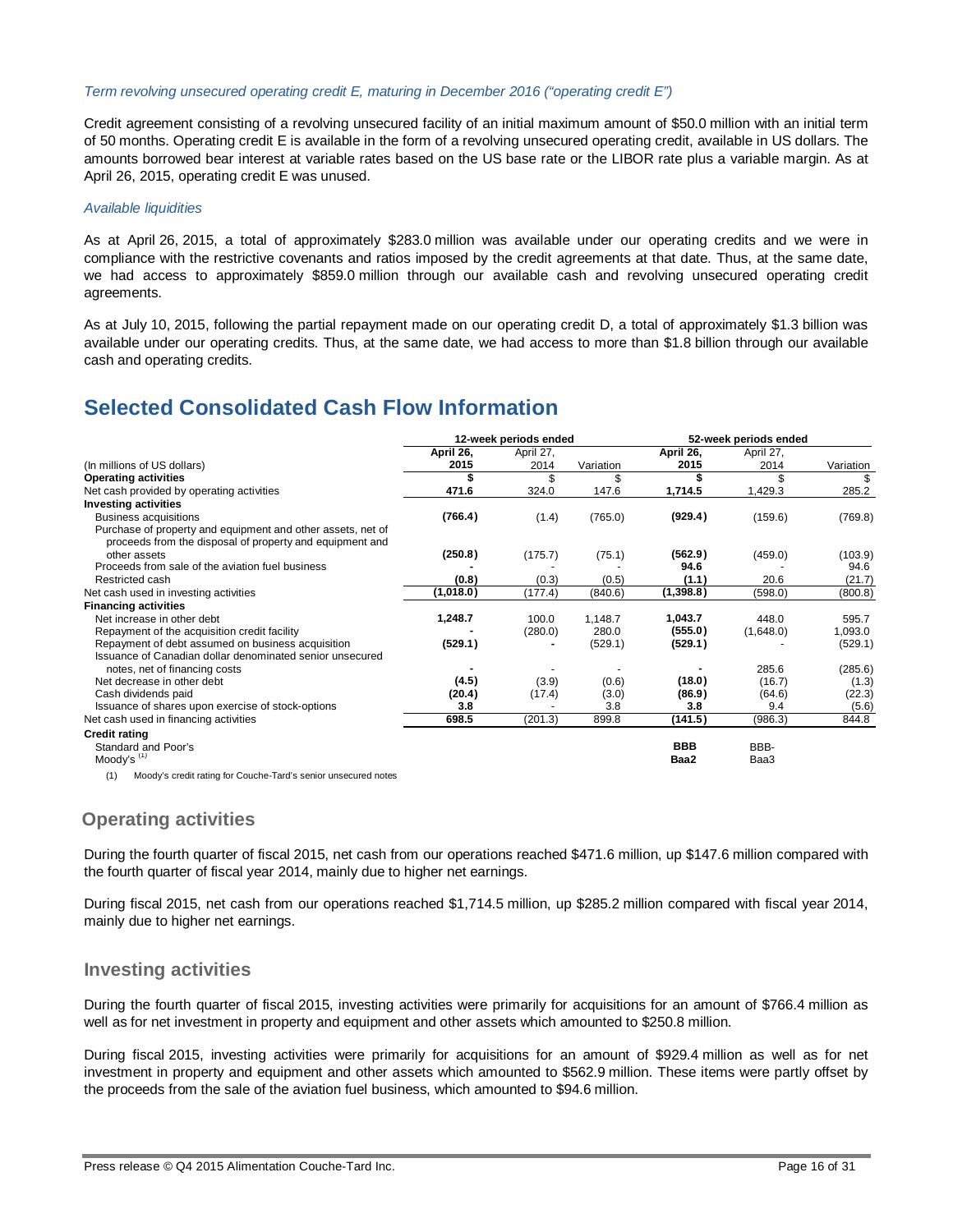Net investments in property and equipment and other assets were primarily for the replacement of equipment in some of our stores in order to enhance our offering of products and services, the construction of new stores, the relocation and reconstruction of existing stores, the ongoing improvement of our network as well as for information technology.

# **Financing activities**

During the fourth quarter of fiscal 2015, an amount of \$1,386.0 million was drawn from our operating credit D for the acquisition of The Pantry and the repayment of its long term debt. This increase was offset by repayments totalling approximately \$137.0 million on our operating credit D using available cash, for a net increase of approximately \$1.2 billion. During the quarter, we also paid \$20.4 million in dividends.

During fiscal 2015, we repaid the outstanding balance of \$555.0 million on our acquisition facility related to the acquisition of Statoil Fuel and Retail, of which \$360.0 million was drawn from our operating credit D and \$195.0 million was made using available cash. During the same period, an amount of \$1.4 billion was drawn from our operating credit D for the acquisition of The Pantry and the repayment of its long term debt. This increase was offset by repayments totalling approximately \$900.0 million on our operating credit D using available cash, for a net increase of approximately \$1.0 billion. During fiscal 2015, we also paid \$86.9 million in dividends.

# **Selected Quarterly Financial Information**

The Corporation's 52-week reporting cycle is divided into quarters of 12 weeks each except for the third quarter, which comprises 16 weeks. When a fiscal year, such as fiscal 2012, contains 53 weeks, the fourth quarter comprises 13 weeks. The following is a summary of selected consolidated financial information derived from the Corporation's interim consolidated financial statements for each of the eight most recently completed quarters.

| (In millions of US dollars except for per share data)                                                           | 52-week period ended April 26, 2015<br>52-week period ended April 27, 2014 |                 |          |          |                |                 |                        |                   |
|-----------------------------------------------------------------------------------------------------------------|----------------------------------------------------------------------------|-----------------|----------|----------|----------------|-----------------|------------------------|-------------------|
| Quarter                                                                                                         | $4^{\rm m}$                                                                | $3^{\text{rd}}$ | $2^{nd}$ |          | $4^{\text{m}}$ | 3 <sup>rd</sup> | $\gamma$ <sup>nd</sup> | $\overline{A}$ st |
| Weeks                                                                                                           | 12 weeks                                                                   | 16 weeks        | 12 weeks | 12 weeks | 12 weeks       | 16 weeks        | 12 weeks               | 12 weeks          |
| <b>Revenues</b>                                                                                                 | 7.285.5                                                                    | 9.107.8         | 8.946.3  | 9.190.3  | 8.954.1        | 11.094.6        | 9.011.0                | 8.902.4           |
| Operating income before depreciation, amortization and<br>impairment of property and equipment and other assets | 314.7                                                                      | 536.8           | 510.0    | 492.0    | 296.3          | 420.5           | 457.3                  | 443.4             |
| Depreciation, amortization and impairment of property and<br>equipment and other assets                         | 128.6                                                                      | 152.4           | 122.7    | 126.7    | 142.0          | 186.0           | 129.3                  | 125.9             |
| Operating income                                                                                                | 186.1                                                                      | 384.4           | 387.3    | 365.3    | 154.3          | 234.5           | 328.0                  | 317.5             |
| Share of earnings of joint ventures and associated companies<br>accounted for using the equity method           | 4.4                                                                        | 7.7             | 5.1      | 4.7      | 3.9            | 4.6             | 5.5                    | 8.7               |
| Net financial expenses                                                                                          | 15.6                                                                       | 41.2            | 18.6     | 30.0     | 26.9           | 21.8            | 50.2                   | 11.7              |
| Net earnings                                                                                                    | 129.5                                                                      | 248.1           | 286.4    | 269.5    | 145.1          | 182.3           | 229.8                  | 255.0             |
| Net earnings per share                                                                                          |                                                                            |                 |          |          |                |                 |                        |                   |
| Basic                                                                                                           | \$0.23                                                                     | \$0.44          | \$0.51   | \$0.48   | \$0.26         | \$0.32          | \$0.41                 | \$0.45            |
| <b>Diluted</b>                                                                                                  | \$0.23                                                                     | \$0.44          | \$0.50   | \$0.47   | \$0.25         | \$0.32          | \$0.40                 | \$0.45            |

The volatility of road transportation fuel gross margin, mostly in the United States, and seasonality both have an impact on the variability of our quarterly net earnings. With that said, the majority of our operating income is derived from merchandise and service sales.

# **Outlook**

During fiscal year 2016, we are looking forward to work on the integration of The Pantry stores into our network and to materializing associated synergies in addition to continuing our work around value creation in Europe. We will also continue working at improving and expanding our network, including the construction of new stores and the relocation and reconstruction of existing stores. We also intend to maintain our ongoing focus on sales, supply terms and operating expenses while keeping an eye on growth opportunities that may be available in our various markets.

Similar to prior years, we will pay special attention to the reduction of our debt level in order to continue to improve our financial flexibility and further improve the quality of our credit rating, allowing us to be adequately positioned to realize potential acquisition opportunities.

Finally, in line with our business model, we intend to continue focusing on the sale of fresh products and on innovation, including the introduction of new products and services, in order to satisfy the needs of our customers.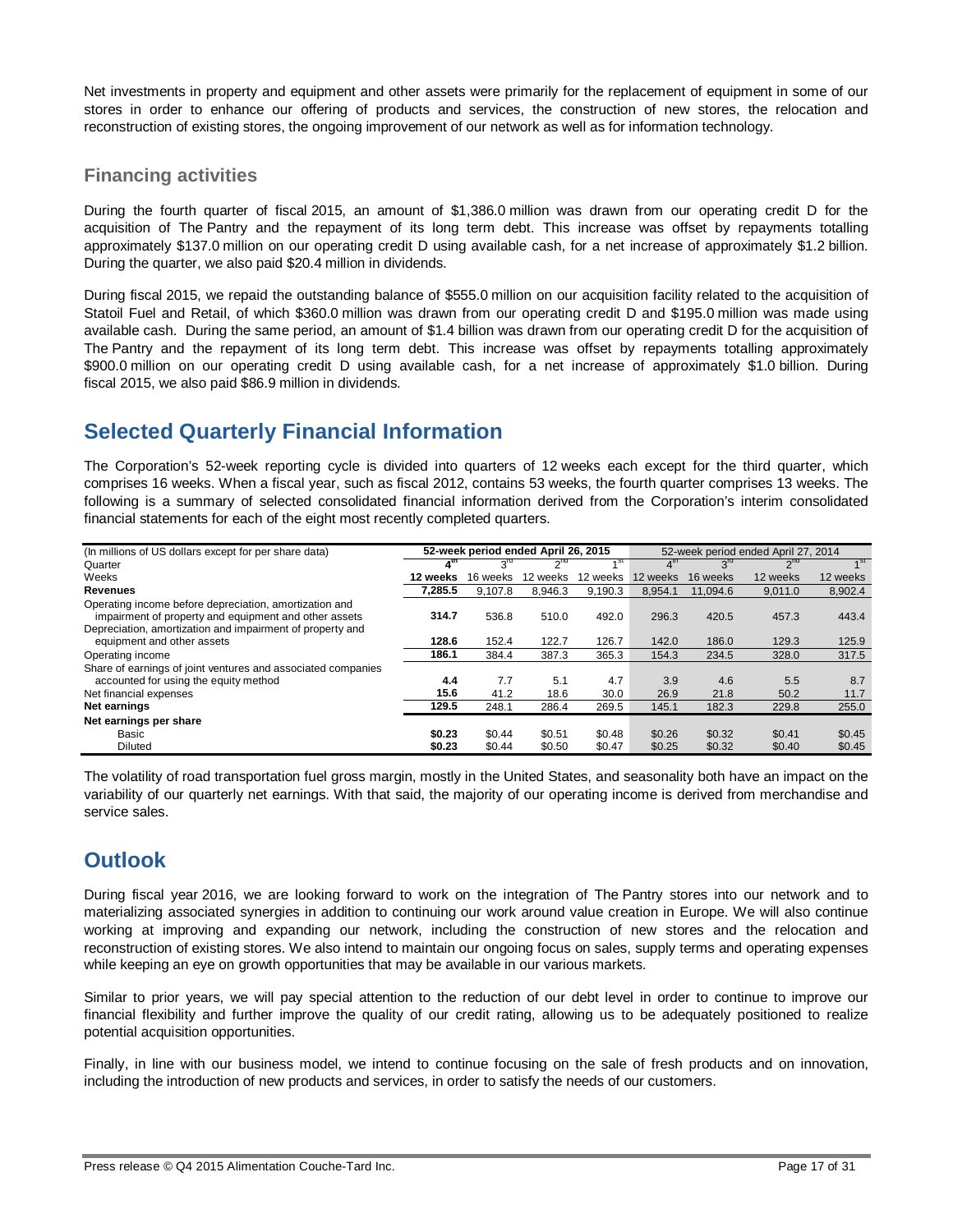# **Profile**

Couche-Tard is the leader in the Canadian convenience store industry. In the United States, it is the largest independent convenience store operator in terms of number of company-operated stores. In Europe, Couche-Tard is a leader in convenience store and road transportation fuel in Scandinavian and Baltic countries while it has a significant presence in Poland.

As of April 26, 2015, Couche-Tard's network comprised 7,848 convenience stores throughout North America, including 6,404 stores offering road transportation fuel. Its North-American network consists of 14 business units, including ten in the United States covering 41 states and four in Canada covering all ten provinces. About 80,000 people are employed throughout its network and at the service offices in North America.

In Europe, Couche-Tard operates a broad retail network across Scandinavia (Norway, Sweden, Denmark), Poland, the Baltics (Estonia, Latvia, Lithuania) and Russia, which comprised 2,230 stores as at April 26, 2015, the majority of which offer road transportation fuel and convenience products while the others are unmanned automated service-stations which offer road transportation fuel only. The Corporation also offers other products, including stationary energy, marine fuel, lubricants and chemicals. Couche-Tard operates key fuel terminals and fuel depots in six countries. Including employees at Statoil branded franchise stations, about 19,000 people work in its retail network, terminals and service offices across Europe.

In addition, about 4,700 stores are operated by independent operators under the Circle K banner in 12 other countries or regions worldwide (China, Guam, Honduras, Hong Kong, Indonesia, Japan, Macau, Malaysia, Mexico, the Philippines, the United Arab Emirates and Vietnam) which brings to more than 14,700 the number of sites in Couche-Tard's network.

# **Source**

### **Raymond Paré**, Vice President and Chief Financial Officer Tel: (450) 662-6632 ext. 4607 **investor.relations@couche-tard.com**

The statements set forth in this press release, which describes Couche-Tard's objectives, projections, estimates, expectations or forecasts, may constitute forward-looking statements within the meaning of securities legislation. Positive or negative verbs such as "believe", "could", "should", "intend", "expect", "estimate", "assume" and other related expressions are used to identify such statements. Couche-Tard would like to point out that, by their very nature, forward-looking statements involve risks and uncertainties such that its results, or the measures it adopts, could differ materially from those indicated or underlying these statements, or could have an impact on the degree of realization of a particular projection. Major factors that may lead to a material difference between Couche-Tard's actual results and the projections or expectations set forth in the forward-looking statements include the effects of the integration of acquired businesses and the ability to achieve projected synergies, fluctuations in margins on motor fuel sales, competition in the convenience store and retail motor fuel industries, exchange rate variations, and such other risks as described in detail from time to time in the reports filed by Couche-Tard with securities authorities in Canada and the United States. Unless otherwise required by applicable securities laws, Couche-Tard disclaims any intention or obligation to update or revise any forward-looking statements, whether as a result of new information, future events or otherwise. The forward-looking information in this release is based on information available as of the date of the release.

# **Webcast on July 14, 2015 at 3:00 P.M. (ET)**

Couche-Tard invites analysts known to the Corporation to send their two questions in advance to its management, before 11:00 A.M. (ET) on July 14, 2015.

Financial analysts and investors who wish to listen to the webcast on Couche-Tard's results which will take place online on July 14, 2015 at 3:00 P.M. (ET) can do so by accessing the Corporation's website at http://corpo.couche-tard.com/ and by clicking on the corporate presentations link of the investor relations section. For those who will not be able to listen to the live presentation, the recording of the webcast will be available on the Corporation's website for a period of 90 days.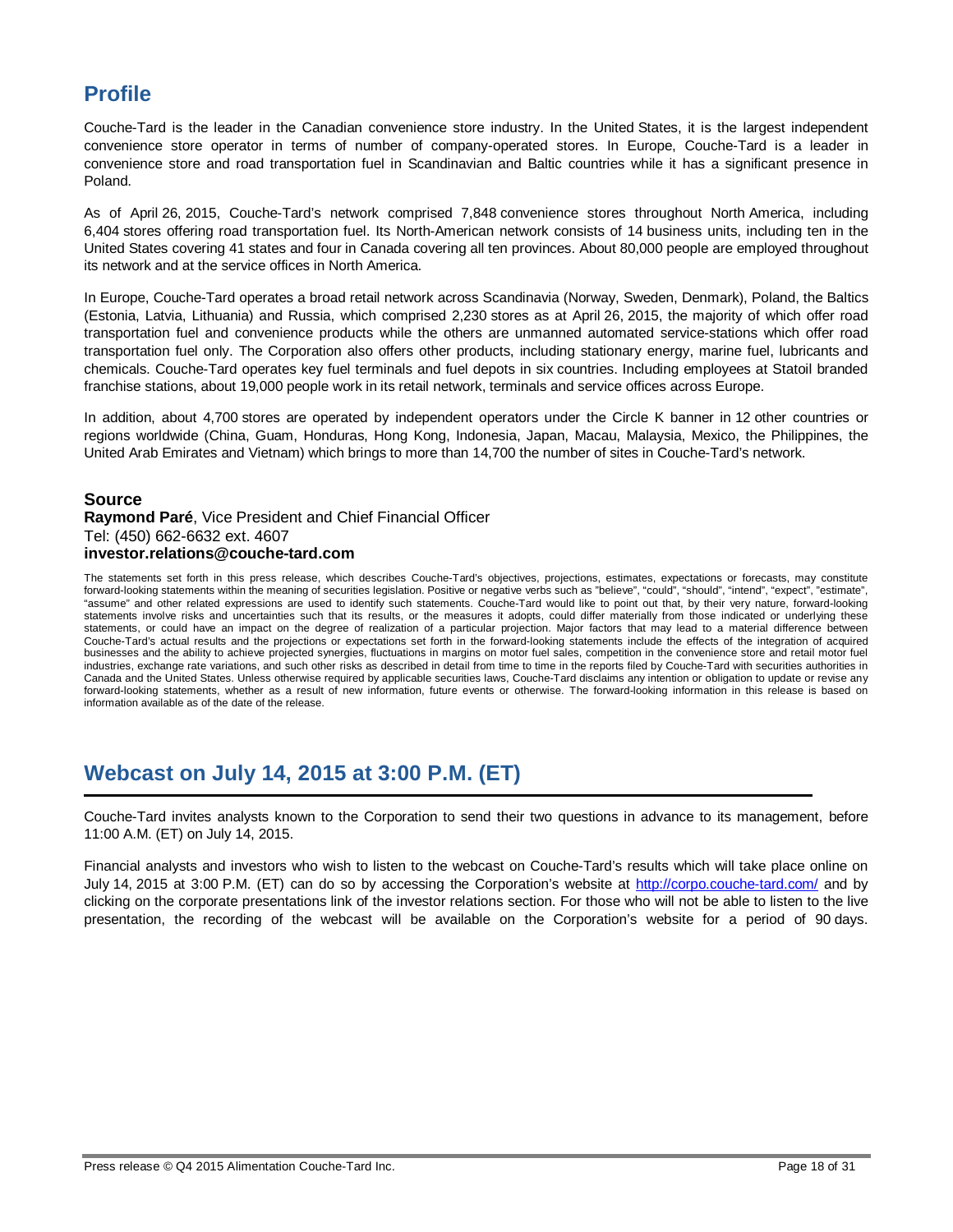# **CONSOLIDATED STATEMENTS OF EARNINGS**

(in millions of US dollars, except per share amounts, unaudited)

|                                                              | 12 weeks  |           | 52 weeks  |           |
|--------------------------------------------------------------|-----------|-----------|-----------|-----------|
| For the periods ended                                        | April 26, | April 27, | April 26, | April 27, |
|                                                              | 2015      | 2014      | 2015      | 2014      |
|                                                              | \$        | \$        | S         | \$        |
| <b>Revenues</b>                                              | 7,285.5   | 8,954.1   | 34,529.9  | 37,962.1  |
| Cost of sales                                                | 6,114.2   | 7,837.3   | 29,261.9  | 32,974.0  |
| <b>Gross profit</b>                                          | 1,171.3   | 1,116.8   | 5,268.0   | 4,988.1   |
| Operating, selling, administrative and general expenses      | 833.8     | 820.7     | 3,376.9   | 3,419.9   |
| Restructuring and integration costs (Note 5)                 | 22.2      |           | 30.3      |           |
| Loss on disposal of aviation fuel business (Note 4)          | 0.6       |           | 11.0      |           |
| Negative goodwill (Note 3)                                   | (0.1)     | (0.2)     | (1.2)     | (48.4)    |
| Curtailment gain on defined benefits pension plans           |           |           |           |           |
| obligation (Note 4)                                          |           |           | (2.6)     | (0.9)     |
| Depreciation, amortization and impairment of property and    |           |           |           |           |
| equipment, intangibles and other assets                      | 128.6     | 142.0     | 530.4     | 583.2     |
|                                                              | 985.1     | 962.5     | 3,944.8   | 3,953.8   |
| <b>Operating income</b>                                      | 186.2     | 154.3     | 1,323.2   | 1,034.3   |
| Share of earnings of joint ventures and associated companies |           |           |           |           |
| accounted for using the equity method                        | 4.4       | 3.9       | 21.9      | 22.7      |
| Financial expenses                                           | 21.9      | 20.7      | 91.8      | 111.4     |
| Financial revenues                                           | (2.8)     | (2.5)     | (9.1)     | (10.9)    |
| Foreign exchange (gain) loss                                 | (3.5)     | 8.7       | 22.7      | 10.1      |
| <b>Net financial expenses</b>                                | 15.6      | 26.9      | 105.4     | 110.6     |
| Earnings before income taxes                                 | 175.0     | 131.3     | 1,239.7   | 946.4     |
| Income taxes                                                 | 45.5      | (13.8)    | 306.2     | 134.2     |
| <b>Net earnings</b>                                          | 129.5     | 145.1     | 933.5     | 812.2     |
|                                                              |           |           |           |           |
| Net earnings attributable to:                                |           |           |           |           |
| Shareholders of the Corporation                              | 129.4     | 144.8     | 932.8     | 811.2     |
| Non-controlling interest                                     | 0.1       | 0.3       | 0.7       | 1.0       |
| <b>Net earnings</b>                                          | 129.5     | 145.1     | 933.5     | 812.2     |
|                                                              |           |           |           |           |
| Net earnings per share (Note 7)                              |           |           |           |           |
| <b>Basic</b>                                                 | 0.23      | 0.26      | 1.65      | 1.44      |
| <b>Diluted</b>                                               | 0.23      | 0.25      | 1.64      | 1.43      |
| Weighted average number of shares - basic (in thousands)     | 566,604   | 565,720   | 566,013   | 564,511   |
| Weighted average number of shares - diluted (in thousands)   | 568,989   | 568,478   | 568,711   | 568,140   |
| Number of shares outstanding at end of period (in thousands) | 567,364   | 565,748   | 567,364   | 565,748   |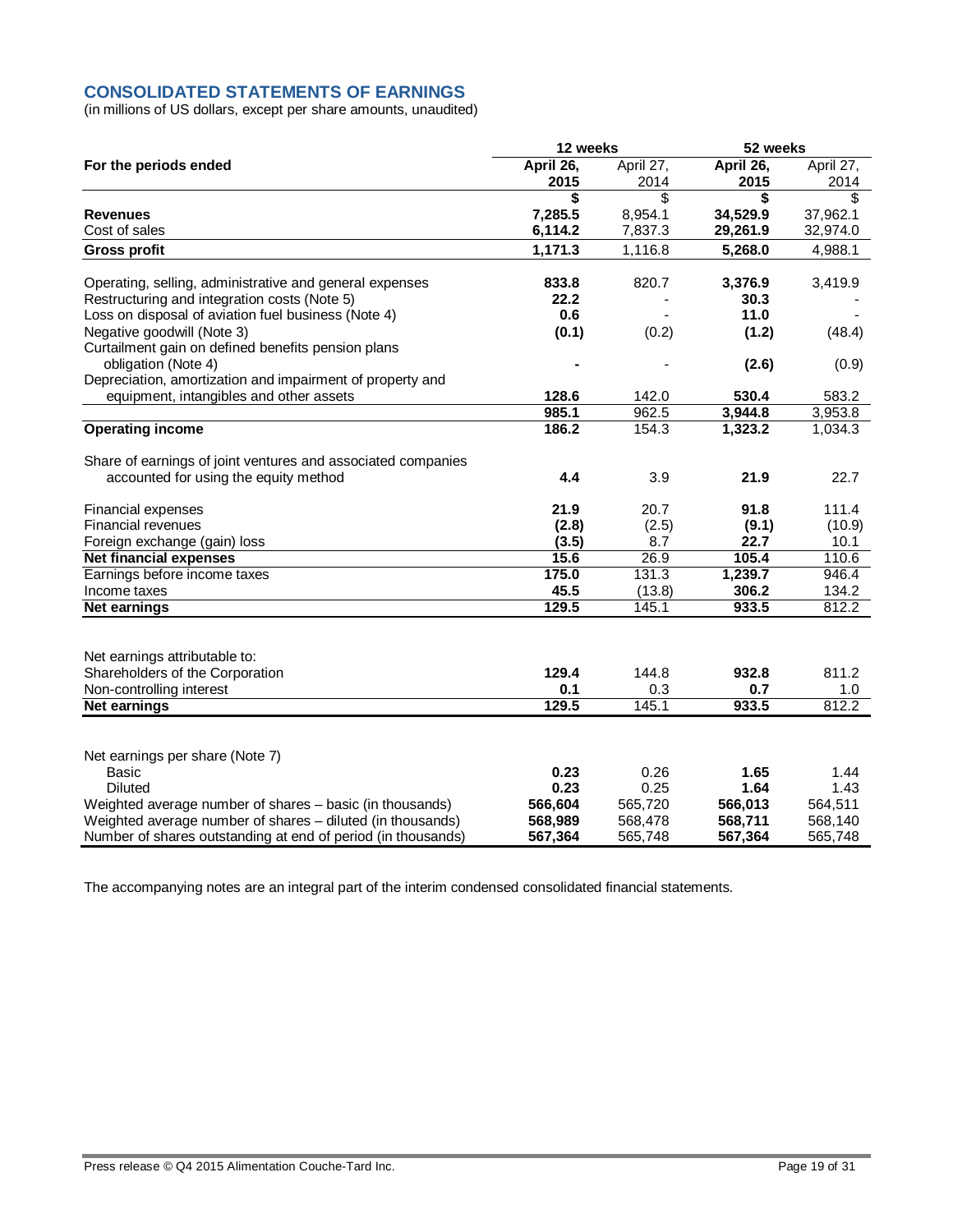# **CONSOLIDATED STATEMENTS OF COMPREHENSIVE INCOME**

(in millions of US dollars, unaudited)

|                                                              | 12 weeks  |           | 52 weeks  |           |  |
|--------------------------------------------------------------|-----------|-----------|-----------|-----------|--|
| For the periods ended                                        | April 26, | April 27, | April 26, | April 27, |  |
|                                                              | 2015      | 2014      | 2015      | 2014      |  |
|                                                              | \$        | \$        | \$        | \$        |  |
| <b>Net earnings</b>                                          | 129.5     | 145.1     | 933.5     | 812.2     |  |
| Other comprehensive income                                   |           |           |           |           |  |
| Items that may be reclassified subsequently to earnings      |           |           |           |           |  |
| <b>Translation adjustments</b>                               |           |           |           |           |  |
| Changes in cumulative translation adjustments <sup>(1)</sup> | (189.5)   | 99.5      | (803.4)   | 42.4      |  |
| Cumulative translation adjustments reclassified to           |           |           |           |           |  |
| earnings (Note 4)                                            |           |           | 1.9       |           |  |
| Change in fair value of cross-currency interest rate swaps   |           |           |           |           |  |
| designated as a hedge of the Corporation's net investment    |           |           |           |           |  |
| in its US operations                                         | 1.1       | 9.3       | (99.3)    | (45.7)    |  |
| Net interest on cross-currency interest rate swaps           |           |           |           |           |  |
| designated as a hedge of the Corporation's net investment    |           |           |           |           |  |
| in its US operations <sup>(2)</sup>                          | (0.2)     | 0.6       |           | 2.6       |  |
| Cash flow hedges                                             |           |           |           |           |  |
| Change in fair value of financial instruments <sup>(3)</sup> | (0.5)     | 3.0       | 16.4      | 9.7       |  |
| Gain realized on financial instruments reclassified to       |           |           |           |           |  |
| earnings <sup>(4)</sup>                                      | (1.3)     | (2.5)     | (14.3)    | (8.0)     |  |
| Items that will never be reclassified to earnings            |           |           |           |           |  |
| Net actuarial gain (loss) <sup>(5)</sup>                     | 8.3       | (2.7)     | (26.8)    | 0.1       |  |
| Other comprehensive (loss) income                            | (182.1)   | 107.2     | (925.5)   | 1.1       |  |
| <b>Comprehensive income</b>                                  | (52.6)    | 252.3     | 8.0       | 813.3     |  |
|                                                              |           |           |           |           |  |
| Comprehensive (loss) income attributable to:                 |           |           |           |           |  |
| Shareholders of the Corporation                              | (52.7)    | 252.0     | 7.3       | 812.3     |  |
| Non-controlling interest                                     | 0.1       | 0.3       | 0.7       | 1.0       |  |
| <b>Comprehensive (loss) income</b>                           | (52.6)    | 252.3     | 8.0       | 813.3     |  |

(1) For the 12 and 52-week periods ended April 26, 2015, these amounts include a gain of \$61.6 and a loss of \$13.3, respectively (net of income taxes of \$9.6 and \$2.1, respectively) arising from the translation of the US dollar denominated long-term debt designated as a foreign exchange hedge of the Corporation's net investment in its US operations (Note 2).

(2) For the 12 week period ended April 26, 2015, this amount is net of income taxes of \$0.1. For the 12 and 52-week periods ended April 27, 2014, these amounts are net of income taxes of \$0.2 and \$0.9, respectively.

(3) For the 12 and 52-week periods ended April 26, 2015, these amounts are net of income taxes of \$0.3 and \$5.7, respectively . For the 12 and 52-week periods ended April 27, 2014, these amounts are net of income taxes of \$1.1 and \$3.5, respectively.

(4) For the 12 and 52-week periods ended April 26, 2015, these amounts are net of income taxes of \$0.3 and \$5.2, respectively. For the 12 and 52-week periods ended April 27, 2014, these amounts are net of income taxes of \$0.9 and \$2.9, respectively.

(5) For the 12 and 52-week periods ended April 26, 2015, these amounts are net of income taxes of \$3.5 and \$9.9, respectively. For the 12 and 52-week periods ended April 27, 2014, these amounts are net of income taxes of \$0.9 and \$0.2, respectively.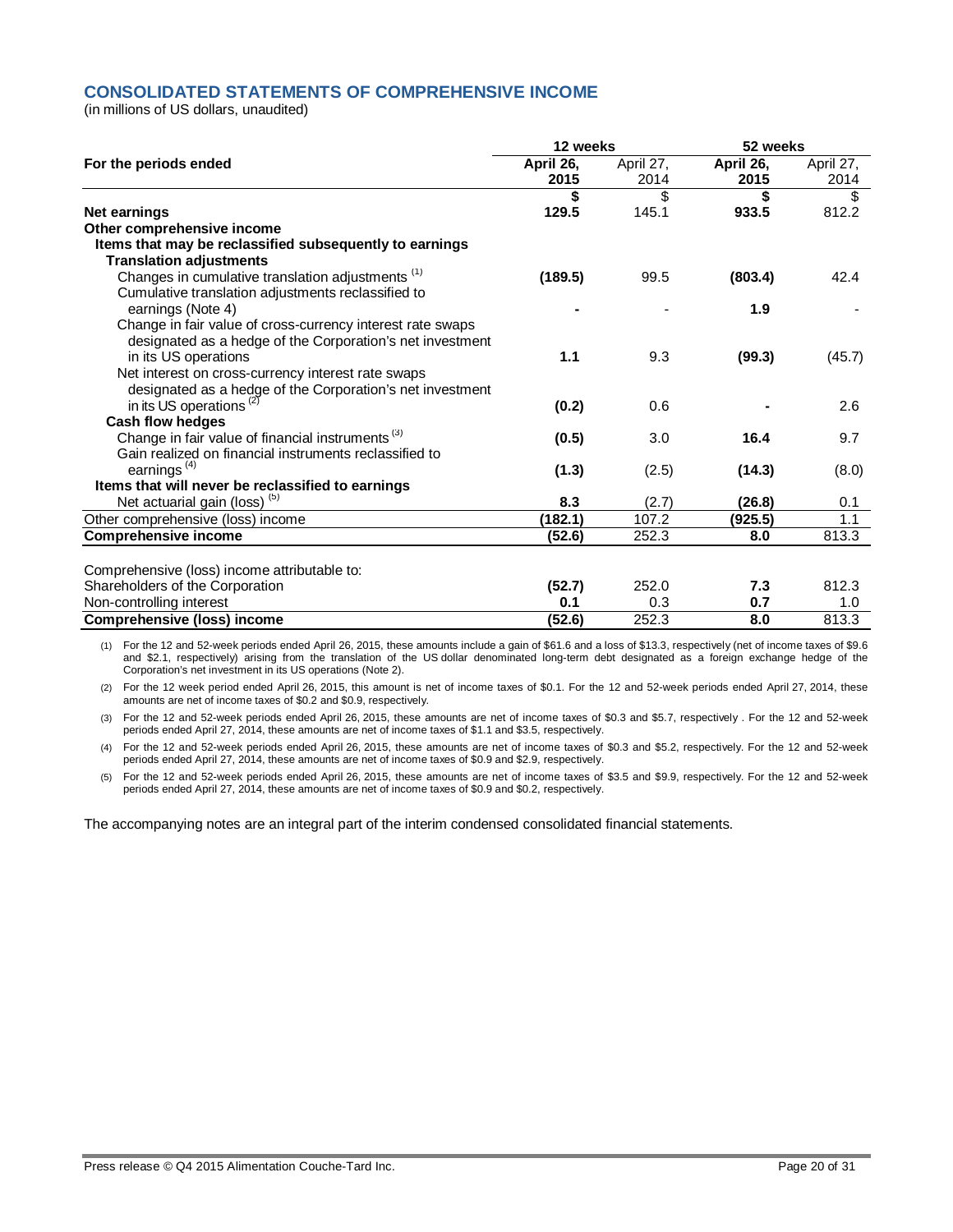# **CONSOLIDATED STATEMENTS OF CHANGES IN EQUITY**

(in millions of US dollars, unaudited)

| For the 52-week period ended             |         |                                                     |                 |                                                        |         |                     | April 26, 2015 |
|------------------------------------------|---------|-----------------------------------------------------|-----------------|--------------------------------------------------------|---------|---------------------|----------------|
|                                          |         | Attributable to the shareholders of the Corporation |                 |                                                        |         |                     |                |
|                                          | Capital | <b>Contributed</b>                                  | <b>Retained</b> | Accumulated<br>other<br>comprehensive<br>income (loss) |         | Non-<br>controlling | Total          |
|                                          | stock   | surplus                                             | earnings        | (Note 8)                                               | Total   | interest            | equity         |
|                                          |         | \$                                                  |                 |                                                        |         |                     |                |
| Balance, beginning of period             | 686.5   | 11.6                                                | 3,077.4         | 186.9                                                  | 3,962.4 | 14.2                | 3,976.6        |
| Comprehensive income:                    |         |                                                     |                 |                                                        |         |                     |                |
| Net earnings                             |         |                                                     | 932.8           |                                                        | 932.8   | 0.7                 | 933.5          |
| Other comprehensive loss                 |         |                                                     |                 | (925.5)                                                | (925.5) |                     | (925.5)        |
| Comprehensive income                     |         |                                                     |                 |                                                        | 7.3     | 0.7                 | 8.0            |
| Reduction of non-controlling<br>interest |         |                                                     |                 |                                                        |         | (0.6)               | (0.6)          |
| Dividends declared                       |         |                                                     | (86.9)          |                                                        | (86.9)  | (0.4)               | (87.3)         |
| Stock option-based compensation          |         |                                                     |                 |                                                        |         |                     |                |
| expense                                  |         | 6.0                                                 |                 |                                                        | 6.0     |                     | 6.0            |
| Initial fair value of stock options      |         |                                                     |                 |                                                        |         |                     |                |
| exercised                                | 6.9     | (6.9)                                               |                 |                                                        |         |                     |                |
| Cash received upon exercise of           |         |                                                     |                 |                                                        |         |                     |                |

stock options **3.8 3.8 3.8 Balance, end of period 697.2 10.7 3,923.3 (738.6) 3,892.6 13.9 3,906.5**

### For the 52-week period ended April 27, 2014

|                                      | Attributable to the shareholders of the Corporation |             |          |                 |         |                |         |
|--------------------------------------|-----------------------------------------------------|-------------|----------|-----------------|---------|----------------|---------|
|                                      |                                                     |             |          | Accumulated     |         |                |         |
|                                      |                                                     |             |          | other           |         | Non-           |         |
|                                      | Capital                                             | Contributed | Retained | comprehensive   |         | controlling    | Total   |
|                                      | stock                                               | surplus     | earnings | income (Note 8) | Total   | interest       | equity  |
|                                      | \$                                                  | \$          | \$       | \$              | \$      | \$             | \$      |
| Balance, beginning of period         | 670.4                                               | 16.5        | 2,344.0  | 185.8           | 3,216.7 | $\blacksquare$ | 3,216.7 |
| Comprehensive income:                |                                                     |             |          |                 |         |                |         |
| Net earnings                         |                                                     |             | 811.2    |                 | 811.2   | 1.0            | 812.2   |
| Other comprehensive income           |                                                     |             |          | 1.1             | 1.1     |                | 1.1     |
| Comprehensive income                 |                                                     |             |          |                 | 812.3   | 1.0            | 813.3   |
| Dividends declared                   |                                                     |             | (64.6)   |                 | (64.6)  |                | (64.6)  |
| Addition to non-controlling interest |                                                     |             |          |                 |         | 13.2           | 13.2    |
| Redemption liability                 |                                                     |             | (13.2)   |                 | (13.2)  |                | (13.2)  |
| Stock option-based compensation      |                                                     |             |          |                 |         |                |         |
| expense                              |                                                     | 1.8         |          |                 | 1.8     |                | 1.8     |
| Initial fair value of stock options  |                                                     |             |          |                 |         |                |         |
| exercised                            | 6.7                                                 | (6.7)       |          |                 |         |                |         |
| Cash received upon exercise of       |                                                     |             |          |                 |         |                |         |
| stock options                        | 9.4                                                 |             |          |                 | 9.4     |                | 9.4     |
| Balance, end of period               | 686.5                                               | 11.6        | 3,077.4  | 186.9           | 3,962.4 | 14.2           | 3,976.6 |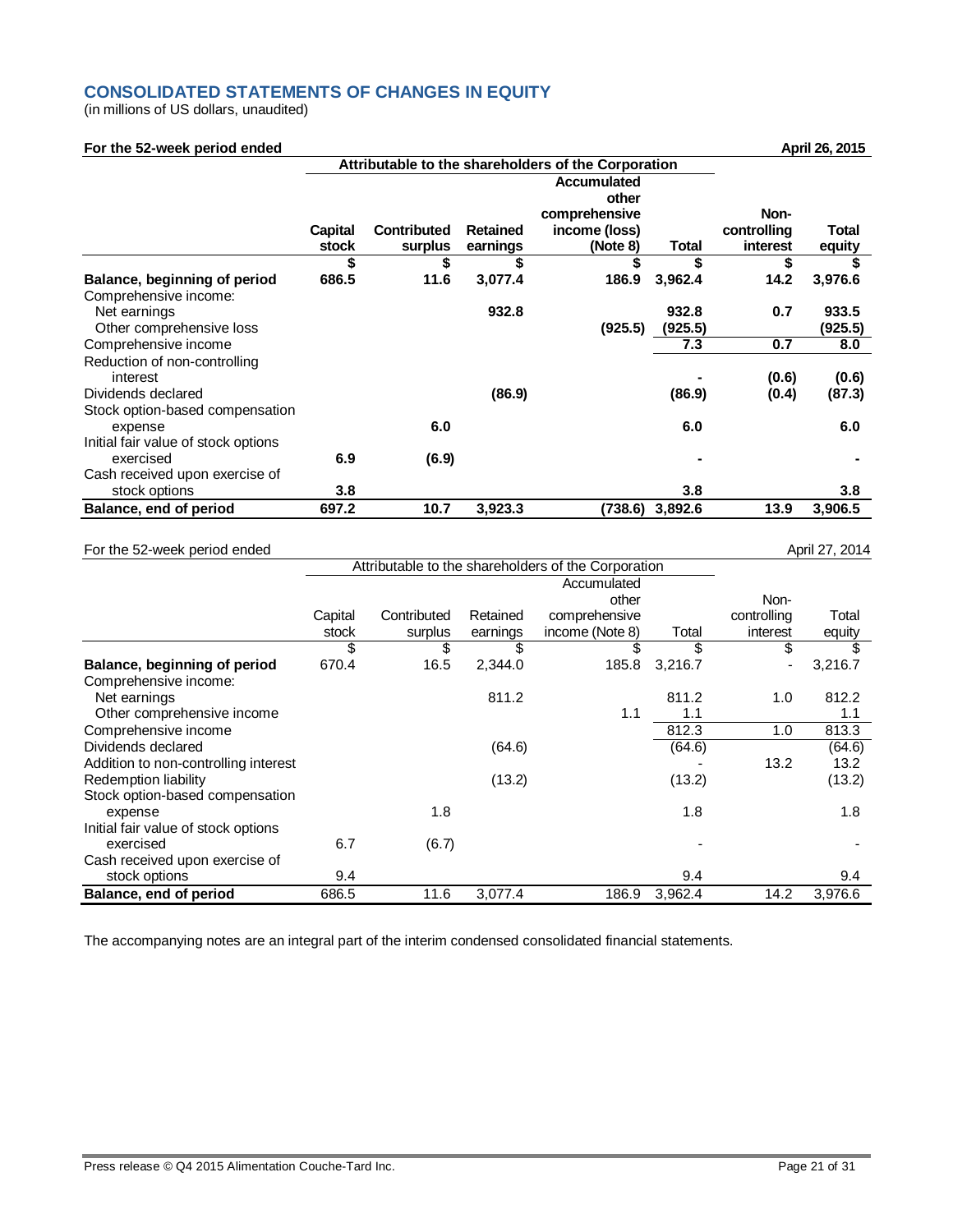# **CONSOLIDATED STATEMENTS OF CASH FLOWS**

(in millions of US dollars, unaudited)

|                                                                                                                             | 12 weeks          |                   | 52 weeks          |                   |  |
|-----------------------------------------------------------------------------------------------------------------------------|-------------------|-------------------|-------------------|-------------------|--|
| For the periods ended                                                                                                       | April 26,<br>2015 | April 27,<br>2014 | April 26,<br>2015 | April 27,<br>2014 |  |
|                                                                                                                             | \$                | \$                | \$                | \$                |  |
| <b>Operating activities</b>                                                                                                 |                   |                   |                   |                   |  |
| Net earnings                                                                                                                | 129.5             | 145.1             | 933.5             | 812.2             |  |
| Adjustments to reconcile net earnings to net cash provided by operating<br>activities                                       |                   |                   |                   |                   |  |
| Depreciation, amortization and impairment of property and<br>equipment, intangible and other assets, net of amortization of |                   |                   |                   |                   |  |
| deferred credits<br>Share of earnings of joint ventures and associated companies                                            | 101.0             | 135.1             | 454.5             | 553.9             |  |
| accounted for using the equity method, net of dividends received                                                            | 13.3              | (2.0)             | 7.4               | 9.8               |  |
| Loss (gain) on disposal of property and equipment and other assets                                                          | 3.4               | 3.9               | (1.5)             | 7.6               |  |
| Deferred income taxes                                                                                                       | (6.7)             | 2.6               | (72.5)            | (60.9)            |  |
| Deferred credits                                                                                                            | 5.8               | 2.1               | 17.1              | 11.4              |  |
| Loss on disposal of the aviation fuel business (Note 4)                                                                     | 0.6               |                   | 11.0              |                   |  |
| Negative goodwill (Note 3)                                                                                                  | (0.1)             | (0.2)             | (1.2)             | (48.4)            |  |
| Curtailment gain on defined benefits pension plans obligation (Note 4)                                                      |                   |                   | (2.6)             | (0.9)             |  |
| Other                                                                                                                       | 12.8              | (0.9)             | 17.2              | 30.0              |  |
| Changes in non-cash working capital                                                                                         | 212.0             | 38.3              | 351.6             | 114.6             |  |
| Net cash provided by operating activities                                                                                   | 471.6             | 324.0             | 1.714.5           | 1,429.3           |  |
|                                                                                                                             |                   |                   |                   |                   |  |
| <b>Investing activities</b>                                                                                                 |                   |                   |                   |                   |  |
| Business acquisitions (Note 3)                                                                                              | (766.4)           | (1.4)             | (929.4)           | (159.6)           |  |
| Purchase of property and equipment, intangible assets and other assets                                                      | (259.0)           | (186.6)           | (634.5)           | (529.4)           |  |
| Proceeds from disposal of property and equipment and other assets                                                           | 8.2               | 10.9              | 71.6              | 70.4              |  |
| Restricted cash                                                                                                             | (0.8)             | (0.3)             | (1.1)             | 20.6              |  |
| Proceeds from disposal of aviation fuel business (Note 4)                                                                   |                   |                   | 94.6              |                   |  |
| Net cash used in investing activities                                                                                       | (1,018.0)         | (177.4)           | (1,398.8)         | (598.0)           |  |
| <b>Financing activities</b>                                                                                                 |                   |                   |                   |                   |  |
| Net increase in US dollar denominated term revolving unsecured operating<br>credit                                          | 1,248.7           | 100.0             | 1,043.7           | 448.0             |  |
| Repayment of debt assumed on business acquisition                                                                           | (529.1)           |                   | (529.1)           |                   |  |
| Repayment under the unsecured non-revolving acquisition credit<br>facility                                                  |                   | (280.0)           | (555.0)           | (1,648.0)         |  |
| Issuance of Canadian dollar denominated senior unsecured notes, net of<br>financing costs                                   |                   |                   |                   | 285.6             |  |
| Net decrease in other debt                                                                                                  | (4,5)             | (3.9)             | (18.0)            | (16.7)            |  |
| Cash dividends paid                                                                                                         | (20.4)            | (17.4)            | (86.9)            | (64.6)            |  |
| Issuance of shares upon exercise of stock-options                                                                           | 3.8               |                   | 3.8               | 9.4               |  |
| Net cash provided by (used in) financing activities                                                                         | 698.5             | (201.3)           | (141.5)           | (986.3)           |  |
| Effect of exchange rate fluctuations on cash and cash equivalents                                                           | (54.3)            | 19.1              | (107.7)           | 6.0               |  |
| Net increase (decrease) in cash and cash equivalents                                                                        | 97.8              | (35.6)            | 66.5              | (149.0)           |  |
| Cash, cash equivalents and bank overdraft, beginning of period                                                              | 478.0             | 544.9             | 509.3             | 658.3             |  |
| Cash, cash equivalents and bank overdraft, end of period                                                                    | 575.8             | 509.3             | 575.8             | 509.3             |  |
| Bank overdraft, end of period <sup>(1)</sup>                                                                                |                   |                   |                   | 1.8               |  |
| Cash and cash equivalents, end of period                                                                                    |                   |                   | 575.8             | 511.1             |  |
|                                                                                                                             |                   |                   |                   |                   |  |
| <b>Supplemental information:</b>                                                                                            |                   |                   |                   |                   |  |
| Interest paid                                                                                                               | 14.4              | 14.1              | 62.7              | 78.5              |  |
| Interest and dividends received                                                                                             | 4.2               | 0.3               | 21.6              | 41.3              |  |
| Income taxes paid                                                                                                           | 67.7              | 29.7              | 279.1             | 172.3             |  |
| Cash and cash equivalents components:                                                                                       |                   |                   |                   |                   |  |
| Cash and demand deposits                                                                                                    |                   |                   | 553.7             | 484.5             |  |
| Liquid investments                                                                                                          |                   |                   | 22.1              | 26.6              |  |
|                                                                                                                             |                   |                   | 575.8             | 511.1             |  |

(1) Bank overdraft is included in Bank loans and current portion of long-term debt on the consolidated balance sheet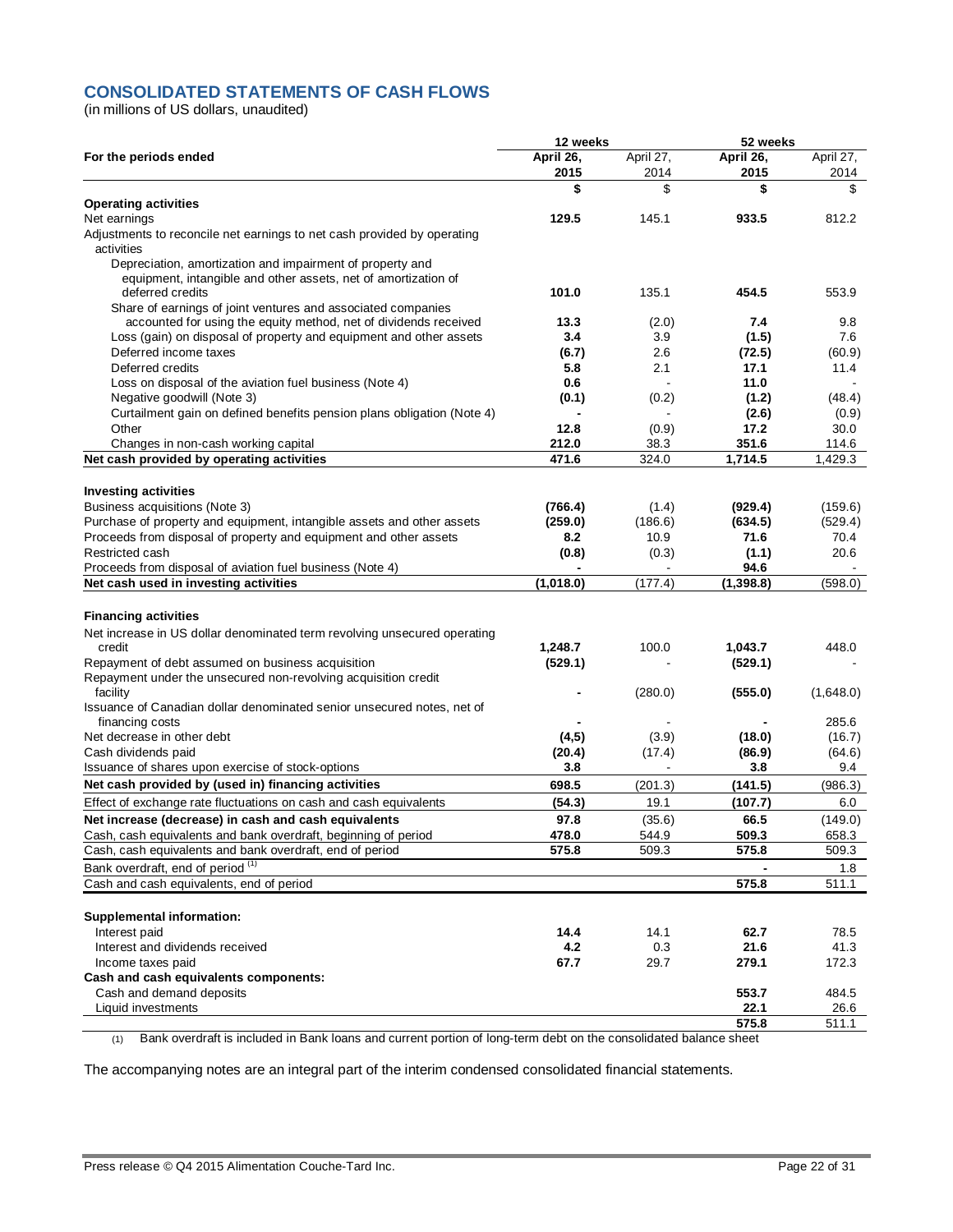# **CONSOLIDATED BALANCE SHEETS**

(in millions of US dollars, unaudited)

|                                                                                                                  | As at April 26,  | As at April 27,  |
|------------------------------------------------------------------------------------------------------------------|------------------|------------------|
|                                                                                                                  | 2015             | 2014<br>\$       |
|                                                                                                                  | \$               |                  |
| <b>Assets</b>                                                                                                    |                  |                  |
| <b>Current assets</b>                                                                                            | 575.8            | 511.1            |
| Cash and cash equivalents                                                                                        |                  |                  |
| Restricted cash                                                                                                  | 2.1<br>1,194.8   | 1.0<br>1,726.4   |
| Accounts receivable<br>Inventories                                                                               | 859.6            |                  |
|                                                                                                                  | 64.3             | 848.0<br>60.0    |
| Prepaid expenses<br>Income taxes receivable                                                                      | 10.5             | 68.4             |
|                                                                                                                  | 2,707.1          | 3,214.9          |
|                                                                                                                  | 5,328.5          |                  |
| Property and equipment<br>Goodwill                                                                               |                  | 5,131.0          |
|                                                                                                                  | 1,817.3<br>623.2 | 1,088.7<br>823.5 |
| Intangible assets                                                                                                | 222.2            | 159.8            |
| Other assets                                                                                                     | 75.6             | 75.4             |
| Investment in joint ventures and associated companies<br>Deferred income taxes                                   | 63.9             | 51.7             |
|                                                                                                                  | 10,837.8         | 10,545.0         |
|                                                                                                                  |                  |                  |
| <b>Liabilities</b>                                                                                               |                  |                  |
| <b>Current liabilities</b>                                                                                       |                  |                  |
| Accounts payable and accrued liabilities                                                                         | 2,220.7          | 2,510.3          |
| Provisions                                                                                                       | 135.6            | 102.4            |
| Income taxes payable                                                                                             | 37.4             | 29.8             |
| Bank loans and current portion of long-term debt (Note 6)                                                        | 21.3             | 20.3             |
|                                                                                                                  |                  |                  |
|                                                                                                                  | 2,415.0          | 2,662.8          |
| Long-term debt (Note 6)                                                                                          | 3,053.3          | 2,586.1          |
| Provisions                                                                                                       | 417.9            | 390.5            |
| Pension benefit liability                                                                                        | 126.6            | 119.8            |
| Other financial liabilities                                                                                      | 161.6            | 73.9             |
| Deferred credits and other liabilities                                                                           | 214.6            | 169.5            |
| Deferred income taxes                                                                                            | 542.3            | 565.8            |
|                                                                                                                  | 6,931.3          | 6.568.4          |
| <b>Equity</b>                                                                                                    |                  |                  |
| Capital stock (Note 9)                                                                                           | 697.2            | 686.5            |
| Contributed surplus                                                                                              | 10.7             | 11.6             |
| Retained earnings                                                                                                | 3,923.3          | 3,077.4          |
|                                                                                                                  | (738.6)          | 186.9            |
| Accumulated other comprehensive (loss) income (Note 8)<br>Equity attributable to shareholders of the Corporation | 3,892.6          | 3,962.4          |
| Non-controlling interest                                                                                         | 13.9             | 14.2             |
|                                                                                                                  | 3,906.5          | 3,976.6          |
|                                                                                                                  | 10,837.8         |                  |
|                                                                                                                  |                  | 10,545.0         |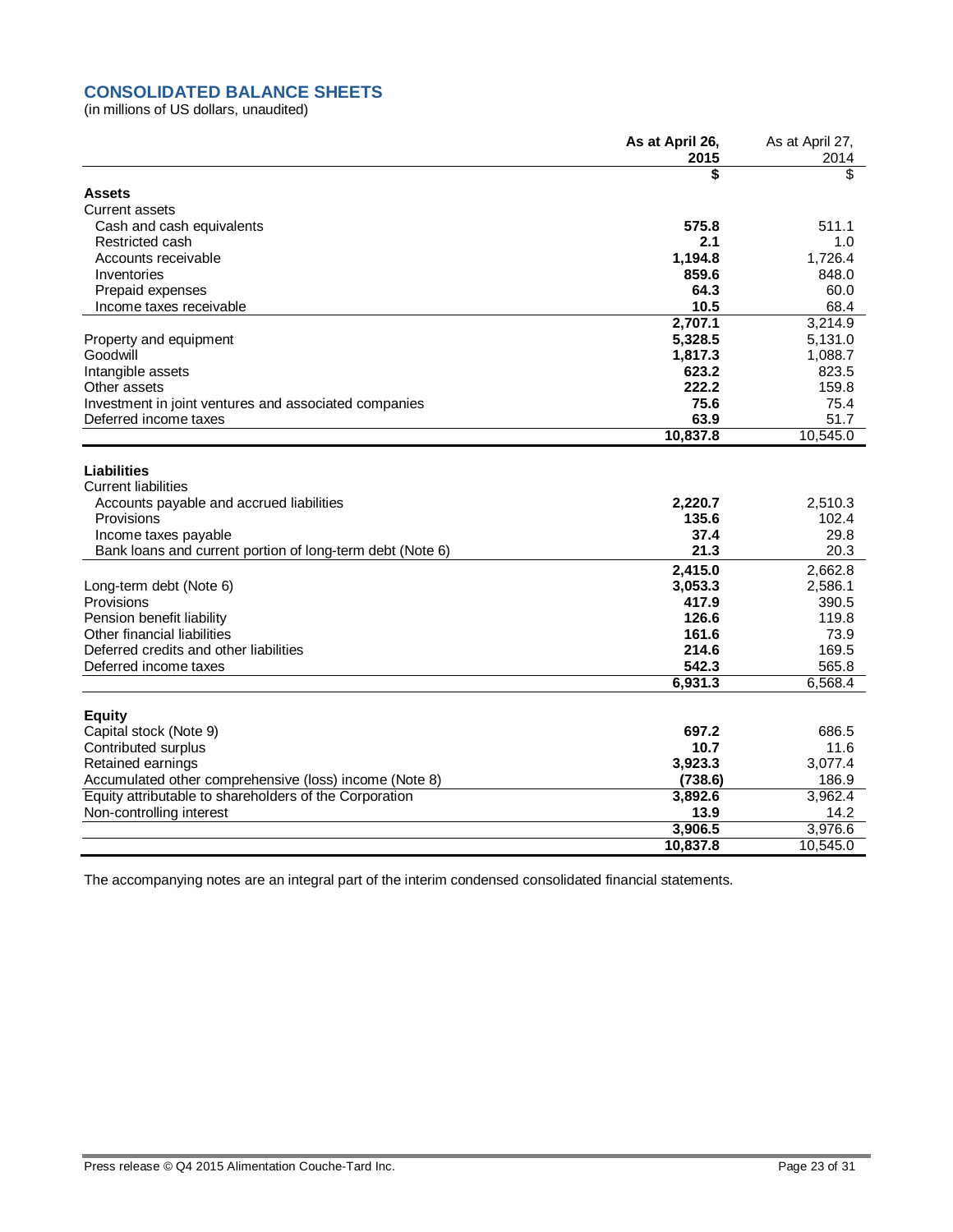(in millions of US dollars unless otherwise noted, except per share amounts, unaudited)

### **1. CONSOLIDATED FINANCIAL STATEMENTS PRESENTATION**

The unaudited interim condensed consolidated financial statements (the "interim financial statements") have been prepared by the Corporation in accordance with generally accepted accounting principles in Canada as set out in Part I of the Chartered Professional Accountants of Canada (CPA Canada) Handbook – Accounting, which incorporates International Financial Reporting Standards ("IFRS"), as issued by the International Accounting Standards Board ("IASB") applicable to the preparation of interim financial statements, including International Accounting Standard ("IAS") 34 "Interim Financial Reporting".

The interim financial statements were prepared in accordance with the same accounting policies and methods as the audited annual consolidated financial statements for the year ended April 27, 2014, except those disclosed in Note 2. The interim financial statements do not include all the information required for complete financial statements and should be read in conjunction with the audited annual consolidated financial statements and notes thereto in the Corporation's 2014 Annual Report. The results of operations for the interim periods presented do not necessarily reflect results expected for the full fiscal year. The Corporation's business follows a seasonal pattern. The busiest period is the first half-year of each fiscal year, which includes summer's sales.

On July 14, 2015, the Corporation's interim financial statements were approved by the Board of Directors who also approved their publication.

#### **Comparative figures**

Certain comparative figures of the consolidated financial statements have been reclassified to comply with the presentation adopted in the fiscal year ended April 26, 2015:

 Direct car wash expenses were previously recorded as a reduction of revenue or as operating, selling, administrative and general expenses. This is no longer the case and car wash revenue is now presented at its gross amount and all direct expenses are recorded in cost of sales. For 12 and 52-week periods ended April 27, 2014, this change resulted in an increase in revenue of \$1.8 and \$5.5, respectively, a decrease in gross profit of \$1.3 and \$3.2, respectively and a decrease in operating, selling, administrative and general expenses of \$1.3 and \$3.2, respectively.

### **2. ACCOUNTING CHANGES**

#### **Accounting policies different from those used in the audited annual consolidated financial statements for the year ended April 27, 2014**

#### *Hedge of the net investment in foreign operations*

As of October 13, 2014, the Corporation designated its entire US dollar denominated long-term debt as a foreign exchange hedge of its net investment in its US operations. Accordingly, since this designation, the gains or losses arising from the translation of the US dollar denominated debt that are determined to be an effective hedge are recognized in Other comprehensive income, counterbalancing gains and losses arising from translation of the Corporation's net investment in its US operations. Should a portion of the hedging relationship become ineffective, the ineffective portion would be recorded in the consolidated statement of earnings under financial expenses.

#### **New interpretation**

On April 28, 2014, the Corporation adopted the new interpretation IFRIC 21, "Levies". The interpretation identifies the obligating event for the recognition of a liability for a levy imposed by a government and provides guidance on when to recognize the liability. The adoption of this interpretation did not have a significant impact on the Corporation's consolidated financial statements.

#### **Recently issued but not yet implemented**

#### *Classification and measurement of financial assets and financial liabilities*

In July 2014, the IASB completed IFRS 9, "Financial Instruments" in its three-part project to replace IAS 39, "Financial Instruments: Recognition and Measurement" with a single approach to determine whether a financial asset is measured at amortized cost or fair value. The Standard includes requirements for recognition and measurement, impairment, derecognition and general hedge accounting. The standard is effective for fiscal years beginning on or after January 1, 2018 with earlier adoption permitted. The Corporation will assess, in due course, the impact of this standard on its consolidated financial statements.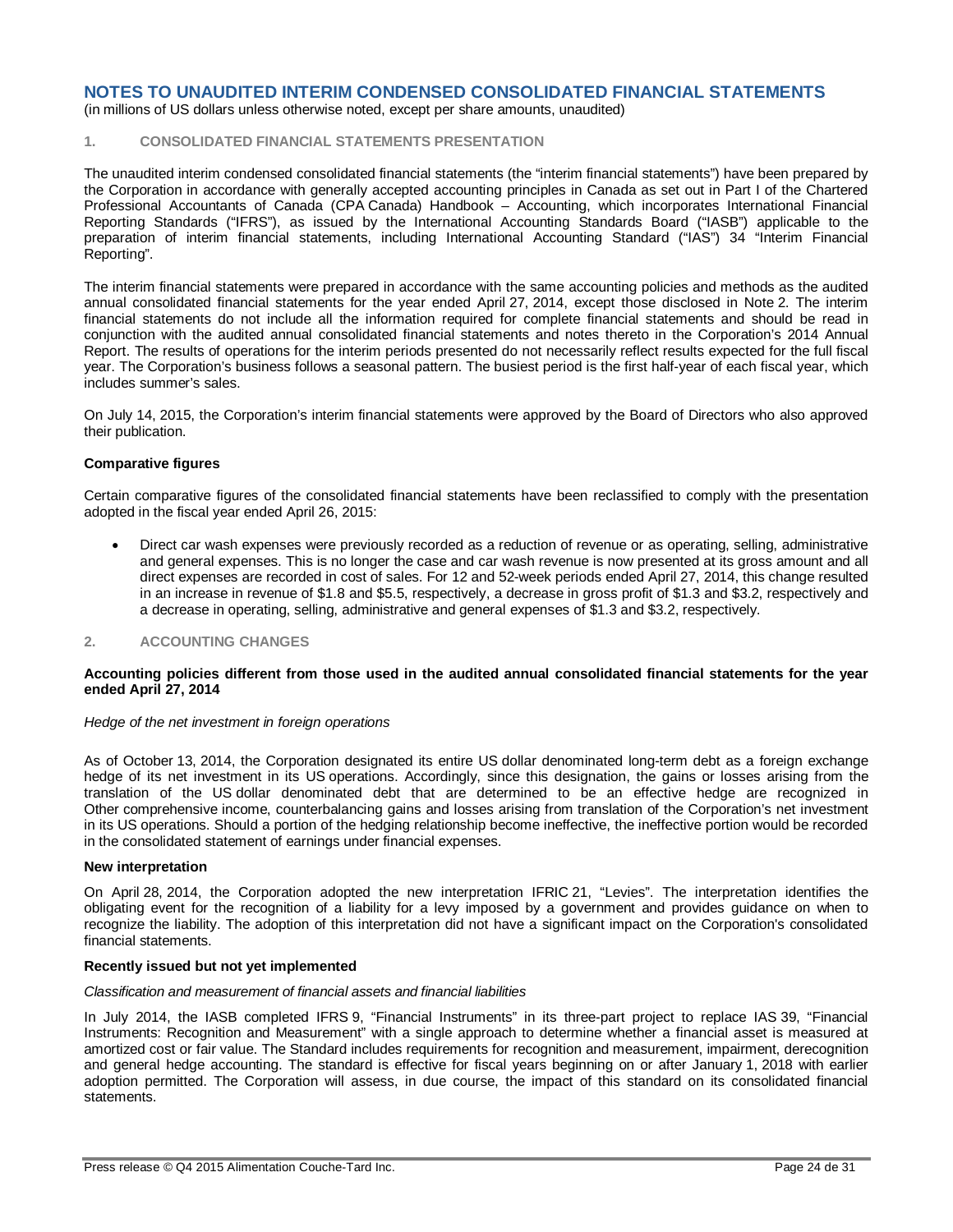(in millions of US dollars unless otherwise noted, except per share amounts, unaudited)

#### *Revenue from Contracts with Customers*

In May 2014, the IASB issued IFRS 15, "Revenue from Contracts with Customers", to specify how and when to recognize revenue as well as requiring the provision of more informative and relevant disclosures. IFRS 15 supersedes IAS 18, "Revenue", IAS 11, "Construction Contracts", and other revenue related interpretations. This standard is effective for annual reporting periods beginning on or after January 1, 2017 with earlier adoption permitted. The Corporation will assess, in due course, the impact of this standard on its consolidated financial statements.

### *Presentation of financial statements*

In December 2014, the IASB issued amendments to IAS 1 "Presentation of Financial Statements" to clarify materiality, aggregation and disaggregation of items presented in the balance sheet, statement of earnings and statement of comprehensive income as well as order of notes to financial statements. These amendments shall be applied to fiscal years beginning on or after January 1, 2016 with earlier adoption permitted. The Corporation will assess, in due course, the impact of this standard on its consolidated financial statements.

#### **3. BUSINESS ACQUISITIONS**

### **Acquisition of The Pantry Inc. ("The Pantry")**

On March 16, 2015, the Corporation acquired 100% of the outstanding shares of The Pantry through an all-cash transaction valued at \$36.75 per share. The Corporation financed this transaction using its existing credit facility, as modified on May 16, 2014, December 1, 2014 and March 16, 2015. The Pantry operates over 1,500 convenience stores in 13 US states, the majority of which dispense road transportation fuel. The Corporation owns the land and buildings for 409 sites, leases the land and owns the buildings for 52 sites and leases these same assets for the remaining sites.

Acquisition costs of \$0.9 in connection with this acquisition are included in Operating, selling, administrative and general expenses.

This acquisition was settled for a total cash consideration of \$850.7. Given the size and timing of the transaction, the Corporation has not completed its fair value assessment of the assets acquired, the liabilities assumed and the goodwill for this transaction. Consequently, the fair value adjustments related to this acquisition are included in goodwill in the preliminary purchase price allocation. Our preliminary work has identified the following intangible assets which have not yet been valued in this preliminary allocation: customer relations, software, franchise agreements and a trademark. This preliminary allocation is subject to adjustments to the fair value of the assets, liabilities and goodwill until the process is completed. Purchase price allocation based on available information as at the date of authorisation of these consolidated financial statements is as follows:

|                                | \$      |
|--------------------------------|---------|
| <b>Assets</b>                  |         |
| Current assets                 |         |
| Cash and cash equivalents      | 93.8    |
| Accounts receivable            | 60.9    |
| Inventories                    | 135.7   |
| Prepaid expenses               | 25.8    |
| Income taxes receivable        | 0.4     |
|                                | 316.6   |
| Property and equipment         | 660.8   |
| Identifiable intangible assets | 11.8    |
| Other assets                   | 67.7    |
|                                | 1,056.9 |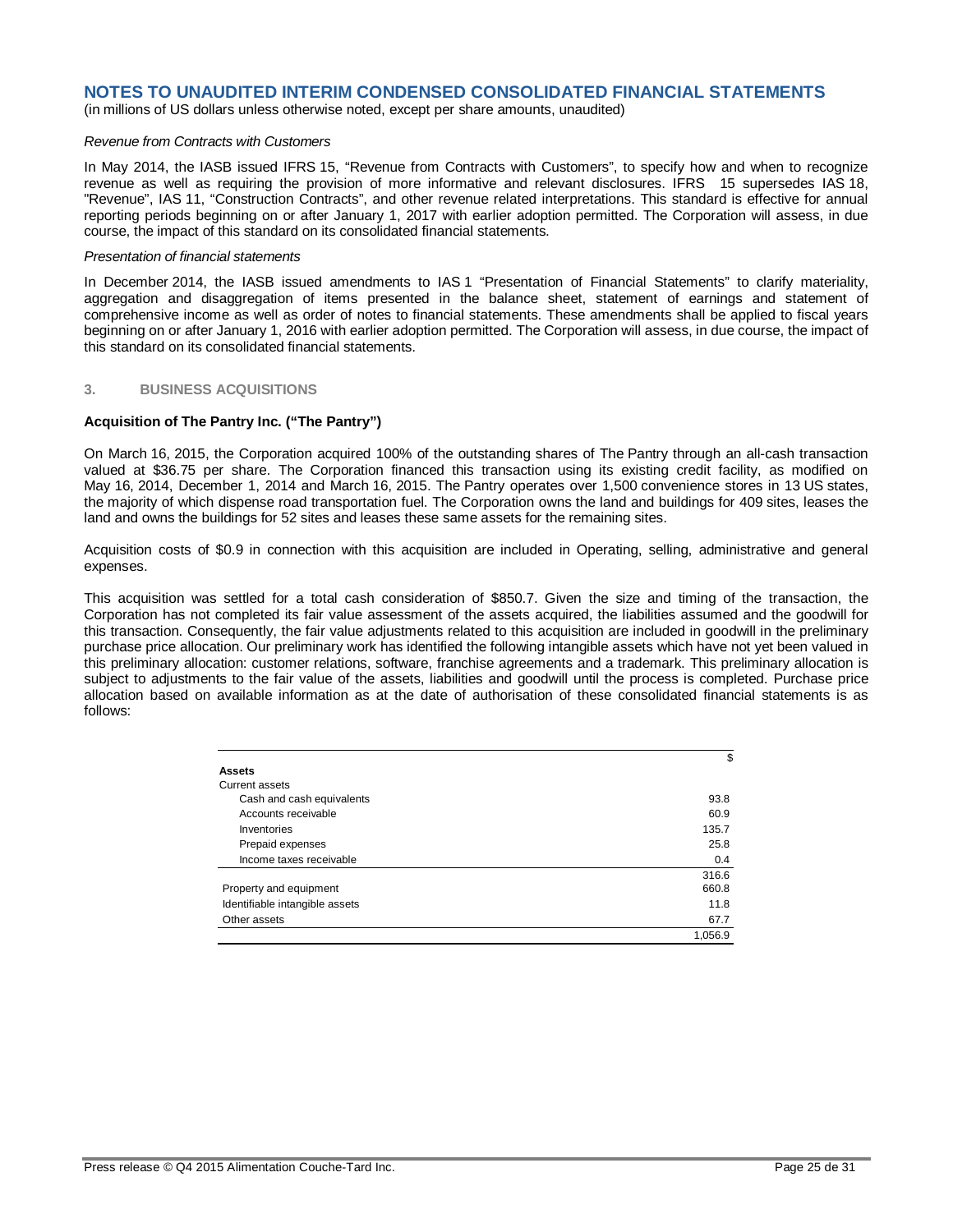(in millions of US dollars unless otherwise noted, except per share amounts, unaudited)

| Liabilities                                  |         |
|----------------------------------------------|---------|
| <b>Current liabilities</b>                   |         |
| Accounts payable and accrued liabilities     | 219.7   |
| Provisions                                   | 22.5    |
| Current portion of finance lease obligations | 7.6     |
| Current portion of long-term debt            | 529.1   |
|                                              | 778.9   |
| Finance lease obligations                    | 97.6    |
| Provisions                                   | 116.2   |
| Other liabilities                            | 16.4    |
| Deferred income taxes                        | 44.8    |
|                                              | 1,053.9 |
| Net identifiable assets                      | 3.0     |
| Acquisition goodwill                         | 847.7   |
| Consideration paid in cash                   | 850.7   |
| Cash and cash equivalents acquired           | 93.8    |
| Net cash flow for the acquisition            | 756.9   |

The Corporation expects that none of the goodwill related to this transaction will be deductible for tax purposes.

This acquisition was concluded in order to expand the Corporation's market share, to penetrate new markets and to increase its economies of scale. Since the date of acquisition, revenues and net earnings from these stores amounted to \$729.3 and \$5.8, respectively. The following summary presents the pro-forma consolidated results of the Corporation for the 52-week period ended April 26, 2015 under the assumption that The Pantry was acquired on April 28, 2014. These amounts do not include the potential synergies that could result from the acquisition. This information is provided for illustrative purposes only and does not necessarily reflect actual or future consolidated results of the Corporation after the combination nor does it reflect the impact of future purchase price allocation adjustments. This information was also adjusted to exclude non-recurring acquisition costs related to this transaction.

|              | Œ       |
|--------------|---------|
| Revenues     | 6,896.2 |
| Net earnings | 30.4    |

Subsequently to the acquisition, the current portion of long-term debt was paid in full using the Corporation's term revolving unsecured operating credit D.

### **Other acquisitions**

- On June 23, 2014, the Corporation acquired 13 company-operated stores and two non-operating stores in South Carolina, United States from Garvin Oil Company. The Corporation owns the land and buildings for all sites.
- On October 8, 2014, the Corporation acquired 55 stores in Illinois and Indiana, United States from Tri Star Marketing inc. Of these, 54 are company-operated and one is operated by an independent operator. The Corporation owns the land and buildings for 54 sites and leases the land and owns the building for the remaining site. Through this transaction, the Corporation also acquired three biodiesel blending facilities.
- During the 52-week period ended April 26, 2015, the Corporation also acquired 32 other stores through distinct transactions. The Corporation owns the land and buildings for 23 sites and leases these same assets for the remaining nine.

For the 52-week period ended April 26, 2015, acquisition costs of \$1.8 in connection with these acquisitions and other unrealized acquisitions are included in Operating, selling, administrative and general expenses.

These acquisitions were settled for a total cash consideration of \$172.5. Since the Corporation has not completed its fair value assessment of the assets acquired, the liabilities assumed and goodwill for all transactions, the preliminary allocations of certain acquisitions are subject to adjustments to the fair value of the assets, liabilities and goodwill until the process is completed.

Purchase price allocations based on the estimated fair value on the date of acquisition and available information as at the date of publication of these consolidated financial statements is as follows: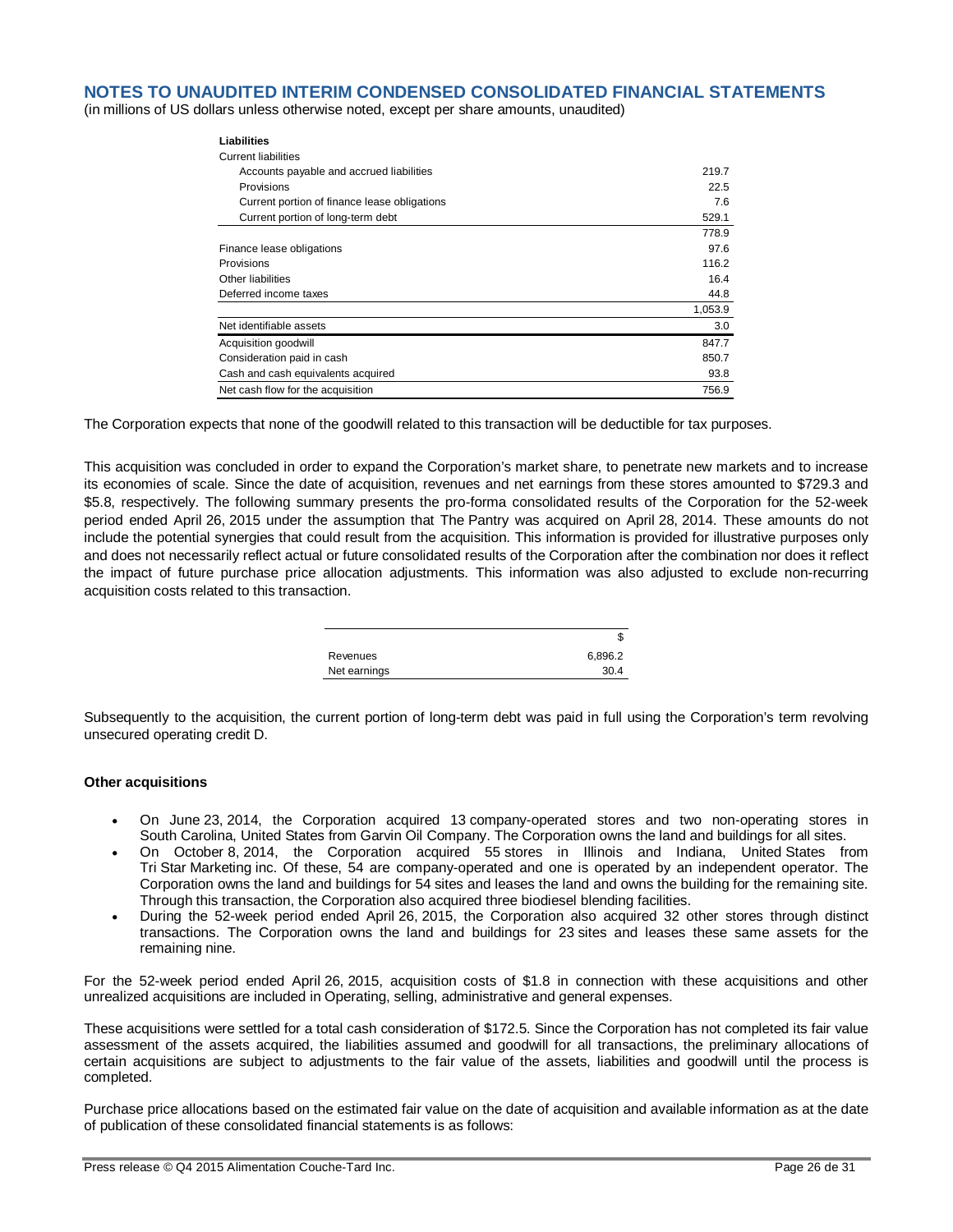(in millions of US dollars unless otherwise noted, except per share amounts, unaudited)

|                                          | \$    |
|------------------------------------------|-------|
| Tangible assets acquired                 |       |
| Inventories                              | 10.4  |
| Property and equipment                   | 143.1 |
| Total tangible assets                    | 153.5 |
| Liabilities assumed                      |       |
| Accounts payable and accrued liabilities | 2.0   |
| Provisions                               | 1.2   |
| Deferred credits and other liabilities   | 5.0   |
| <b>Total liabilities</b>                 | 8.2   |
| Net tangible assets acquired             | 145.3 |
| Intangible assets                        | 1.3   |
| Goodwill                                 | 27.1  |
| Negative goodwill recorded to earnings   | (1.2) |
| Total cash consideration paid            | 172.5 |

The Corporation expects that \$12.9 of the goodwill related to these transactions will be deductible for tax purposes.

These acquisitions were concluded in order to expand the Corporation's market share, to penetrate new markets and to increase its economies of scale. These acquisitions generated goodwill mainly due to the strategic location of stores acquired and negative goodwill due to the difference between the acquisition price and the fair value of net assets acquired. Since the date of acquisition, revenues and net earnings from these stores amounted to \$285.9 and \$6.7, respectively. Considering the nature of these acquisitions, the available financial information does not allow for the accurate disclosure of pro-forma revenues and net earnings had the Corporation concluded these acquisitions at the beginning of its fiscal year.

### **4. DISPOSAL OF AVIATION FUEL BUSINESS**

On December 31, 2014, the Corporation closed the sale of its aviation fuel business through a share purchase agreement pursuant to which BP Global Investments Ltd. acquired 100% of all issued and outstanding shares of Statoil Fuel & Retail Aviation AS for total proceeds of \$107.4 including an amount of \$91.4 for intercompany debt assumed by the buyer of which \$12.3 is receivable as at April 26, 2015. The Corporation recognized a loss on disposal of \$11.0 and a curtailment gain on defined benefits pension plans obligation of \$2.6 in relation to this sale transaction. The disposal also resulted in a \$1.9 cumulated loss on translation adjustments being reclassified to earnings and included in the loss on disposal. These preliminary figures are subject to change until final closing adjustments.

### **5. RESTRUCTURING AND INTEGRATION COSTS**

Restructuring and integration expenses of \$22.2 and \$30.3 were recorded to earnings for the 12 and 52-week periods ended April 26, 2015. As at April 26, 2015, a total provision for restructuring costs of \$23.9 is recorded to the consolidated balance sheet (\$30.6 as at April, 27, 2014). This provision is primarily composed of redundancy costs which will result in the reduction of the Corporation's workforce in several business units and departments across Europe and the United States.

#### **6. BANK LOANS AND LONG-TERM DEBT**

|                                                                                                                                                                                                    | As at April 26,<br>2015 | As at April 27,<br>2014 |
|----------------------------------------------------------------------------------------------------------------------------------------------------------------------------------------------------|-------------------------|-------------------------|
|                                                                                                                                                                                                    |                         |                         |
| US dollar denominated term revolving unsecured operating credit D, maturing in December 2018<br>Canadian dollar denominated senior unsecured notes maturing on various dates from November 2017 to | 1.837.2                 | 793.5                   |
| November 2022                                                                                                                                                                                      | 1.064.2                 | 1.172.7                 |
| NOK denominated floating rate bonds, maturing in February 2017                                                                                                                                     | 1.9                     | 2.5                     |
| NOK denominated fixed rate bonds, maturing in February 2019                                                                                                                                        | 1.7                     | 2.2                     |
| US dollar denominated unsecured non-revolving acquisition credit facility                                                                                                                          |                         | 552.3                   |
| Borrowings under bank overdraft facilities, maturing at various dates                                                                                                                              |                         | 1.8                     |
| Other debts, including finance leases, maturing at various dates                                                                                                                                   | 169.6                   | 81.4                    |
|                                                                                                                                                                                                    | 3.074.6                 | 2.606.4                 |
| Bank loans and current portion of long-term debt                                                                                                                                                   | 21.3                    | 20.3                    |
|                                                                                                                                                                                                    | 3.053.3                 | 2.586.1                 |

As at April 26, 2015, the Corporation has a credit agreement consisting of a revolving unsecured facility. As at April 27, 2014 this facility had a maximum amount of \$1,275.0 and a term of four years. The following amendments have been made to this operating credit during the 52-week period ended April 26, 2015: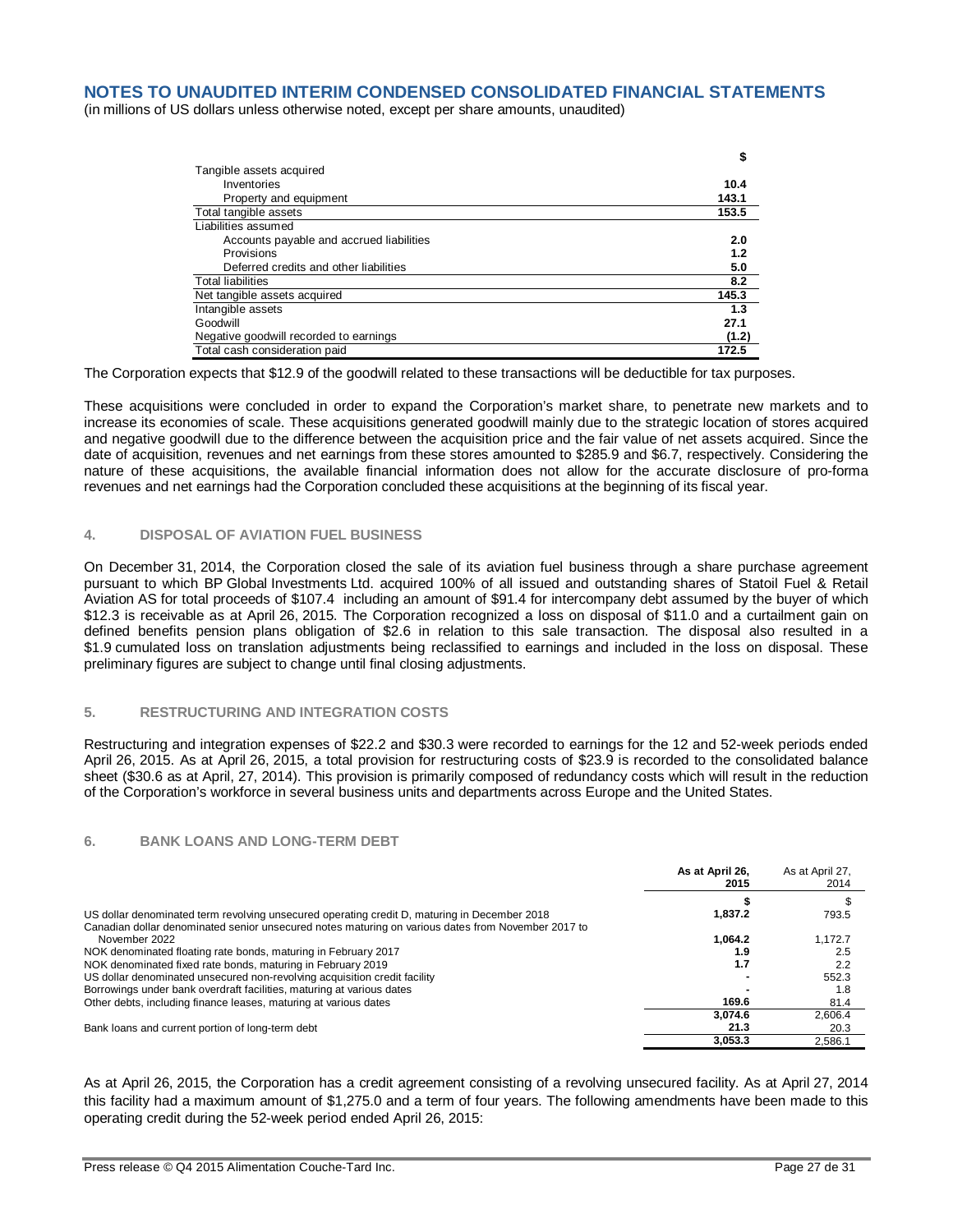(in millions of US dollars unless otherwise noted, except per share amounts, unaudited)

- On May 16, 2014, the maximum amount available was increased from \$1,275.0 to \$1,525.0.
- On December 1, 2014, the maturity was extended from December 2017 to December 2018.
- On March 16, 2015, the maximum amount available was increased from \$1,525.0 to \$2,525.0.

No other terms were changed significantly.

### **7. NET EARNINGS PER SHARE**

The following table presents the information for the computation of basic and diluted net earnings per share:

|                                                                  | 12-week period<br>ended April 26, 2015<br><b>Weighted average</b><br>number of shares<br>Net earnings<br>Net earnings<br>(in thousands)<br>per share |         |      | 12-week period<br>ended April 27, 2014<br>Weighted average<br>number of shares<br>Net earnings<br>Net earnings<br>(in thousands)<br>per share |         |        |  |
|------------------------------------------------------------------|------------------------------------------------------------------------------------------------------------------------------------------------------|---------|------|-----------------------------------------------------------------------------------------------------------------------------------------------|---------|--------|--|
|                                                                  | \$                                                                                                                                                   |         | \$   | \$                                                                                                                                            |         | S      |  |
| Basic net earnings attributable to Class A<br>and B shareholders | 129.4                                                                                                                                                | 566.604 | 0.23 | 144.8                                                                                                                                         | 565.720 | 0.26   |  |
| Dilutive effect of stock options                                 |                                                                                                                                                      | 2.385   |      |                                                                                                                                               | 2.758   | (0.01) |  |
| Diluted net earnings available for Class A<br>and B shareholders | 129.4                                                                                                                                                | 568,989 | 0.23 | 144.8                                                                                                                                         | 568,478 | 0.25   |  |

|                                                                  | 52-week period<br>ended April 26, 2015                                                                     |         |        | 52-week period<br>ended April 27, 2014 |                           |        |  |
|------------------------------------------------------------------|------------------------------------------------------------------------------------------------------------|---------|--------|----------------------------------------|---------------------------|--------|--|
|                                                                  | <b>Weighted average</b><br>number of shares<br>Net earnings<br>(in thousands)<br>per share<br>Net earnings |         |        | Net earnings                           | Net earnings<br>per share |        |  |
|                                                                  | \$                                                                                                         |         | ъ      | \$                                     |                           | S      |  |
| Basic net earnings attributable to Class A<br>and B shareholders | 932.8                                                                                                      | 566.013 | 1.65   | 811.2                                  | 564.511                   | 1.44   |  |
| Dilutive effect of stock options                                 |                                                                                                            | 2,698   | (0.01) |                                        | 3.629                     | (0.01) |  |
| Diluted net earnings available for Class A<br>and B shareholders | 932.8                                                                                                      | 568.711 | 1.64   | 811.2                                  | 568.140                   | 1.43   |  |

When they have an anti-dilutive effect, stock options must be excluded from the calculation of the diluted net earnings per share. For the 12-week periods ended April 26, 2015, no stock options were excluded. For the 52-week periods ended April 26, 2015, 651,274 stock options were excluded but no stock options were excluded for the 12 and 52-week periods ended April 27, 2014.

### **8. ACCUMULATED OTHER COMPREHENSIVE (LOSS) INCOME**

#### **As at April 26, 2015**

|                                                    |                                          | Attributable to shareholders of the Corporation |                                              |                           |                                         |                                                |  |  |
|----------------------------------------------------|------------------------------------------|-------------------------------------------------|----------------------------------------------|---------------------------|-----------------------------------------|------------------------------------------------|--|--|
|                                                    |                                          | Items that may be reclassified to earnings      | Will never be<br>reclassified to<br>earnings |                           |                                         |                                                |  |  |
|                                                    | Cumulative<br>translation<br>adiustments | <b>Net investment</b><br>hedge                  | Net interest on<br>net investment<br>hedge   | <b>Cash flow</b><br>hedge | <b>Cumulative net</b><br>actuarial loss | <b>Accumulated other</b><br>comprehensive loss |  |  |
|                                                    |                                          |                                                 |                                              |                           |                                         |                                                |  |  |
| Balance, before income taxes<br>Less: Income taxes | (554.8)                                  | (161.6)<br>0.3                                  | 6.1<br>1.7                                   | 7.0<br>1.5                | (43.5)<br>(11.7)                        | (746.8)<br>(8.2)                               |  |  |
| Balance, net of income taxes                       | (554.8)                                  | (161.9)                                         | 4.4                                          | 5.5                       | (31.8)                                  | (738.6)                                        |  |  |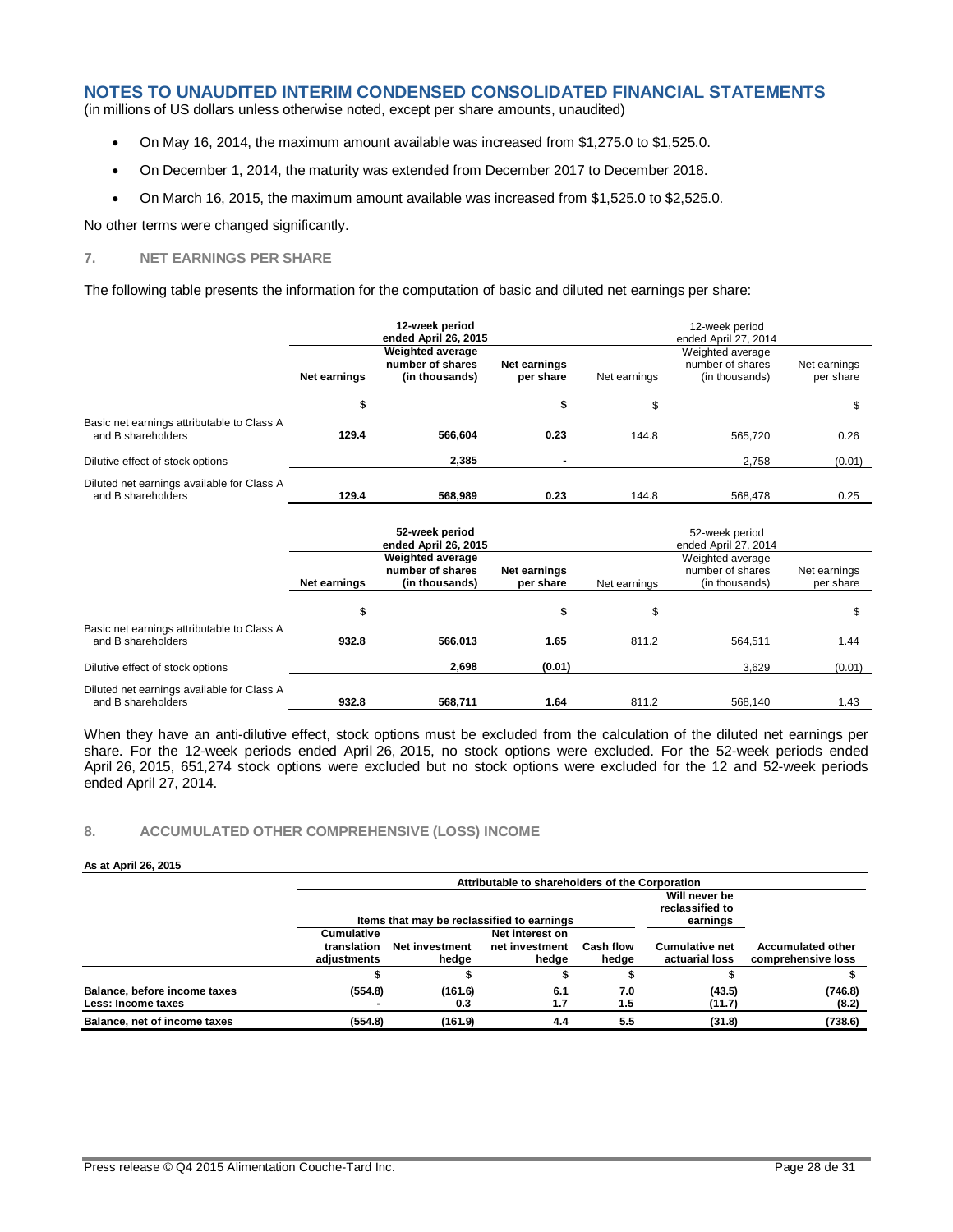(in millions of US dollars unless otherwise noted, except per share amounts, unaudited)

#### As at April 27, 2014

|                                                    |                                          | Attributable to shareholders of the Corporation |                                              |                    |                                  |                                              |  |
|----------------------------------------------------|------------------------------------------|-------------------------------------------------|----------------------------------------------|--------------------|----------------------------------|----------------------------------------------|--|
|                                                    |                                          | Items that may be reclassified to earnings      | Will never be<br>reclassified to<br>earnings |                    |                                  |                                              |  |
|                                                    | Cumulative<br>translation<br>adiustments | Net investment<br>hedge                         | Net interest on<br>net investment<br>hedge   | Cash flow<br>hedge | Cumulative net<br>actuarial loss | Accumulated other<br>comprehensive<br>income |  |
|                                                    |                                          |                                                 |                                              |                    |                                  |                                              |  |
| Balance, before income taxes<br>Less: Income taxes | 246.7                                    | (73.9)<br>(11.3)                                | 6.1                                          | 4.4<br>1.0         | (6.8)<br>(1.8)                   | 176.5<br>(10.4)                              |  |
| Balance, net of income taxes                       | 246.7                                    | (62.6)                                          | 4.4                                          | 3.4                | (5.0)                            | 186.9                                        |  |

### **9. CAPITAL STOCK**

#### **Stock options**

On September 24, 2014, 651,274 stock options were granted under the Corporation's stock option plan. A description of the Corporation's stock-based compensation plan is included in Note 24 of the consolidated financial statements presented in its 2014 Annual Report.

The fair value of stock options granted is estimated at the grant date using the Black-Scholes option pricing model on the basis of the following weighted average assumptions for the stock options granted during the period:

- Risk-free interest rate of 1.68%;
- $\Box$  expected life of 8 years;
- $\Box$  expected volatility of 29.0%;
- □ expected quarterly dividend of CA\$0.045 per share.

The weighted average fair value of stock options granted during the 52-week period ended April 26, 2015 was CA\$11.55.

For the 12-week period ended April 26, 2015, a total of 1,454,769 stock options were exercised (40,695 for the 12-week period ended April 27, 2014). For the 52-week period ended April 26, 2015, a total of 1,730,309 stock options were exercised (3,167,925 for the 52-week period ended April 27, 2014).

#### **Issued and outstanding shares**

As at April 26, 2015, the Corporation has 148,101,840 (148,101,840 as at April 27, 2014) issued and outstanding Class A multiple voting shares each comprising ten votes per share and 419,262,255 (417,646,072 as at April 27, 2014) outstanding Class B subordinate voting shares each comprising one vote per share.

#### **10. SEGMENTED INFORMATION**

The Corporation operates convenience stores in the United States, in Europe and in Canada. It essentially operates in one reportable segment, the sale of goods for immediate consumption, road transportation fuel and other products mainly through corporate stores and franchise operations. The Corporation operates its convenience store chain under several banners, including Couche-Tard, Mac's, Circle K, Kangaroo Express and Statoil. Revenues from external customers mainly fall into three categories: merchandise and services, road transportation fuel and other.

Information on the principal revenue classes as well as geographic information is as follows: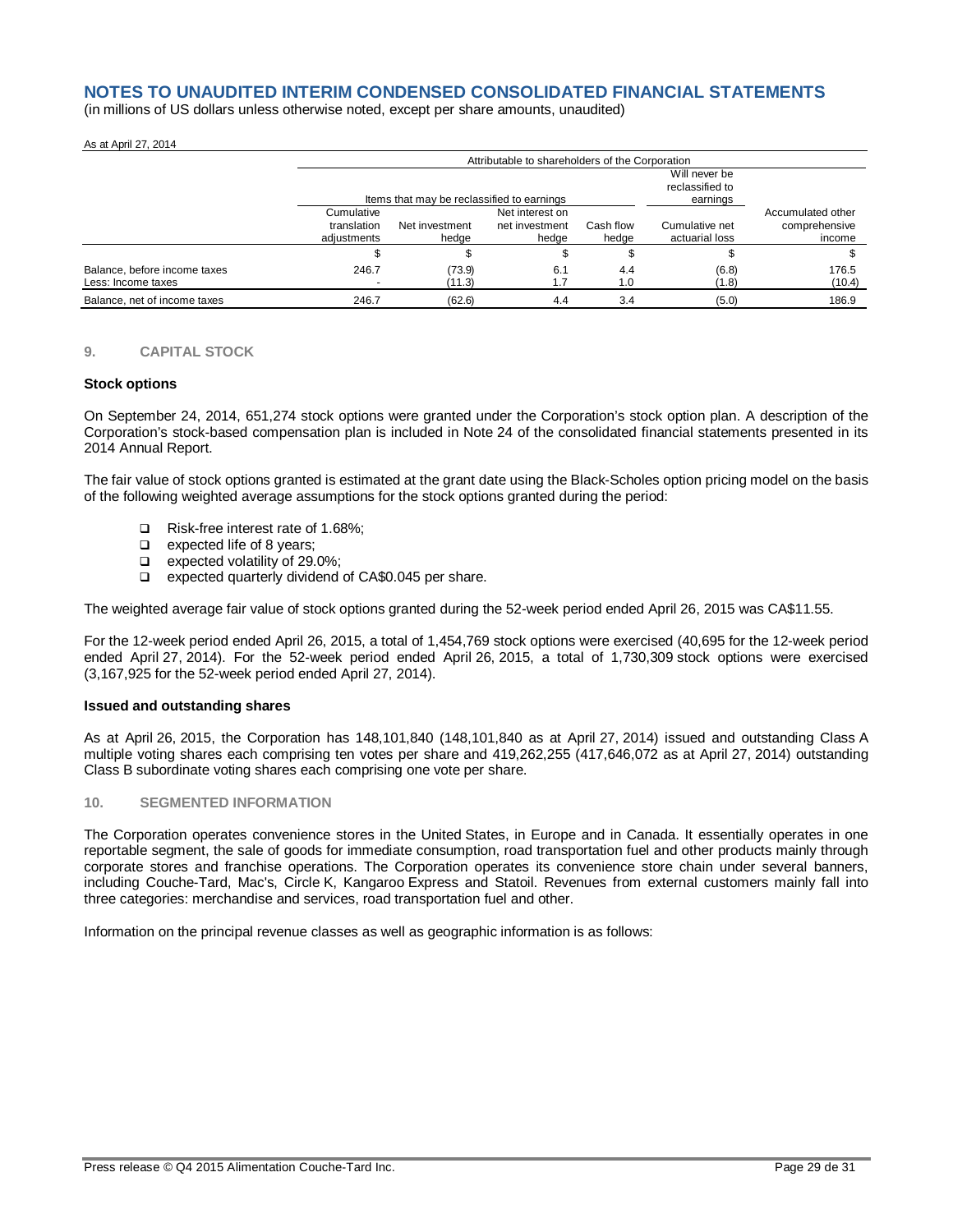(in millions of US dollars unless otherwise noted, except per share amounts, unaudited)

|                                                     | 12-week period<br>ended April 26, 2015 |               |         | 12-week period<br>ended April 27, 2014 |                      |          |         |          |
|-----------------------------------------------------|----------------------------------------|---------------|---------|----------------------------------------|----------------------|----------|---------|----------|
|                                                     | <b>United States</b>                   | <b>Europe</b> | Canada  | <b>Total</b>                           | <b>United States</b> | Europe   | Canada  | Total    |
|                                                     | \$                                     |               | \$      | \$                                     | \$                   | \$       | \$      | \$       |
| <b>External customer</b><br>revenues <sup>(a)</sup> |                                        |               |         |                                        |                      |          |         |          |
| Merchandise and services                            | 1,423.6                                | 210.5         | 382.5   | 2,016.6                                | 1,120.2              | 253.9    | 420.2   | 1,794.3  |
| Road transportation fuel                            | 3,252.8                                | 1,354.9       | 456.8   | 5,064.5                                | 3.749.4              | 2.085.3  | 620.2   | 6,454.9  |
| Other                                               | 3.9                                    | 200.4         | 0.1     | 204.4                                  | 3.7                  | 700.5    | 0.7     | 704.9    |
|                                                     | 4,680.3                                | 1,765.8       | 839.4   | 7,285.5                                | 4,873.3              | 3,039.7  | 1,041.1 | 8,954.1  |
| <b>Gross Profit</b>                                 |                                        |               |         |                                        |                      |          |         |          |
| Merchandise and services                            | 475.7                                  | 88.7          | 124.2   | 688.6                                  | 371.0                | 107.4    | 136.3   | 614.7    |
| Road transportation fuel                            | 215.4                                  | 173.5         | 32.3    | 421.2                                  | 159.4                | 211.4    | 33.6    | 404.4    |
| Other                                               | 3.9                                    | 57.5          | 0.1     | 61.5                                   | 3.7                  | 93.3     | 0.7     | 97.7     |
|                                                     | 695.0                                  | 319.7         | 156.6   | 1,171.3                                | 534.1                | 412.1    | 170.6   | 1,116.8  |
|                                                     |                                        |               |         |                                        |                      |          |         |          |
| Total long-term assets <sup>(b)</sup>               | 4.686.2                                | 2,773.6       | 556.6   | 8.016.4                                | 2.862.2              | 3,769.9  | 591.2   | 7,223.3  |
|                                                     | 52-week period<br>ended April 26, 2015 |               |         | 52-week period<br>ended April 27, 2014 |                      |          |         |          |
|                                                     | <b>United States</b>                   | Europe        | Canada  | <b>Total</b>                           | <b>United States</b> | Europe   | Canada  | Total    |
|                                                     | \$                                     | \$            | \$      | \$                                     | \$                   | \$       | \$      | \$       |
| <b>External customer</b><br>revenues <sup>(a)</sup> |                                        |               |         |                                        |                      |          |         |          |
| Merchandise and services                            | 5.311.0                                | 990.4         | 1,974.4 | 8,275.8                                | 4.821.7              | 1,048.4  | 2,082.7 | 7,952.8  |
| Road transportation fuel                            | 14,599.0                               | 7,111.0       | 2,571.9 | 24,281.9                               | 15.493.3             | 8.824.9  | 2,890.6 | 27,208.8 |
| Other                                               | 16.0                                   | 1,955.7       | 0.5     | 1.972.2                                | 14.7                 | 2.784.7  | 1.1     | 2,800.5  |
|                                                     | 19.926.0                               | 10.057.1      | 4.546.8 | 34,529.9                               | 20.329.7             | 12.658.0 | 4.974.4 | 37,962.1 |
| <b>Gross Profit</b>                                 |                                        |               |         |                                        |                      |          |         |          |
| Merchandise and services                            | 1.748.4                                | 408.2         | 649.2   | 2,805.8                                | 1,575.8              | 434.2    | 689.3   | 2,699.3  |
| Road transportation fuel                            | 1,093.3                                | 870.9         | 164.4   | 2,128.6                                | 796.1                | 928.8    | 163.5   | 1,888.4  |
| Other                                               | 16.0                                   | 317.1         | 0.5     | 333.6                                  | 14.7                 | 384.6    | 1.1     | 400.4    |
|                                                     | 2,857.7                                | 1,596.2       | 814.1   | 5,268.0                                | 2.386.6              | 1.747.6  | 853.9   | 4.988.1  |

(a) Geographic areas are determined according to where the Corporation generates operating income (where the sale takes place) and according to the location of the long-term assets.

(b) Excluding financial instruments, deferred tax assets and post-employment benefit assets.

### **11. FAIR VALUES**

The fair value of Trade accounts receivable and vendor rebates receivable, Credit and debit cards receivable and Accounts payable and accrued liabilities is comparable to their carrying amount given their short maturity. The fair value of Obligations related to buildings and equipment under finance leases is comparable to its carrying amount given that rent is generally at market value. The carrying value of the Term revolving unsecured operating credits and Unsecured non-revolving acquisition credit (as at April 27, 2014) approximate their respective fair values given that their credit spread is similar to the credit spread the Corporation would obtain in similar conditions at the reporting date.

### **Fair value hierarchy**

Fair value measurements are categorized in accordance with the following levels:

Level 1: quoted prices (unadjusted) in active markets for identical assets or liabilities;

Level 2: inputs other than quoted prices included in Level 1 but that are observable for the asset or liability, either directly or indirectly; and

Level 3: inputs for the asset or liability that are not based on observable market data.

The estimated fair value of each class of financial instruments, the methods and assumptions that were used to determine it and their fair value hierarchy are as follows:

- The fair value of the investment contract including an embedded total return swap, which is mainly based on the fair market value of the Corporation's Class B shares is \$54.7 as at April 26, 2015 (\$36.6 as at April 27, 2014) (Level 2);
- The fair value of the senior unsecured notes, which is based on observable market data, is \$1,128.8 as at April 26, 2015 (\$1,191.5 as at April 27, 2014) (Level 2);
- The fair value of the cross-currency interest rate swaps, which is determined based on market rates obtained from the Corporation's financial institutions for similar financial instruments is \$161.6 as at April 26, 2015 (\$73.9 as at April 27, 2014) (Level 2). They are presented as other financial liabilities on the consolidated balance sheet.